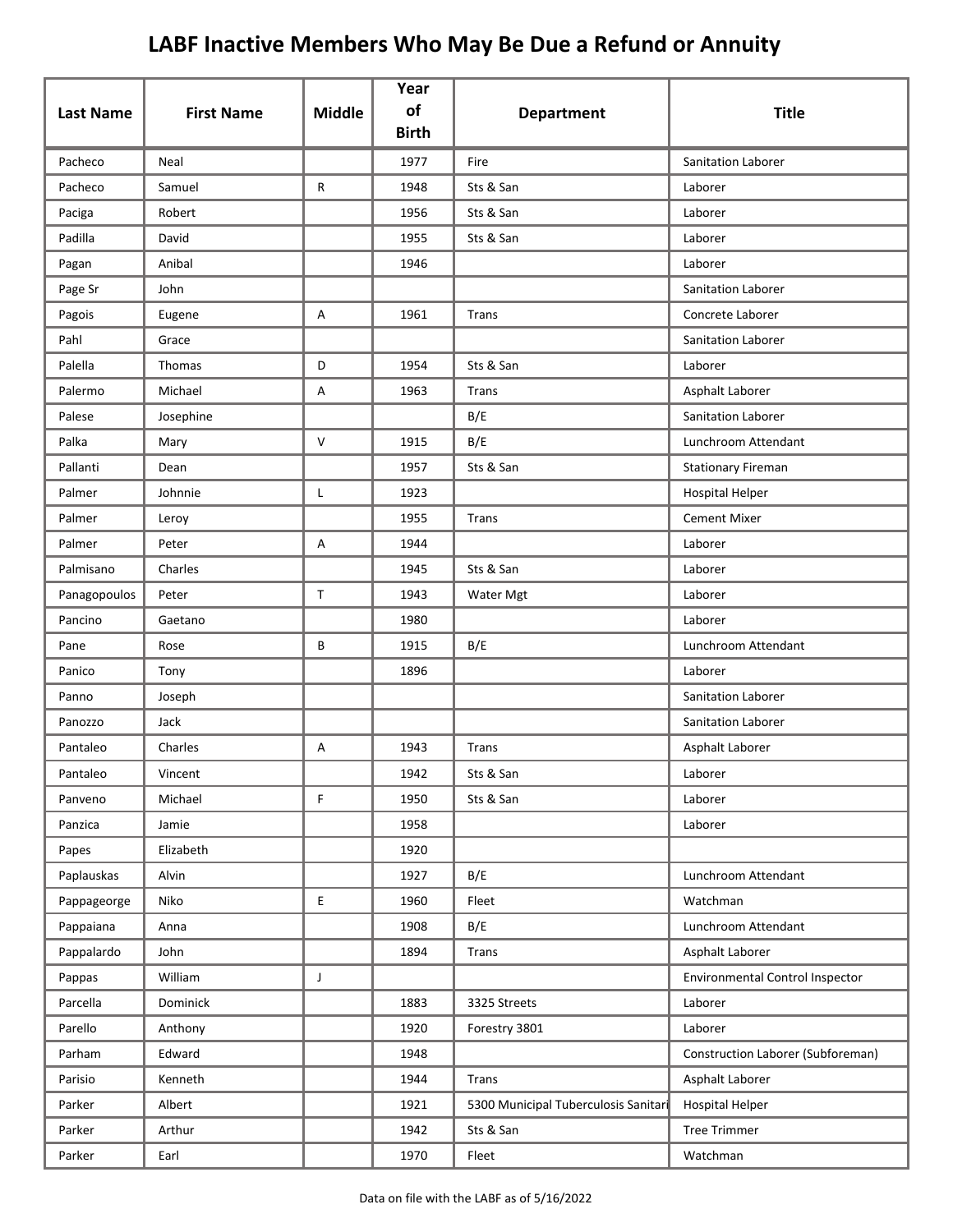|                  |                   |               | Year<br>of   |                         |                                     |
|------------------|-------------------|---------------|--------------|-------------------------|-------------------------------------|
| <b>Last Name</b> | <b>First Name</b> | <b>Middle</b> | <b>Birth</b> | <b>Department</b>       | <b>Title</b>                        |
| Parker           | Faite             |               |              |                         | <b>MTD</b>                          |
| Parker           | Gearon            |               | 1922         | B/E                     | Lunchroom Attendant                 |
| Parker           | Gloria            | D             | 1934         |                         | Concrete Laborer                    |
| Parker           | Gregory           |               | 1953         | Office Of Budget & Mgmt | Sewer Laborer                       |
| Parker           | John              |               | 1899         |                         | Laborer                             |
| Parker           | Stanley           | E             | 1946         | Trans                   | Asphalt Laborer                     |
| Parks            | Clarence          |               | 1939         | Sts & San               | Laborer                             |
| Parks            | Gerald            | W             | 1951         |                         | Laborer                             |
| Parris           | Mary              |               | 1898         | B/E                     | Lunchroom Attendant                 |
| Parrish          | Dennis            | К             | 1957         | Sts & San               | Laborer                             |
| Parsons          | Henrietta         |               | 1918         | B/E                     | Lunchroom Attendant                 |
| Parsons          | Sylvestor         |               | 1902         | Forestry 3801           | Laborer                             |
| Pascente         | Anthony           |               | 1981         | Trans                   | <b>Managing Deputy Commissioner</b> |
| Pascenti         | James             |               | 1891         |                         | <b>Construction Laborer</b>         |
| Paschal          | Jonah             |               |              | B/E HSL Morgan Park     | Lunchroom Attendant                 |
| Paschke          | Edward            |               |              |                         | Sanitation Laborer                  |
| Pasciak          | Julia             | C             | 1922         |                         | Supvsr Of Voucher Auditing          |
| Pass             | George            |               |              |                         | Sanitation Laborer                  |
| Passarelli       | Michael           |               | 1972         | Trans                   | Concrete Laborer                    |
| Pastel           | Robert            |               | 1930         | Sts & San               | Laborer                             |
| Pastorello       | Anthony           | Α             | 1946         | Sts & San               | Laborer                             |
| Pater            | Matthew           |               | 1925         |                         | <b>Sanitation Laborer</b>           |
| Patricelli       | Ralph             |               | 1915         |                         | <b>Tree Trimmer</b>                 |
| Patrick          | Samuel            |               | 1973         |                         | Watchman                            |
| Patterson        | Emmett            |               | 1918         | B/E                     | Lunchroom Attendant                 |
| Patterson        | Howard            | B             | 1957         | Trans                   | Concrete Laborer                    |
| Patti            | John              |               |              |                         | Sanitation Laborer                  |
| Patton           | Charlie           |               | 1924         |                         | Laborer                             |
| Patton           | Gracie            | L             |              |                         | Asphalt Foreman                     |
| Patton           | Michael           | Κ             | 1963         | Sts & San               | Laborer                             |
| Patton           | Roosevelt         |               | 1954         | Sts & San               | Laborer                             |
| Paukstis         | Lillian           |               | 1918         | B/E                     | Sanitation Laborer                  |
| Paul             | Allen             | L             | 1942         | Trans                   | Asphalt Laborer                     |
| Paul             | Reketta           | $\mathsf C$   | 1978         | Sts & San               | Hand Laborer                        |
| Paulik           | David             | M             | 1981         | <b>Trans</b>            | Asphalt Laborer                     |
| Pavesich         | Charles           |               |              |                         | Sanitation Laborer                  |
| Pavich           | Michael           | $\mathsf{J}$  | 1953         | Sts & San               | <b>MTD</b>                          |
| Pavlik           | Lillian           |               | 1914         | B/E                     | Lunchroom Attendant                 |
| Pavone           | Luke              | $\mathsf J$   | 1947         | Sts & San               | Laborer                             |
| Pavone           | Vita              |               | 1905         |                         | Cement Finisher                     |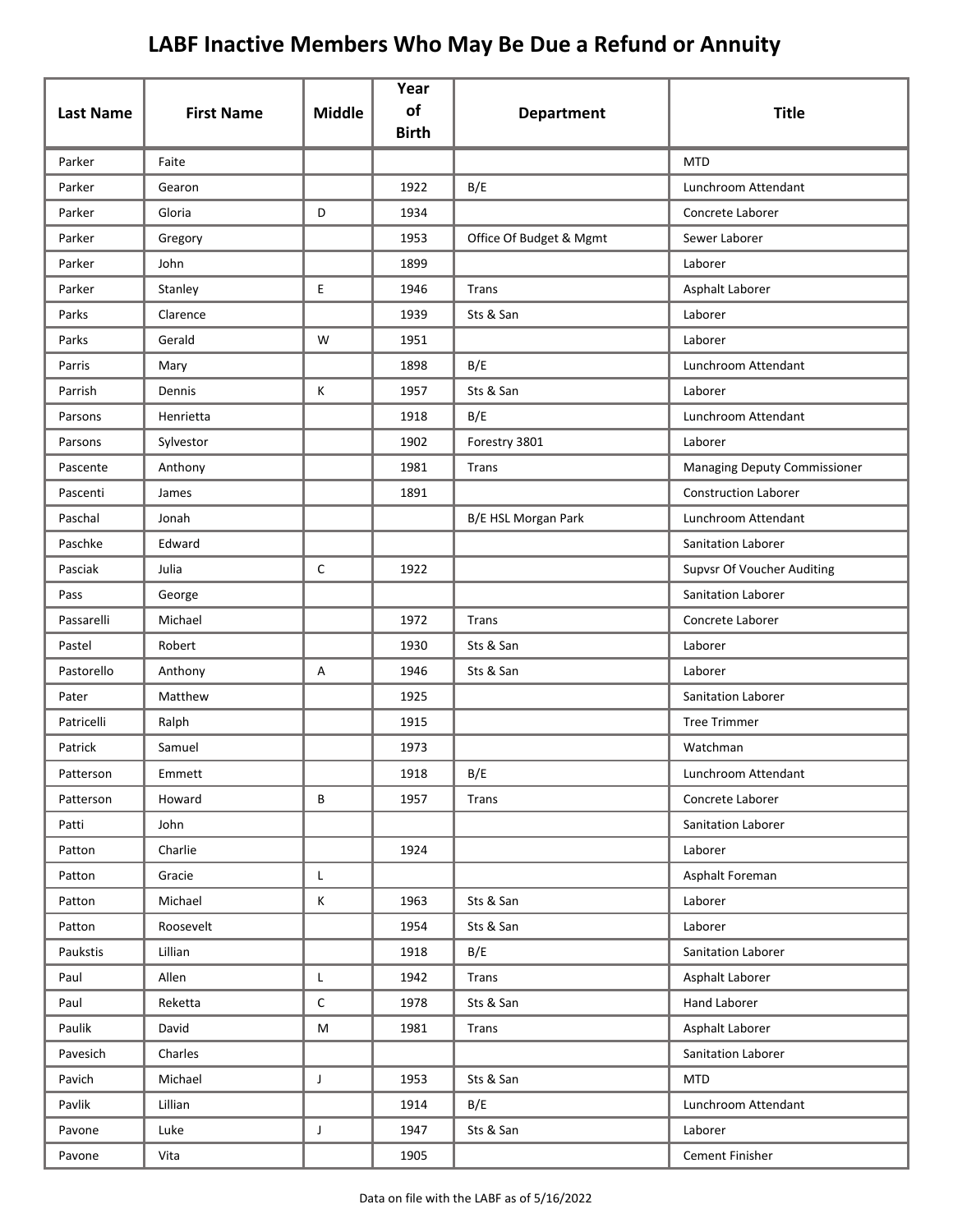| <b>Last Name</b> | <b>First Name</b> | <b>Middle</b> | Year<br>of   | <b>Department</b>  | <b>Title</b>                 |
|------------------|-------------------|---------------|--------------|--------------------|------------------------------|
|                  |                   |               | <b>Birth</b> |                    |                              |
| Pawlak           | Aurelis           |               | 1912         | B/E                | Sanitation Laborer           |
| Pawlowski        | Leo               |               | 1923         | Water Mgt          | <b>Station Laborer</b>       |
| Pawlowski        | Virginia          |               | 1929         | B/E                | Lunchroom Attendant          |
| Payne            | John              |               | 1917         |                    | Laborer                      |
| Payne            | Joseph            |               | 1943         | Sts & San          | Laborer                      |
| Payne            | Thomas            | W             | 1971         |                    | Laborer                      |
| Payne            | Vonkisha          |               | 1974         | Sts & San          | Hand Laborer                 |
| Payton           | Joseph            |               | 1922         |                    | <b>B/E</b> Employee          |
| Pazier           | Albert            |               | 1908         |                    | Asphalt Laborer              |
| Pearson          | Delores           |               | 1940         |                    | <b>Equipment Dispatcher</b>  |
| Pearson          | Frank             |               |              |                    | Sanitation Laborer           |
| Pearson          | Jesse             |               | 1949         | Sts & San          | Laborer                      |
| Pearson          | Kenya             | W             | 1971         | Sts & San          | <b>Hand Laborer</b>          |
| Pearson          | Leonard           |               | 1929         |                    | Park Laborer                 |
| Pecora           | Mike              |               | 1895         |                    | Maintenance Man              |
| Peightal         | Walter            |               |              | Trans              | <b>Station Laborer</b>       |
| Peldiak          | Joseph            | J             |              |                    |                              |
| Pellegrino       | Richard           |               | 1931         | Sts & San          | Laborer - Parking Operations |
| Pelletier        | Raymond           |               |              |                    | Sanitation Laborer           |
| Pellettiere      | Sam               |               |              |                    | Sanitation Laborer           |
| Pellillo         | Archie            |               | 1953         | Sts & San          | Laborer                      |
| Pelt             | Caldron           |               | 1896         |                    | <b>Construction Laborer</b>  |
| Pena             | Benjamin          |               | 1958         | Sts & San          | Laborer                      |
| Pender           | Christ            |               |              |                    | Sanitation Laborer           |
| Pendergraft      | Robert            |               | 1948         | Sts & San          | Laborer                      |
| Pennington       | Kenneth           | $\mathsf{R}$  | 1943         | Sts & San          | Laborer                      |
| Perez            | Dionisio          |               | 1931         |                    | Sanitation Laborer           |
| Perez            | Joseph            | $\mathsf J$   | 1920         | Sts & San          | Laborer                      |
| Perez            | Patricio          |               | 1961         |                    | Laborer                      |
| Perez            | Ralph             |               | 1943         |                    | <b>Equipment Dispatcher</b>  |
| Perez            | Ramon             |               | 1932         | Sts & San          | Laborer                      |
| Perez            | Santos            | $\mathsf{R}$  | 1939         | Water Mgt          | <b>Station Laborer</b>       |
| Perkins          | John              | L             | 1939         | Sts & San          | Laborer                      |
| Perkins          | Keith             |               | 1960         |                    | Laborer                      |
| Perkins          | Louise            | E             | 1913         | B/E                | Sanitation Laborer           |
| Perkins          | Texana            |               |              | B/E HSL Montefiore | Lunchroom Attendant          |
| Perlongo         | Dominic           |               |              |                    | Sanitation Laborer           |
| Perlongo         | Martin            | ${\sf R}$     | 1935         | Sts & San          | Laborer                      |
| Pernice          | Anthony           |               | 1951         | Water Mgt          | Laborer                      |
| Perone           | Vincenzo          |               | 1871         |                    | Laborer                      |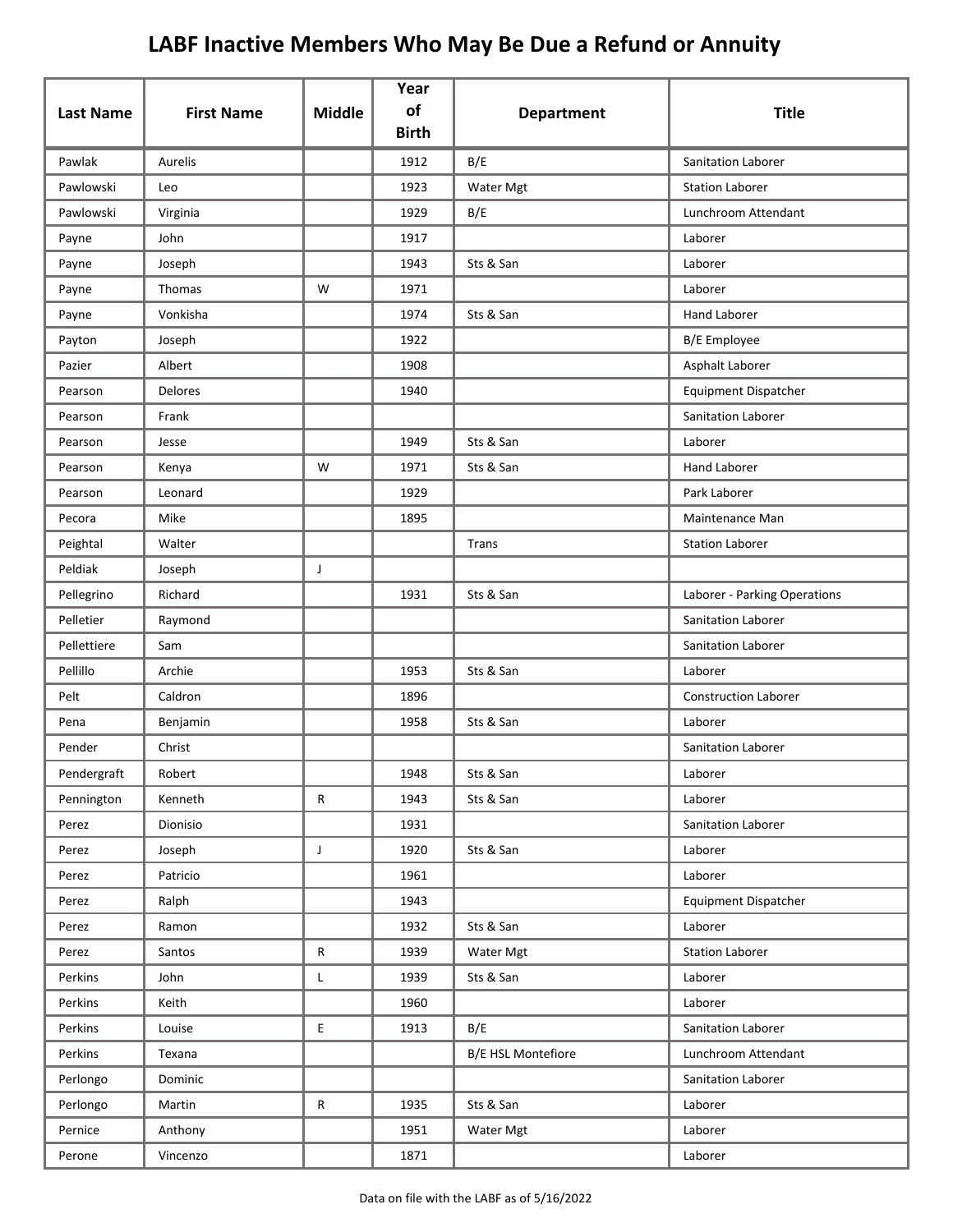| <b>Last Name</b> | <b>First Name</b> | <b>Middle</b> | Year<br>of<br><b>Birth</b> | <b>Department</b>                 | <b>Title</b>                |
|------------------|-------------------|---------------|----------------------------|-----------------------------------|-----------------------------|
| Perry            | Albert            |               | 1925                       |                                   | <b>Sanitation Laborer</b>   |
| Perry            | Christine         |               | 1936                       | B/E                               | Sanitation Laborer          |
| Perry            | David             |               | 1945                       | Sts & San                         | Laborer                     |
| Perry            | Herman            |               | 1932                       | B/E                               | Sanitation Laborer          |
| Perry            | Ibervel           |               | 1918                       | B/E                               | Porter                      |
| Perry            | Jerome            |               |                            | B/E HSL                           | Sanitation Laborer          |
| Perry            | Margaret          |               | 1913                       | B/E                               | Lunchroom Attendant         |
| Perry            | Rodell            |               | 1944                       | Sts & San                         | <b>MTD</b>                  |
| Perry            | Rodney            | Г             | 1971                       | Sts & San                         | <b>Sanitation Laborer</b>   |
| Pesce            | Frank             |               | 1935                       |                                   | <b>Hand Laborer</b>         |
| Petecki          | George            | W             | 1946                       | Trans                             | Asphalt Laborer             |
| Peters           | Eugene            | J             | 1916                       | Water Mgt                         | Laborer                     |
| Peters           | Henry             |               | 1924                       | Sts & San                         | Laborer                     |
| Peters           | Richard           | С             |                            |                                   | Laborer                     |
| Peterson         | David             | L             | 1964                       | Aviation                          | Laborer                     |
| Peterson         | Dorothy           | М             | 1925                       | B/E                               | Janitress                   |
| Peterson         | John              |               |                            |                                   | <b>Sanitation Laborer</b>   |
| Peterson         | John              |               | 1904                       |                                   | Laborer                     |
| Peterson         | June              |               | 1926                       | B/E                               | Sanitation Laborer          |
| Peterson         | Lafell            |               | 1947                       | Water Mgt                         | <b>Construction Laborer</b> |
| Peterson         | Walter            |               |                            |                                   | Sanitation Laborer          |
| Petosa           | Freda             |               | 1893                       | B/E                               | Lunchroom Attendant         |
| Petrancosta      | Antonio           |               | 1884                       |                                   | C.S. Laborer                |
| Petrasko         | Raymond           |               | 1947                       | Aviation                          | Park Laborer                |
| Petrich          | Amy               |               | 1912                       | B/E                               | Lunchroom Attendant         |
| Petrick          | Scott             | W             | 1950                       | Sts & San                         | Laborer                     |
| Petrone          | Patsy             |               | 1953                       | Sts & San                         | Laborer                     |
| Petta            | Frances           |               | 1915                       | B/E                               | Sanitation Laborer          |
| Pettit           | Robert            |               | 1931                       | B/E                               | Sanitation Laborer          |
| Pettiway         | Robert            |               |                            |                                   | Sanitation Laborer          |
| Petullo          | James             | $\mathsf T$   | 1945                       |                                   | Asphalt Laborer             |
| Petullo          | William           | M             | 1949                       | Water Mgt                         |                             |
| Peven            | Daniel            |               | 1952                       | Sts & San                         | Laborer                     |
| Pfeifer          | David             | Α             | 1956                       |                                   | <b>Tree Trimmer</b>         |
| Pfeiffer         | John              |               | 1862                       |                                   | Laborer                     |
| Pfeuffer         | Mary              | E             |                            | <b>B/E HSL Chicago Vocational</b> | Sanitation Laborer          |
| Pfommer          | Anna              |               | 1894                       | B/E                               | Lunchroom Attendant         |
| Phelan           | Thomas            | $\mathsf J$   | 1869                       |                                   | Laborer                     |
| Phillips         | Charles           |               | 1926                       |                                   | Sanitation Laborer          |
| Phillips         | Charles           | $\mathsf{J}$  |                            |                                   |                             |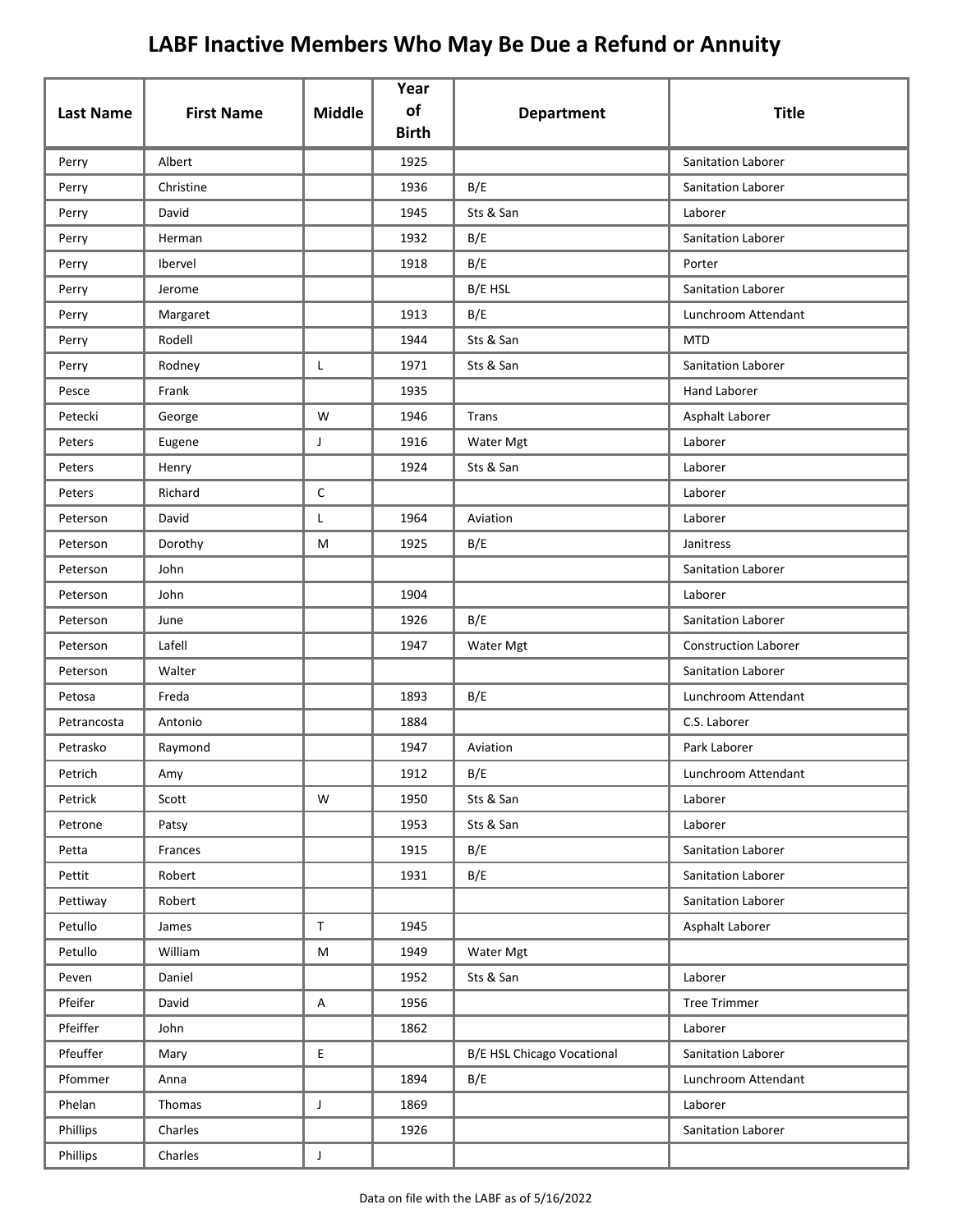| <b>Last Name</b> | <b>First Name</b> | <b>Middle</b> | Year<br>of<br><b>Birth</b> | <b>Department</b> | <b>Title</b>                    |
|------------------|-------------------|---------------|----------------------------|-------------------|---------------------------------|
| Phillips         | John              | P             | 1933                       |                   | <b>Sanitation Laborer</b>       |
| Phillips         | Marshall          |               | 1930                       | Sts & San         | Laborer                         |
| Phillips         | Marshall          |               | 1948                       | Sts & San         | Laborer                         |
| Phillips         | Ralph             |               | 1898                       | 4201 W.P.X        | Laborer                         |
| Phillips         | Robbie            |               | 1921                       | B/E               | Lunchroom Attendant             |
| Phillips         | Wayne             | J             | 1942                       |                   | Sanitation Laborer              |
| Philpott         | Arcola            |               | 1913                       | B/E               | Lunchroom Attendant             |
| Phipps           | Coy               | Г             | 1941                       | Sts & San         | Laborer                         |
| Phipps           | Ivory             | J             | 1948                       | Sts & San         | Laborer                         |
| Pichla           | Thomas            |               |                            |                   | <b>Sanitation Laborer</b>       |
| Piegari          | Daniel            |               | 1945                       | 3482 - Sewer      | Op Eng C                        |
| Piehl            | Arthur            |               |                            |                   | Sanitation Laborer              |
| Pierce           | Cleveland         |               | 1936                       | B/E               | Lunchroom Attendant             |
| Pike             | George            |               |                            |                   | Sanitation Laborer              |
| Pilati           | Ronald            | L             | 1937                       | Sts & San         | Laborer (Bureau of Electricity) |
| Piljac           | Naomi             |               | 1894                       | B/E               | Lunchroom Attendant             |
| Pindak           | Peter             |               | 1927                       | B/E               | Laborer                         |
| Pinder           | Walter            |               | 1891                       |                   | Sewer Laborer                   |
| Pinson           | Roger             |               | 1948                       | Water Mgt         | Sewer Laborer                   |
| Pinto            | John              | Thomas        | 1914                       |                   | <b>Sanitation Laborer</b>       |
| Pinto            | John Michael      | М             | 1938                       | Trans             | Laborer                         |
| Pirelli          | Francis           | J             | 1930                       |                   | Inspector                       |
| Pitchford        | Walter            |               | 1932                       | <b>BOE</b>        | Sanitation Laborer              |
| Pittman          | Henry             |               | 1931                       | Sts & San         | Laborer                         |
| Pittman          | Obie              |               | 1930                       |                   | Maintanence Man                 |
| Pitts            | Reginald          |               | 1959                       | Sts & San         | Laborer                         |
| Pizarro          | Francisco         | С             | 1976                       | Sts & San         | Hand Laborer                    |
| Pizzifero        | Donald            |               | 1937                       |                   | Asphalt Helper                  |
| Planera          | Raymond           |               | 1923                       |                   | Laborer                         |
| Plante           | James             |               | 1955                       |                   | Laborer                         |
| Plantz           | Ronald            | Α             | 1964                       | Sts & San         | Laborer                         |
| Plinski          | Myrtle            | M             |                            | B/E               | Lunchroom Attendant             |
| Plummer          | Robert            | Г             | 1938                       | B/E               | Sanitation Laborer              |
| Pluta            | Virginia          |               | 1912                       | B/E               | Lunchroom Attendant             |
| Pocrnich         | Louis             |               | 1915                       | Water Mgt         | Coord Of Tugboat Operations     |
| Pohlman          | Amelia            |               | 1984                       | B/E               | Lunchroom Attendant             |
| Pokorny          | Bertha            |               |                            |                   | Sanitation Laborer              |
| Polacek          | John              |               | 1925                       | Sts & San         | Laborer                         |
| Polejewski       | Chester           |               |                            |                   |                                 |
| Polino           | Raymond           | $\mathsf{J}$  | 1951                       | 3449 Streets      | Laborer                         |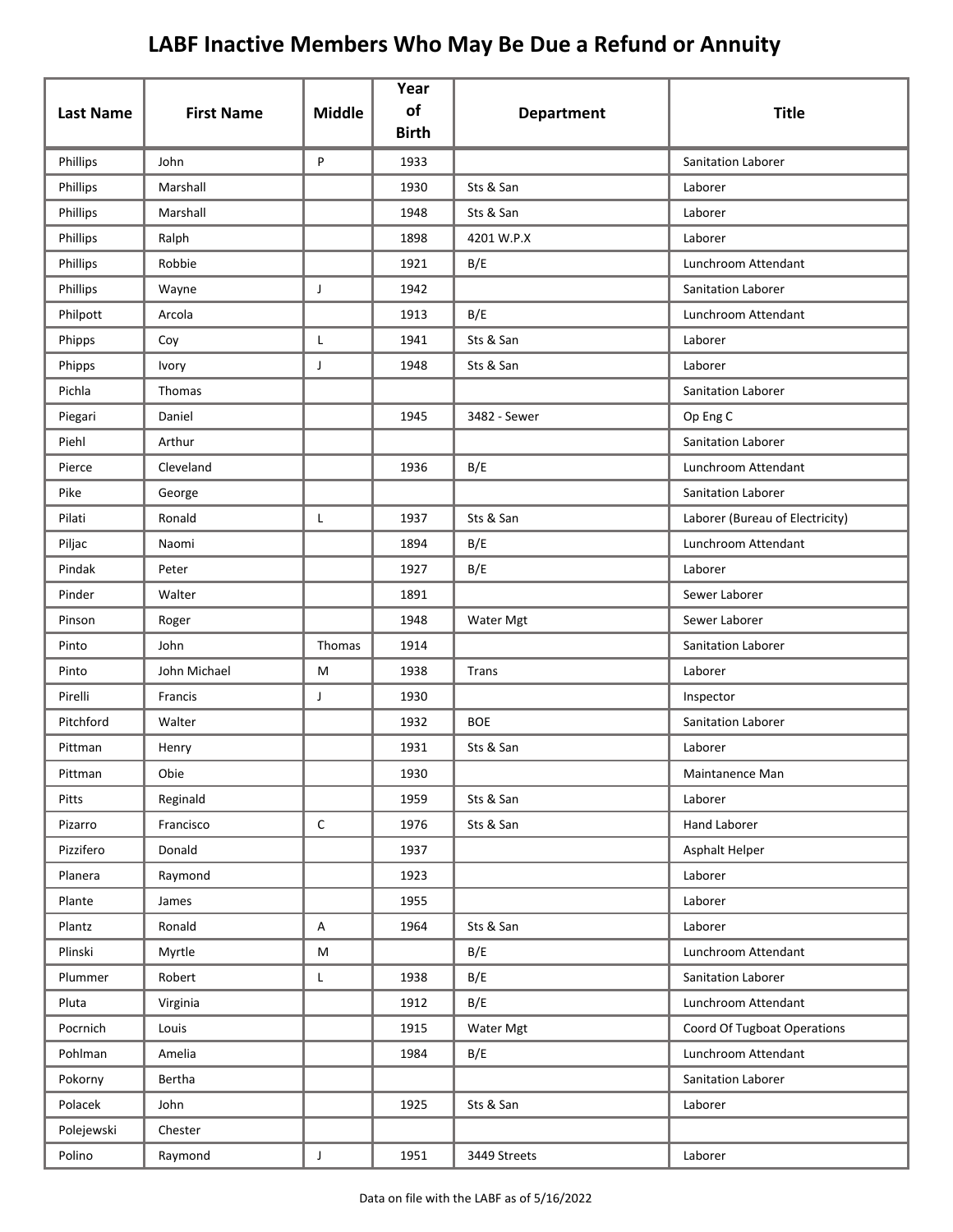| <b>Last Name</b> | <b>First Name</b> | <b>Middle</b>             | Year<br>of<br><b>Birth</b> | <b>Department</b>             | <b>Title</b>                 |
|------------------|-------------------|---------------------------|----------------------------|-------------------------------|------------------------------|
| Polizzi          | Paul              | $\mathsf{V}$              | 1917                       |                               | Laborer                      |
| Polk             | Carol Ann         | Α                         | 1940                       | B/E                           | <b>RCC</b>                   |
| Polk             | Donald            |                           | 1957                       | Sts & San                     | Laborer                      |
| Polk             | Fred              |                           |                            |                               | Sanitation Laborer           |
| Polous           | George            |                           |                            |                               | Sanitation Laborer           |
| Poloway          | Paul              | E                         | 1918                       |                               | Watchman                     |
| Polston          | Robert            | $\boldsymbol{\mathsf{H}}$ | 1947                       |                               | <b>Hospital Helper</b>       |
| Polzin           | Michael           | R                         | 1949                       | Water Mgt                     | Sewer Laborer                |
| Pones            | James             |                           | 1945                       |                               | Asphalt Helper               |
| Pontillo         | Anthony           | $\mathsf{R}$              | 1957                       | Trans                         | Asphalt Laborer              |
| Ponzio           | Paul              | S                         | 1955                       | Trans                         | Asphalt Laborer              |
| Popko            | Jerry             |                           |                            |                               | Sanitation Laborer           |
| Popov            | Charles           | F                         | 1985                       | Water Mgt                     | Laborer Apprentice           |
| Porch            | Donald            | W                         |                            | Sts & San                     | Laborer                      |
| Porras           | Alfonso           |                           | 1950                       | Sts & San                     | Laborer                      |
| Porrevecch       | Salvatore         | A                         | 1943                       | 3801 - Forestry               | Park Laborer                 |
| Porrevecchio     | Michael           |                           | 1922                       |                               | Sanitation Laborer           |
| Porter           | Claymon           |                           | 1950                       | Sts & San                     | Laborer                      |
| Porter           | Estheleen         |                           | 1913                       | B/E                           | Lunchroom Attendant          |
| Porter           | Glenna            |                           |                            |                               |                              |
| Porter           | Jerome            | ${\sf R}$                 | 1959                       |                               | Laborer                      |
| Porter           | Maverick          | $\mathbf{L}$              | 1986                       | Sts & San                     | <b>Hand Laborer</b>          |
| Porter           | Michael           | E                         | 1956                       | Sts & San                     | Sanitation Laborer           |
| Porter           | Virginia          |                           | 1913                       | B/E                           | Lunchroom Attendant          |
| Portis           | Lawrence          |                           |                            |                               | Sanitation Laborer           |
| Posey            | Herbert           |                           |                            |                               | Sanitation Laborer           |
| Potempa          | Gary              | A                         | 1952                       | Sts & San                     | Laborer                      |
| Poteracki        | Frank             |                           | 1890                       | Sts & San                     | Sanitation Laborer           |
| Potercki         | <b>Bernice</b>    |                           | 1918                       | B/E                           | Lunchroom Attendant          |
| Pothof           | James             |                           |                            |                               | Sanitation Laborer           |
| Potter           | Frank             |                           | 1939                       | Sts & San                     | Laborer - Parking Operations |
| Potts            | Earlene           |                           | 1932                       | B/E                           | Sanitation Laborer           |
| Potts            | Leon              |                           | 1935                       | <b>Streets and Sanitation</b> | Laborer                      |
| Powell           | A. C.             |                           |                            |                               | <b>RCC</b>                   |
| Powell           | Eddie             | S                         |                            |                               | Cement Finisher              |
| Powell           | Emma              |                           | 1921                       |                               | Sanitation Laborer           |
| Powell           | Florence          |                           | 1900                       | B/E                           | Lunchroom Attendant          |
| Powell           | Wilson            |                           | 1948                       | Sts & San                     | Laborer                      |
| Powers           | Roseanne          |                           | 1913                       | B/E                           | Lunchroom Attendant          |
| Powers           | William           |                           |                            |                               | Sanitation Laborer           |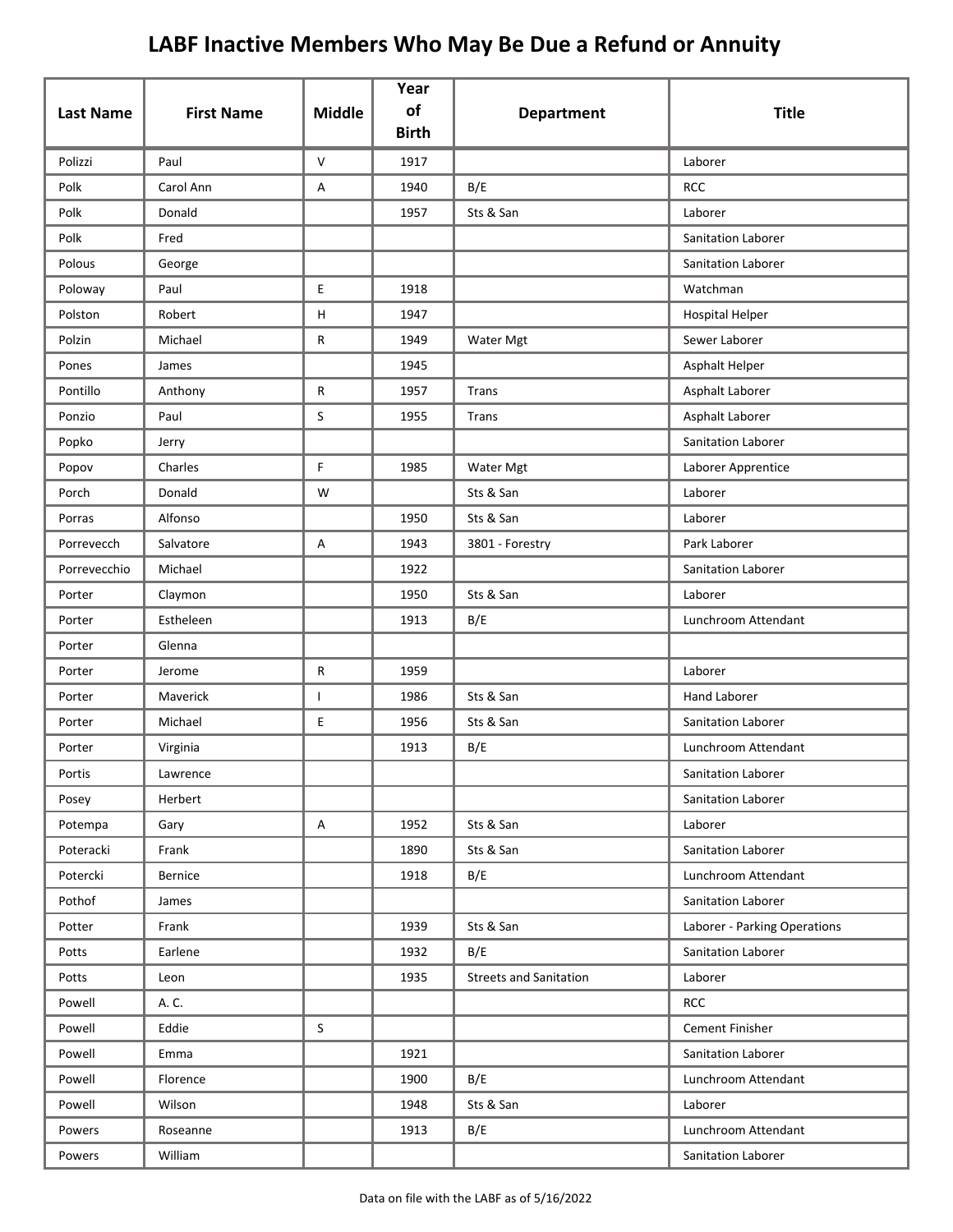| <b>Last Name</b> | <b>First Name</b> | <b>Middle</b> | Year<br>of<br><b>Birth</b> | <b>Department</b>          | <b>Title</b>                    |
|------------------|-------------------|---------------|----------------------------|----------------------------|---------------------------------|
| Pozatek          | Albert            | Г             | 1938                       | Trans                      | Asphalt Laborer                 |
| Prager           | Ellen             |               | 1894                       | B/E                        | Lunchroom Attendant             |
| Prahl            | Gail              | A             | 1933                       | B/E                        | Lunchroom Attendant             |
| Prapuoleni       | Marius            |               | 1939                       | Trans                      | Asphalt Laborer                 |
| Prater           | Beauna            | $\vee$        | 1897                       |                            | Maid                            |
| Pratl            | Robert            |               | 1905                       |                            | Concrete Laborer                |
| Prebis           | John              |               |                            |                            | Sanitation Laborer              |
| Prendergast      | Edward            |               | 1974                       |                            | Laborer                         |
| Presas           | Mark              | Α             | 1976                       | Fleet                      | Watchman                        |
| Prescott         | Joseph            |               | 1956                       | Sts & San                  | Laborer                         |
| Preston          | <b>Demetrius</b>  |               | 1973                       | Sts & San                  | Sanitation Laborer              |
| Prevard          | Woodrow           |               | 1932                       | B/E                        | Lunchroom Attendant             |
| Pribyl           | Thaddeus          | Α             | 1957                       | Sts & San                  | Sanitation Laborer              |
| Price            | Albert            |               | 1911                       |                            |                                 |
| Price            | Charles           | R             | 1945                       | Sts & San                  | Sanitation Labor                |
| Price            | Darnell           |               | 1942                       |                            |                                 |
| Price            | Essie             |               | 1944                       | <b>Public Health</b>       |                                 |
| Price            | John              | P             |                            | Trans                      | <b>Station Laborer</b>          |
| Prince           | George            |               |                            |                            | Sanitation Laborer              |
| Prince           | lone              |               | 1908                       | B/E                        | Lunchroom Attendant             |
| Princing         | Rose              |               |                            | B/E                        |                                 |
| Pripusich        | John              |               | 1928                       | Sts & San                  | Laborer                         |
| Pritchard        | James             | Α             | 1950                       |                            |                                 |
| Pritchett        | John              |               |                            |                            | Sanitation Laborer              |
| Pritzen          | Emil              | G             | 1920                       |                            | Laborer                         |
| Probst           | Gary              | D             | 1943                       | Gen Ser                    | Stores Laborer                  |
| Propst           | Isaiah            |               | 1934                       | <b>Bd Of Election Comm</b> | Votng Mach Srvmn I              |
| Propst           | William           | $\mathsf{L}$  | 1933                       | B/E                        | Porter                          |
| Prostran         | Stevan            | $\mathsf T$   | 1951                       | Sts & San                  | Laborer                         |
| Pruce            | Elaine            | $\sf H$       | 1919                       |                            | <b>Tree Trimmer</b>             |
| Pruitt           | Al                |               | 1957                       | Sts & San                  | Laborer                         |
| Pruitt           | John              | B             | 1929                       |                            | Laborer (Bureau of Electricity) |
| Prybe            | Conrad            |               | 1949                       |                            | Sanitation Laborer              |
| Prybylski        | Anna              |               | 1902                       | B/E                        | Lunchroom Attendant             |
| Przybylski       | Henry             | W             | 1921                       | Water Mgt                  | Laborer                         |
| Ptach            | John              |               |                            |                            | Sanitation Laborer              |
| Ptak             | John              |               | 1952                       | Water Mgt                  | <b>Station Laborer</b>          |
| Puccio           | Guiseppe          |               | 1893                       |                            | Laborer                         |
| Pucillo          | Paul              | $\mathsf A$   | 1975                       | Trans                      | Concrete Laborer                |
| Pudelek          | Edward            |               |                            |                            | Sanitation Laborer              |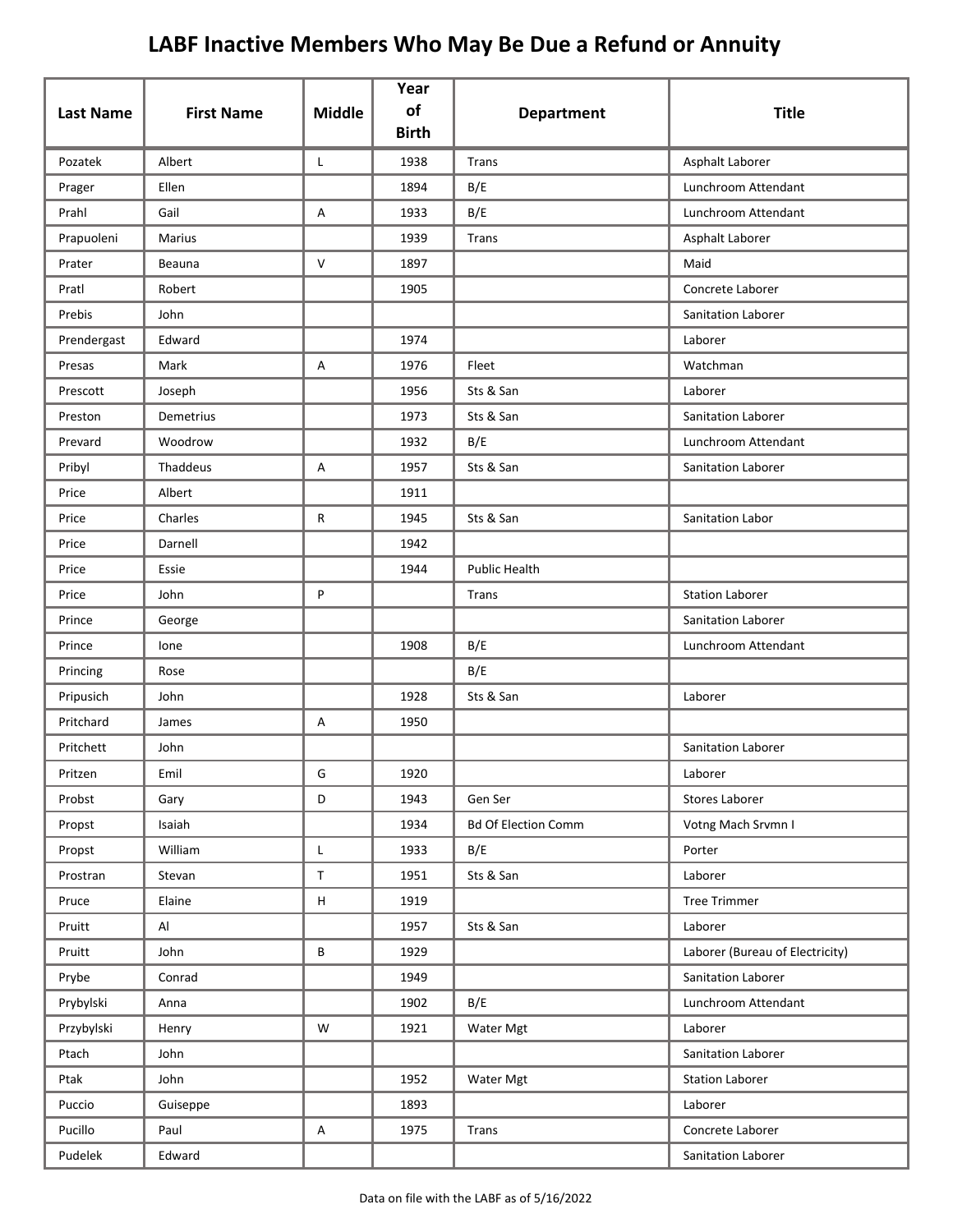|                  |                   |               | Year<br>of   |                   |                             |
|------------------|-------------------|---------------|--------------|-------------------|-----------------------------|
| <b>Last Name</b> | <b>First Name</b> | <b>Middle</b> | <b>Birth</b> | <b>Department</b> | <b>Title</b>                |
| Pughsley         | Leonard           |               | 1919         |                   | Parking Lot Attendant       |
| Pugliese         | Edward            |               |              |                   | <b>Sanitation Laborer</b>   |
| Pugliese         | Mike              |               |              |                   | Sanitation Laborer          |
| Pulaski          | Myrtle            |               | 1914         | B/E               | Lunchroom Attendant         |
| Pulcanio         | Alice             |               | 1920         | B/E               | Lunchroom Attendant         |
| Pullum           | James             | $\mathsf{T}$  | 1927         | Forestry 3801     | Sanitation Laborer          |
| Pully            | Freddie           | L             | 1959         | Sts & San         | Laborer                     |
| Purdy            | Elizabeth         |               | 1894         | B/E               | Lunchroom Attendant         |
| Purgeson         | James             | E             | 1948         |                   | <b>MTD</b>                  |
| Puryear          | Louise            |               | 1923         |                   | Commnity Intrvtn Wkr        |
| Puzan            | Walter            |               | 1919         | Sts & San         | Laborer                     |
| Pyle             | James             |               | 1889         |                   | <b>Construction Laborer</b> |
| Pynnonen         | Selma             |               | 1889         | B/E               | Lunchroom Attendant         |
| Pytel            | Paul              |               | 1946         |                   | Asphalt Laborer             |
| Qualls           | Della             |               | 1925         | B/E               | Lunchroom Attendant         |
| Quaritsch        | Rosemarie         |               | 1927         |                   | Manager Of Support Servic   |
| Quarles          | Rayshawn          | D             | 1980         | Trans             | Concrete Laborer            |
| Queenan          | Edna              |               |              |                   | Board of Ed.                |
| Queenan          | Estelle           |               | 1902         | B/E               | Lunchroom Attendant         |
| Quigley          | Opal              | T             | 1912         | B/E               | Lunchroom Attendant         |
| Quinlan          | Virginia          |               | 1917         | B/E               | Lunchroom Attendant         |
| Quinn            | James             | Г             |              |                   | Sanitation Laborer          |
| Quinn            | Leonard           | J             | 1915         |                   | Laborer                     |
| Quinn            | Minnie            | $\mathsf C$   | 1954         | Sts & San         | Laborer                     |
| Quinn            | Thomas            |               | 1907         |                   | Sanitation Laborer          |
| Quintero         | Salomon           |               | 1959         | Sts & San         | Laborer                     |
| Quirk            | Joseph            | M             | 1914         |                   | Sanitation Laborer          |
| Raap             | Loraine           |               | 1927         |                   | Laborer                     |
| Race             | William           |               | 1954         |                   | Laborer                     |
| Rachal           | Douglas           | Α             | 1961         | Sts & San         | Sanitation Laborer          |
| Rada             | Anna              |               | 1895         | B/E               | Lunchroom Attendant         |
| Radick           | Matthew           | $\mathsf{J}$  | 1929         |                   | Sewer Laborer               |
| Rado             | Josephine         |               | 1919         | B/E               | Lunchroom Attendant         |
| Rafac            | John              | J             |              |                   | Sanitation Laborer          |
| Ragens           | William           | B             | 1944         | Sts & San         | Laborer                     |
| Raggs            | Elrich            |               | 1965         |                   | Laborer                     |
| Rahn             | Roger             |               | 1946         |                   | <b>MTD</b>                  |
| Raiford          | Eva               |               | 1913         | B/E               | Sanitation Laborer          |
| Raimo            | Michael           | ${\sf V}$     | 1938         |                   | Laborer                     |
| Rainaldi         | Evangelista       |               |              |                   | Sanitation Laborer          |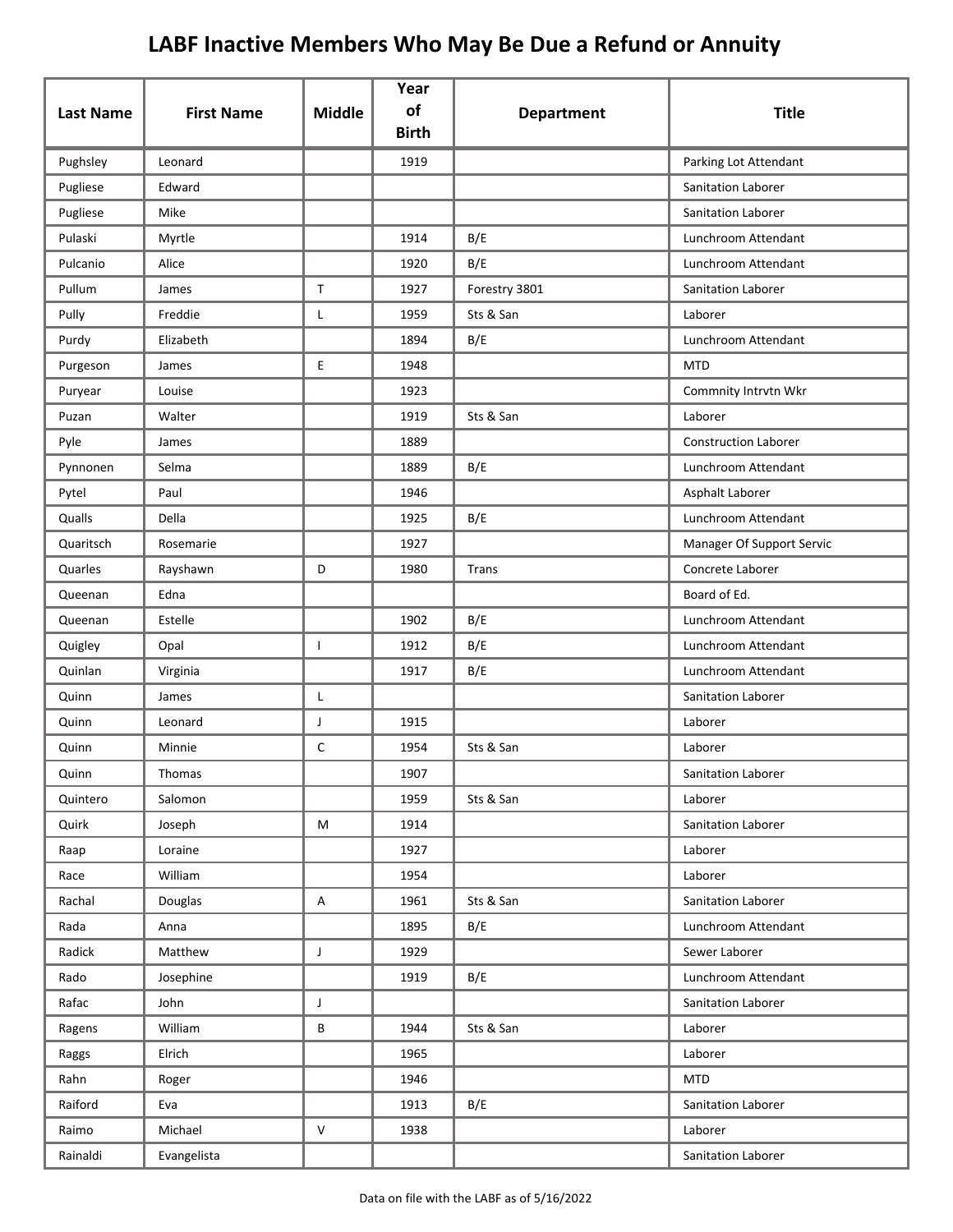| <b>Last Name</b> | <b>First Name</b> | <b>Middle</b> | Year<br>of   | <b>Department</b> | <b>Title</b>                 |
|------------------|-------------------|---------------|--------------|-------------------|------------------------------|
|                  |                   |               | <b>Birth</b> |                   |                              |
| Rak              | Dennis            |               | 1972         | Sts & San         | <b>Sanitation Laborer</b>    |
| Rakowski         | Rose              |               | 1911         | B/E               | Lunchroom Attendant          |
| Rallen           | Vincent           |               | 1971         | <b>3900 Parks</b> | Park Laborer                 |
| Ramirez          | Carlos            |               | 1970         | Sts & San         | Sanitation Laborer           |
| Ramirez          | Raul              |               | 1953         | Water Mgt         | Sewer Laborer                |
| Ramos            | Gilbert           |               | 1955         | Water Mgt         | Sewer Laborer                |
| Ramos            | Milagros          |               | 1965         | Sts & San         | General Laborer              |
| Rams             | Edward            | М             |              |                   | <b>Sanitation Laborer</b>    |
| Ramsey           | James             |               | 1934         | Trans             | <b>Station Laborer</b>       |
| Rana             | Tariq             | R             | 1974         | Aviation          | Laborer                      |
| Randazzo         | Lena              | R             | 1913         | B/E               | <b>Sanitation Laborer</b>    |
| Randazzo         | Mary              |               | 1905         |                   | <b>Hospital Helper</b>       |
| Randolph         | Edgar             |               | 1943         |                   |                              |
| Randolph         | Florida           |               |              |                   | Sanitation Laborer           |
| Raney            | Walter            | E             | 1956         | Sts & San         | Laborer                      |
| Ransom           | Sam               |               | 1892         |                   | Laborer                      |
| Ranucci          | Arnold            |               | 1938         | Water Mgt         | Laborer                      |
| Raphier          | Raphier           |               | 1930         | Sts & San         | Laborer                      |
| Raschillo        | Joseph            |               | 1949         | Sts & San         | Laborer                      |
| Raschka          | Donald            |               | 1914         | Police            | <b>Electrical Mechanic</b>   |
| Rasimas          | Alexander         |               | 1917         | Water Mgt         | Caulker                      |
| Rasinski         |                   |               |              |                   |                              |
| Rasinski         | Patricia          | Α             | 1923         |                   | <b>Hospital Attendant</b>    |
| Rasmussen        | Jon               | R             |              |                   | Sanitation Laborer           |
| Ratarree         | Roy               |               | 1937         | Sts & San         | Laborer                      |
| Ratovich         | Andrew            |               | 1924         |                   | Laborer                      |
| Ratz             | Theresa           |               | 1903         | B/E               | Lunchroom Attendant          |
| Rauchenberger    | Erna              |               | 1902         | B/E               | Lunchroom Attendant          |
| Ravin            | Matthew           |               | 1952         | Water Mgt         | Sewer Laborer                |
| Rawlings         | Charles           |               | 1944         | B/E               | Sanitation Laborer           |
| Rawls            | Frank             |               | 1955         | Sts & San         | Laborer - Parking Operations |
| Rawls            | Jim               | L             | 1951         | Sts & San         | Laborer                      |
| Rawls            | Michelle          | E             | 1960         | Sts & San         | Laborer                      |
| Ray              | Alvin             |               | 1947         | Sts & San         | Laborer                      |
| Rayas            | Michael           |               | 1958         |                   | Laborer                      |
| Raybourn         | Ursul             |               | 1922         | B/E               | Sanitation Laborer           |
| Rayford          | Delois            |               | 1952         | Sts & San         | Sanitation Laborer           |
| Raynard          | Eddie             |               |              |                   | Sanitation Laborer           |
| Razo             | Gabriel           |               | 1984         | Trans             | Concrete Laborer             |
| Rea              | Leroy             |               | 1943         | Sts & San         | Laborer                      |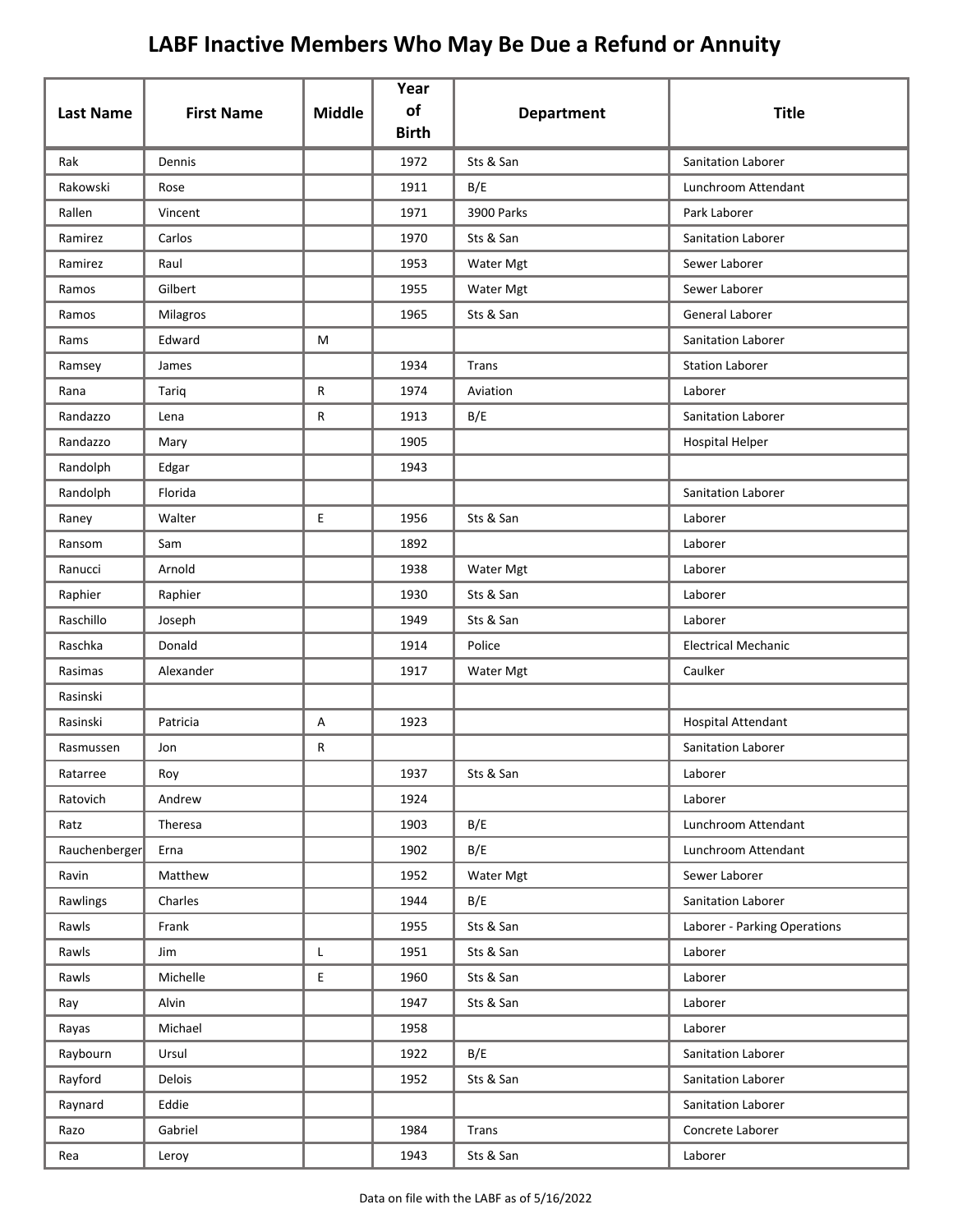| <b>Last Name</b> | <b>First Name</b> | <b>Middle</b>                                                                                              | Year<br>of   | <b>Department</b>         | <b>Title</b>                     |
|------------------|-------------------|------------------------------------------------------------------------------------------------------------|--------------|---------------------------|----------------------------------|
|                  |                   |                                                                                                            | <b>Birth</b> |                           |                                  |
| Readdy           | Marie             | Α                                                                                                          |              | B/E                       | Lunchroom Attendant              |
| Readdy           | William           | J                                                                                                          |              |                           | Sanitation Laborer               |
| Reader           | Mark              | F                                                                                                          | 1954         | Sts & San                 | Laborer - Parking Operations     |
| Reames           | Anthoney          |                                                                                                            | 1953         | Sts & San                 | Laborer                          |
| Reardon          | James             |                                                                                                            |              |                           | Sanitation Laborer               |
| <b>Rebeles</b>   | Fred              | D                                                                                                          | 1968         | Sts & San                 | <b>Hand Laborer</b>              |
| Redmon           | Louise            |                                                                                                            | 1920         |                           | Maid                             |
| Reed             | Arnold            |                                                                                                            | 1949         | Sts & San                 | Laborer                          |
| Reed             | Charles           | L                                                                                                          | 1951         | Sts & San                 | Laborer                          |
| Reed             | Florence          |                                                                                                            | 1919         | B/E                       | Lunchroom Attendant              |
| Reed             | Garcia            | $\mathsf C$                                                                                                | 1972         | Sts & San                 | Sanitation Laborer               |
| Reed             | James             |                                                                                                            | 1900         |                           | Laborer                          |
| Reed             | Marcus            | $\mathsf T$                                                                                                | 1935         |                           | Laborer                          |
| Reed             | Sherrl            |                                                                                                            | 1962         | Sts & San                 | Sanitation Laborer               |
| Reed             | Ward              |                                                                                                            | 1914         | Water Mgt                 | Laborer                          |
| Reed             | William           | E.                                                                                                         | 1924         |                           | Sanitation Laborer               |
| Reed             | Zackary           |                                                                                                            |              |                           | Sanitation Laborer               |
| Reen             | Mary              | J                                                                                                          | 1908         | B/E                       | Sanitation Laborer               |
| Rees             | David             |                                                                                                            |              |                           |                                  |
| Reese            | Mae               |                                                                                                            | 1891         | B/E                       | Lunchroom Attendant              |
| Reeves           | Rickey            | L                                                                                                          | 1958         | Fleet & Facility Mgt      | <b>Station Laborer</b>           |
| Regan            | Margaret          |                                                                                                            | 1903         | B/E                       | Lunchroom Attendant              |
| Regan            | Maurice           |                                                                                                            |              |                           | <b>Sanitation Laborer</b>        |
| Regan            | Michael           | J                                                                                                          | 1886         | 3801 Public Works         | Park Laborer                     |
| Reggi            | Michael           | Τ                                                                                                          | 1952         | Trans                     | Asphalt Laborer                  |
| Regh             | Frank             | $\mathsf C$                                                                                                | 1913         | Sts & San                 | Laborer                          |
| Regiro           | George            | $\mathsf{M}% _{T}=\mathsf{M}_{T}\!\left( a,b\right) ,\ \mathsf{M}_{T}=\mathsf{M}_{T}\!\left( a,b\right) ,$ | 1945         |                           | Sanitation Laborer               |
| Reidy            | Edward            | $\mathsf J$                                                                                                | 1929         |                           | <b>Dpty Cmptrilr Fincl Polcy</b> |
| Reidy            | William           | $\mathsf J$                                                                                                |              |                           | Sanitation Laborer               |
| Reilly           | Virginia          |                                                                                                            | 1911         | B/E                       | Lunchroom Attendant              |
| Rein             | Irwin             |                                                                                                            |              |                           | Sanitation Laborer               |
| Reinhardt        | Clayton           | H                                                                                                          | 1949         | Sts & San                 | Laborer                          |
| Reinhardt        | Fred              | W                                                                                                          | 1910         | Sts & San                 | Laborer                          |
| Reiter           | Adeline           |                                                                                                            | 1918         | B/E                       | Lunchroom Attendant              |
| Reiter           | John              |                                                                                                            |              |                           | Sanitation Laborer               |
| Rembert          | Calvin            |                                                                                                            | 1956         |                           | Laborer                          |
| Rembert          | Lemmie            |                                                                                                            |              | B/E                       | Lunchroom Attendant              |
| Renfroe          | Kenneth           | ${\sf R}$                                                                                                  | 1937         | 4231/4202 Water and Sewer | Laborer                          |
| Renno            | Donald            | $\mathsf S$                                                                                                | 1946         | Sts & San                 | Foreman                          |
| Reschke          | Robert            |                                                                                                            | 1920         | Sts & San                 | Laborer                          |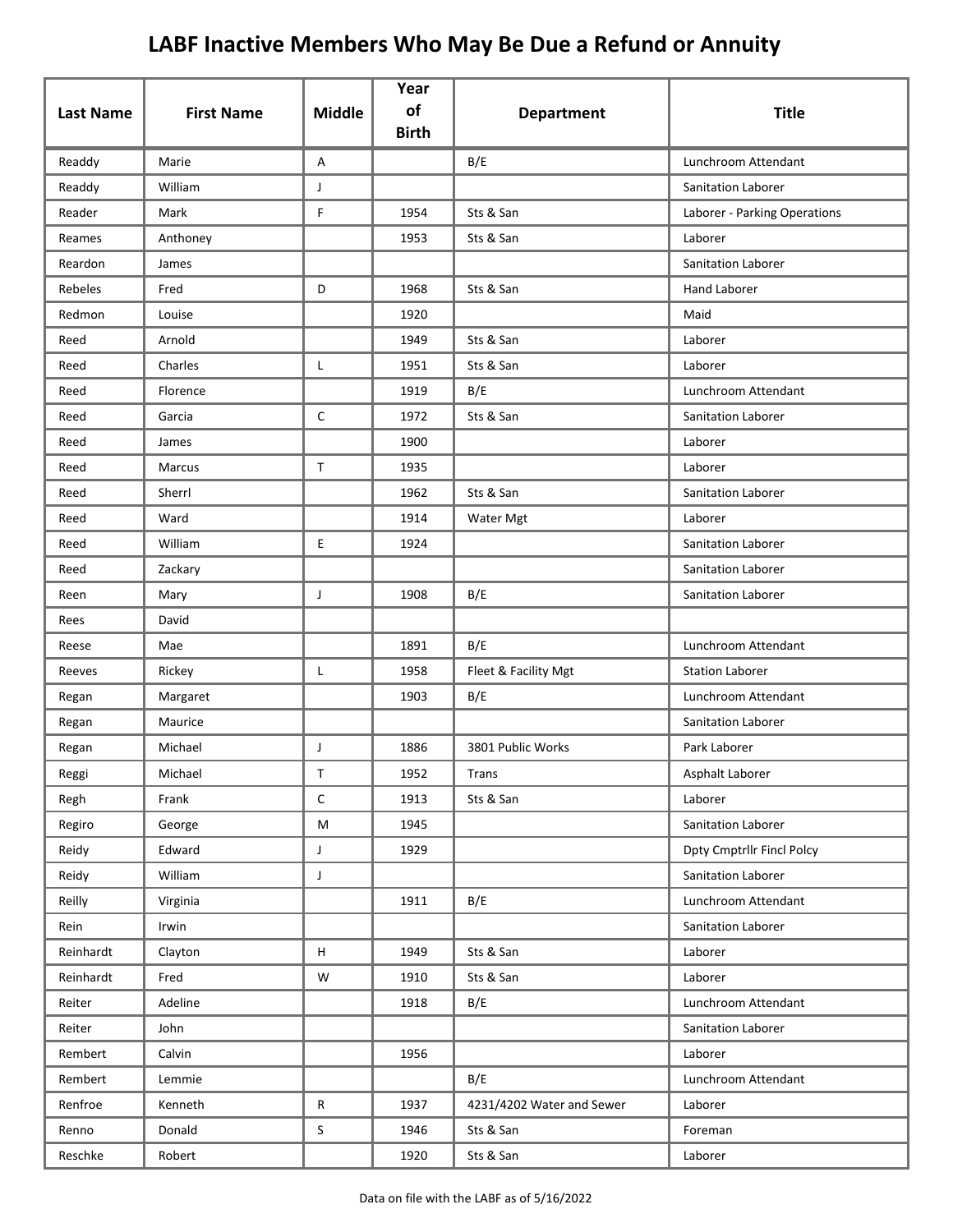| <b>Last Name</b> | <b>First Name</b> | <b>Middle</b> | Year<br>of   | <b>Department</b>                 | <b>Title</b>                      |
|------------------|-------------------|---------------|--------------|-----------------------------------|-----------------------------------|
|                  |                   |               | <b>Birth</b> |                                   |                                   |
| Resendiz         | Paul              | P             | 1953         | <b>Trans</b>                      | Asphalt Laborer                   |
| Respondi         | Richard           |               | 1959         | Trans                             | Asphalt Laborer                   |
| Rest             | Morton            |               |              |                                   | Sanitation Laborer                |
| Rey              | Rene              |               | 1955         | Sts & San                         | Laborer - Parking Operations      |
| Reyes            | Transito          |               | 1951         | Sts & San                         | Laborer                           |
| Reymond          | Louis             | R             | 1958         | Sts & San                         | Laborer                           |
| Reynold          | Charles           | L             | 1922         | Sts & San                         | Laborer                           |
| Reynolds         | George            | Edward        | 1944         | 3482 - Sewer Repair               | Laborer                           |
| Reynolds         | Henry             | E             | 1917         | Sts & San                         | <b>Tree Trimmer</b>               |
| Reynolds         | John              |               | 1914         | Municipal Tuberculosis Sanitarium | <b>Hospital Helper</b>            |
| Reynolds         | Mary              | J             | 1939         | B/E                               | Lunchroom Attendant               |
| Rezzardi         | Rudolph           |               | 1927         |                                   | Sanitation Laborer                |
| Rhoads           | Genevieve         |               | 1916         | B/E                               | Lunchroom Attendant               |
| Riccardo         | Gerald            |               | 1933         | Sts & San                         | Laborer                           |
| Ricci            | Michael           | R             | 1949         | Office Of Budget & Mgmt           | Sewer Laborer                     |
| Rice             | Edward            | Г             | 1936         | B/E                               | Lunchroom Attendant               |
| Rice             | James             | S             | 1917         | 3645 Electricity                  | Laborer                           |
| Rice             | John              | D             | 1954         | Police                            | Laborer                           |
| Rice             | Lee               | $\mathsf{T}$  | 1913         | Sts & San                         | Laborer                           |
| Rice             | Martin            | J             | 1949         | Forestry 3806                     | Park Laborer                      |
| Richard          | Albert            |               | 1908         | 3483 - Sewer                      | Construction Laborer (Subforeman) |
| Richards         | Helen             |               | 1917         | B/E                               | Lunchroom Attendant               |
| Richards         | Robert            |               |              |                                   | Sanitation Laborer                |
| Richards         | Samuel            |               | 1969         | Sts & San                         | <b>Hand Laborer</b>               |
| Richardson       | Eddie             |               | 1941         | B/E                               | Lunchroom Attendant               |
| Richardson       | Edward            | F.            |              |                                   |                                   |
| Richardson       | Ethel             |               | 1891         | B/E                               | Lunchroom Attendant               |
| Richardson       | Kenneth           |               | 1934         |                                   | Carpenter                         |
| Richardson       | Thomas            |               | 1954         | Trans                             | Concrete Laborer                  |
| Richardson       | Willie            |               |              |                                   | Sanitation Laborer                |
| Richie           | Mellna            |               | 1937         | B/E                               | Lunchroom Attendant               |
| Richmond         | Ernest            |               | 1941         | Sts & San                         | <b>Tree Trimmer</b>               |
| Richmond         | Terri             |               | 1968         | Aviation                          | Laborer                           |
| Richter          | Casimir           |               |              |                                   | Sanitation Laborer                |
| Rick             | Harold            | P             | 1926         | Water Mgt                         | Laborer                           |
| Rickard          | John              |               | 1959         |                                   | Laborer                           |
| Riddle           | Grace             |               | 1920         | B/E                               | Lunchroom Attendant               |
| Ries             | Jimmy             |               | 1942         | Sts & San                         | Laborer                           |
| Rigali           | John              | A             | 1950         | Sts & San                         | Laborer                           |
| <b>Riggs</b>     | Arthur            |               | 1916         |                                   | Laborer                           |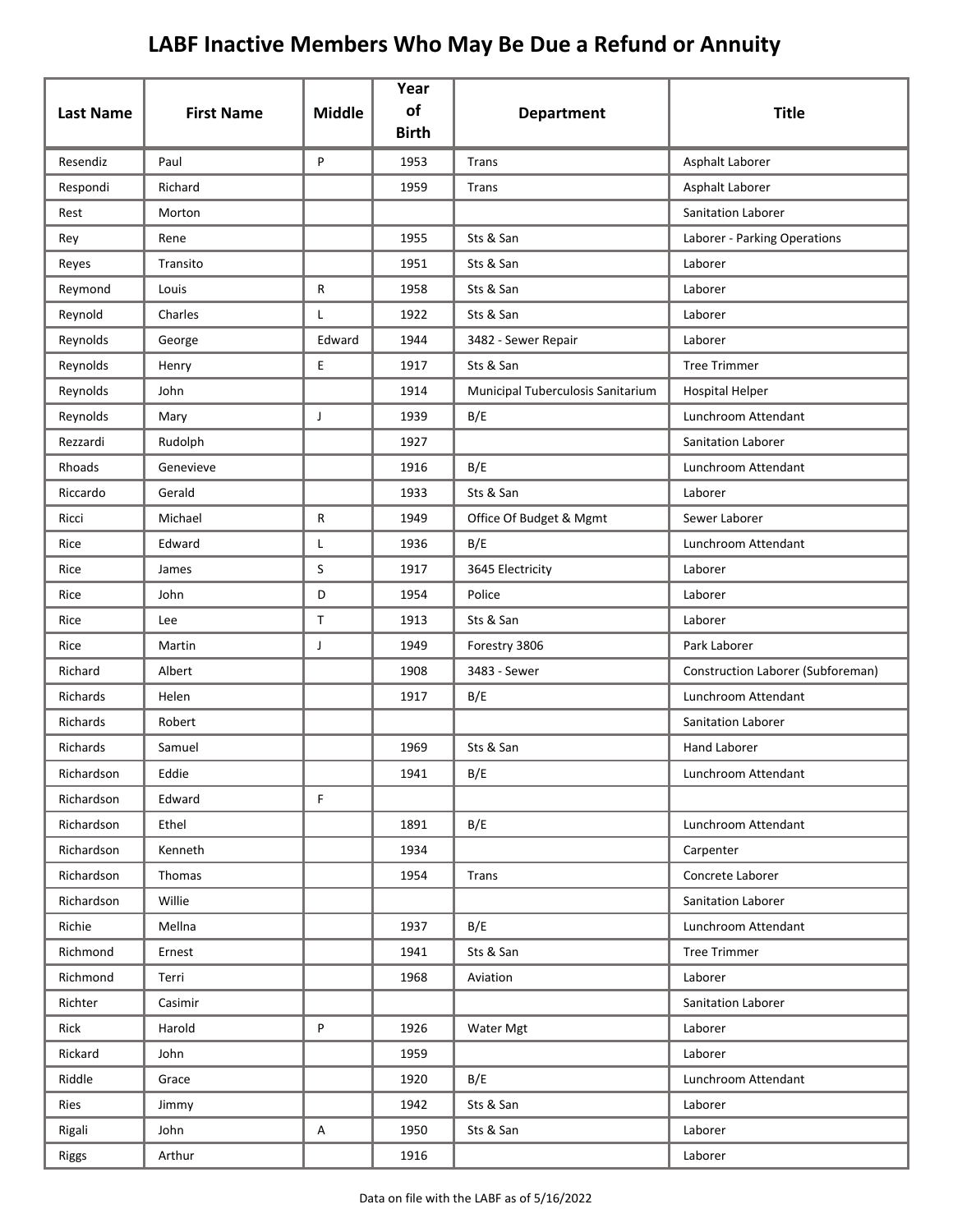| <b>Last Name</b> | <b>First Name</b> | <b>Middle</b> | Year<br>of   | <b>Department</b>        | <b>Title</b>           |
|------------------|-------------------|---------------|--------------|--------------------------|------------------------|
|                  |                   |               | <b>Birth</b> |                          |                        |
| <b>Riggs</b>     | <b>Bettye</b>     |               | 1908         | B/E                      | Lunchroom Attendant    |
| Riley            | Annie             | B             | 1918         | B/E                      | Lunchroom Attendant    |
| Riley            | Doris             | V             | 1926         | B/E                      | Lunchroom Attendant    |
| Riley            | Katherine         |               |              | B/E                      | Lunchroom Attendant    |
| Riley            | Matthew           |               | 1929         | Sts & San                | Laborer                |
| Riley            | Ronald            | $\mathsf{T}$  | 1956         | Water Mgt                | Sewer Laborer          |
| Riley            | Willie Mae        | M             |              | 1180 Police Bldg & Maint | Sanitation Laborer     |
| Rinaldi          | Greig             | D             | 1952         | Sts & San                | Laborer                |
| Ring             | George            |               | 1872         | B/E                      | Laborer                |
| Ringhoff         | Doris             |               | 1921         | B/E                      | Lunchroom Attendant    |
| Rink             | Arthur            | B             | 1951         | Sts & San                | Laborer                |
| Riordan          | Anna              |               | 1896         | B/E                      | Attendant              |
| Riordan          | Patrick           | F             | 1950         | Sts & San                | Park Laborer           |
| Rios             | Fernando          |               | 1959         | Sts & San                | Laborer                |
| Rios             | Jose              |               | 1967         | Aviation                 | Laborer                |
| Riotto           | Joseph            | R             |              |                          | Sanitation Laborer     |
| Risberg          | Sam               |               | 1901         |                          | Laborer                |
| Rivera           | Alberto           |               | 1967         | Water Mgt                | Watchman               |
| Rivera           | Angel             |               | 1922         | Fleet                    | <b>Station Laborer</b> |
| Rivera           | Jose              | Α             | 1959         |                          | Laborer                |
| Rivera           | Justin            | J             | 1995         | Fleet                    | Watchman               |
| Rivera           | Raul              |               | 1961         | Sts & San                | Laborer                |
| Rivera           | Richard           |               | 1955         | Fleet                    |                        |
| Rivera           | Samuel            |               | 1956         |                          | <b>General Laborer</b> |
| Rivers           | Mary              |               | 1926         | B/E                      | Lunchroom Attendant    |
| Rivers           | William           |               |              |                          | Sanitation Laborer     |
| Rizzo            | Charles           |               | 1947         | Water Mgt                | Laborer                |
| Rizzo            | Daniel            | $\mathsf{J}$  | 1958         | Trans                    | Concrete Laborer       |
| Rizzo            | Frank             |               | 1906         |                          | Sanitation Laborer     |
| Rizzo            | Leonard           |               | 1937         | Trans                    | Asphalt Laborer        |
| Rizzo            | Salvator          |               | 1946         |                          | Sanitation Laborer     |
| Rizzo            | Vito              | C             | 1953         | Trans                    | Asphalt Raker          |
| Roach            | Gregory           |               | 1955         | Sts & San                | Laborer                |
| Road             | Gladys            |               | 1914         | B/E                      | Lunchroom Attendant    |
| Roberts          | Caroline          |               | 1910         | B/E                      | Lunchroom Attendant    |
| Roberts          | Jeffrey           | D             | 1946         | Sts & San                | Laborer                |
| Roberts          | Wanda             |               | 1943         | B/E                      | Lunchroom Attendant    |
| Roberts          | Willie            |               |              |                          | Laborer                |
| Robertson        | Marc              | Α             | 1948         |                          | <b>RCC</b>             |
| Robinson         | A                 | D             | 1954         | Trans                    | Concrete Laborer       |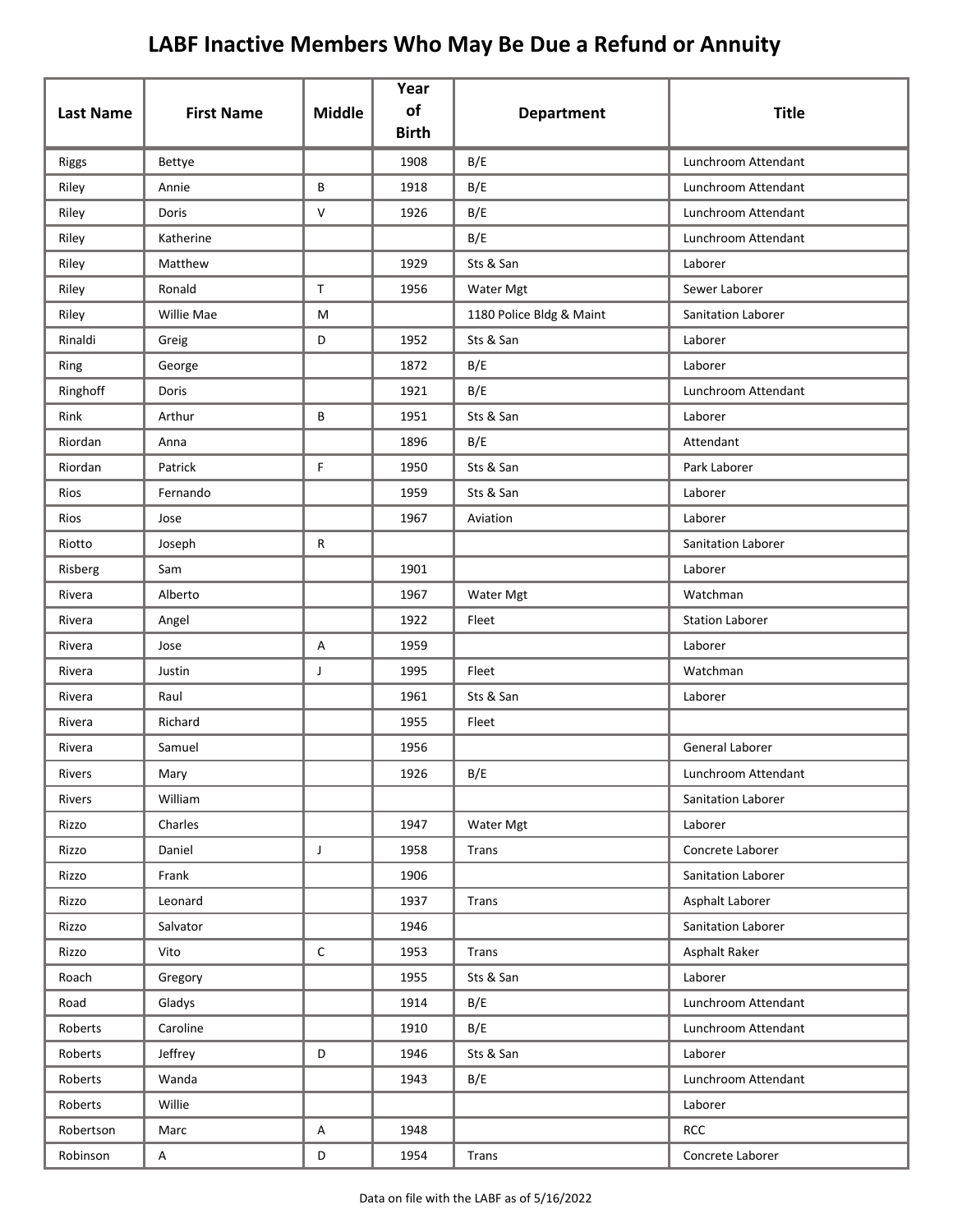| <b>Last Name</b> | <b>First Name</b> | <b>Middle</b> | Year<br>of   | <b>Department</b> | <b>Title</b>                       |
|------------------|-------------------|---------------|--------------|-------------------|------------------------------------|
|                  |                   |               | <b>Birth</b> |                   |                                    |
| Robinson         | Alberta           |               | 1912         |                   | Lunchroom Attendant                |
| Robinson         | Armillia          |               | 1934         | B/E               | Lunchroom Attendant                |
| Robinson         | George            | R             |              | B/E               | <b>Sanitation Laborer</b>          |
| Robinson         | Harriet           |               | 1920         | B/E               | Lunchroom Attendant                |
| Robinson         | Hursel            |               | 1935         | B/E               | Lunchroom Attendant                |
| Robinson         | Raymond           | E             |              | B/E               | Porter                             |
| Robinson         | Robert            |               | 1900         | Water Mgt         | Laborer                            |
| Robinson         | Veronica          |               | 1918         | B/E               | Lunchroom Attendant                |
| Robinson         | Vivian            |               | 1909         | B/E               | Lunchroom Attendant                |
| Robinson         | Walter            |               | 1891         |                   | Laborer                            |
| Robinson         | Walter            | Г             | 1915         | Trans             | Asphalt Laborer                    |
| Robinson         | William           |               | 1962         | Sts & San         | Laborer                            |
| Robinson         | Zenobia           |               | 1932         | B/E               | Lunchroom Attendant                |
| Rocano           | John              |               |              |                   | <b>Sanitation Laborer</b>          |
| Rocen            | Jerry             | R             | 1940         | Water Mgt         | Laborer                            |
| Roche            | Gerald            |               | 1965         | Water Mgt         | Laborer                            |
| Roche            | Hannah            |               | 1970         |                   | Sanitation Laborer                 |
| Roche            | Patrick           |               |              |                   | Sanitation Laborer                 |
| Roche            | Reinaldo          |               | 1946         | Sts & San         | Laborer                            |
| Roche            | Timothy           | А             | 1979         | Fleet             | Garage Attendant                   |
| Rocklin          | Herman            |               | 1887         |                   | Laborer                            |
| Rockwell         | John              | J             | 1954         | Trans             | Concrete Laborer                   |
| Rocquemore       | JD                |               | 1911         |                   | Laborer                            |
| Roddy            | Mary              |               | 1900         | B/E               | Lunchroom Attendant                |
| Rodgers          | Betty             | M             | 1939         |                   |                                    |
| Rodgers          | Jacqueline        |               | 1966         | Sts & San         | Hand Laborer                       |
| Rodgers          | Steven            |               | 1954         | Sts & San         | Sanitation Laborer                 |
| Rodgers          | Walter            |               | 1945         |                   |                                    |
| Rodkey           | Steven            | P             | 1952         | Sts & San         | Laborer                            |
| Rodriguez        | Frank             |               | 1941         | Water Mgt         | Laborer                            |
| Rodriguez        | Jesus             | M             | 1972         | <b>OEC</b>        | <b>Traffic Control Aide-Hourly</b> |
| Rodriguez        | Jose              |               | 1900         |                   | Laborer                            |
| Rodriguez        | Jose              |               | 1946         | Sts & San         | Laborer - Parking Operations       |
| Rodriguez        | Jose              | ${\sf R}$     | 1963         | Sts & San         | Sanitation Laborer                 |
| Rodriguez        | Joseph            |               | 1968         | Sts & San         | Sanitation Laborer                 |
| Rodriguez        | Juan              |               | 1939         | Trans             |                                    |
| Rodriguez        | Marilyn           |               | 1959         | Water Mgt         | <b>Construction Laborer</b>        |
| Rodriguez        | Ornesto           |               | 1960         | Sts & San         | Sanitation Laborer                 |
| Rodriguez        | Oscar             |               | 1951         | Sts & San         | Laborer                            |
| Rodriguez        | Pete              |               | 1946         | Trans             | Concrete Laborer                   |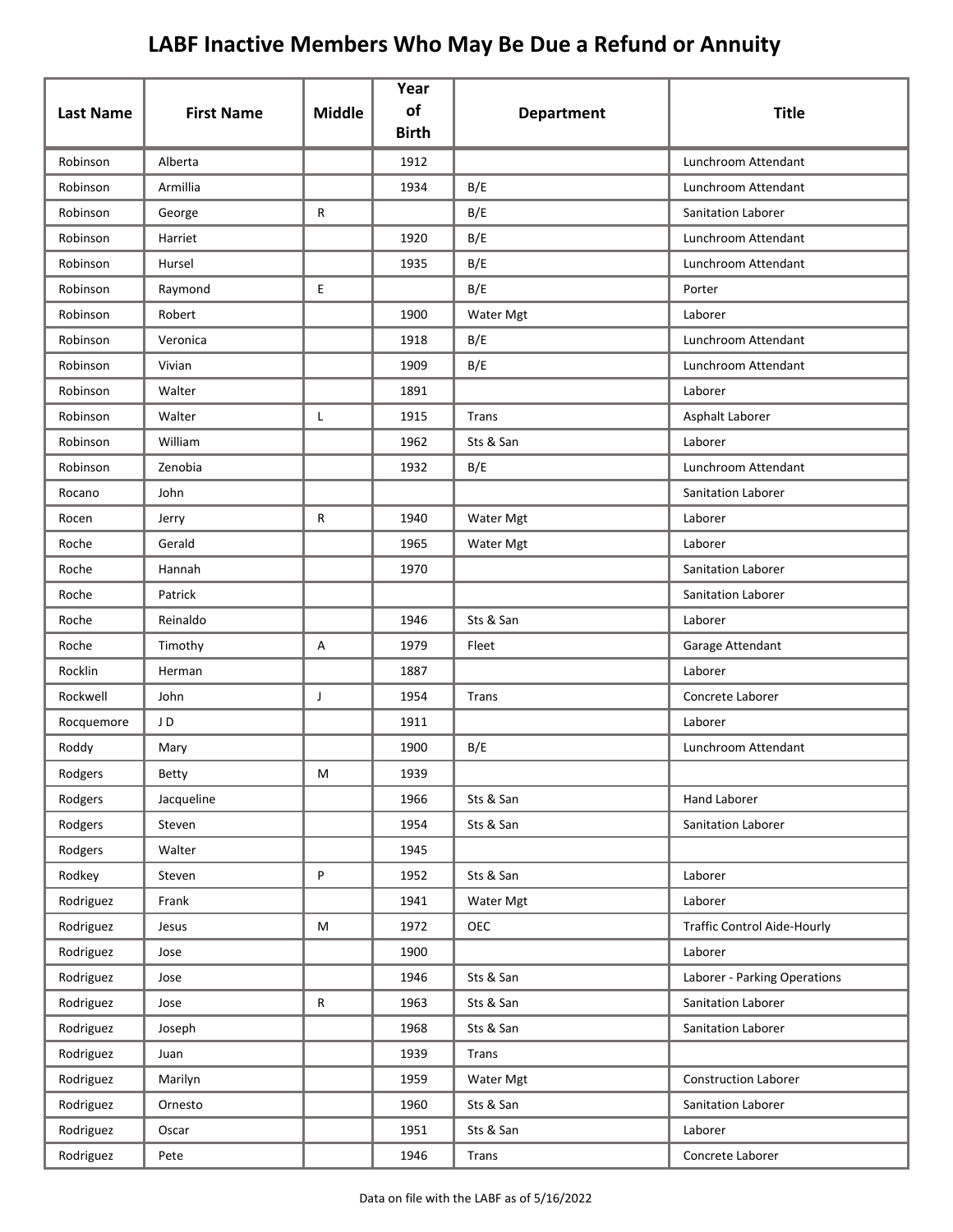| <b>Last Name</b> | <b>First Name</b> | <b>Middle</b> | Year<br>of<br><b>Birth</b> | <b>Department</b>       | <b>Title</b>                 |
|------------------|-------------------|---------------|----------------------------|-------------------------|------------------------------|
| Rodriguez        | Rene              |               | 1968                       | Sts & San               | <b>Sanitation Laborer</b>    |
| Rodriquez        | David             | $\vee$        |                            |                         | <b>Sanitation Laborer</b>    |
| Rodriquez        | Felipe            |               |                            |                         | Sanitation Laborer           |
| Rodriquez        | Jose              | M             | 1951                       |                         | Laborer                      |
| Roe              | Della             |               | 1891                       | B/E                     | Lunchroom Attendant          |
| Roeschlein       | Clara             |               | 1902                       | B/E                     | Lunchroom Attendant          |
| Rogers           | Archie            |               | 1921                       | Water Mgt               | Laborer                      |
| Rogers           | Chris             | C             | 1960                       | Sts & San               | Laborer                      |
| Rogers           | George            |               | 1947                       | Office Of Budget & Mgmt | Sewer Laborer                |
| Rogers           | Mary              |               | 1900                       | B/E                     | Lunchroom Attendant          |
| Rogers           | Peter             |               |                            |                         | Laborer                      |
| Rohlfs           | David             |               | 1960                       | Aviation                | Laborer                      |
| Roland           | Robert            |               |                            |                         |                              |
| Roland           | William           | H             |                            |                         | Sanitation Laborer           |
| Roldan           | Josafat           |               | 1930                       |                         | Laborer                      |
| Rolle            | Camille           | P             | 1981                       | Sts & San               | <b>Hand Laborer</b>          |
| Rollins          | Athello           |               |                            |                         | <b>Sanitation Laborer</b>    |
| Rollins          | Chestanne         |               | 1920                       |                         | Scrubwoman                   |
| Rollins          | Phenol            | W             | 1906                       | Water Mgt               | Sewer Laborer                |
| Rollins          | Roberts           |               |                            |                         |                              |
| Rolniak          | Joseph            | L             | 1956                       | Sts & San               | Laborer - Parking Operations |
| Roltsch          | Elsie             |               | 1896                       | B/E                     | Lunchroom Attendant          |
| Romaine          | Raymon            |               | 1956                       | Sts & San               | Laborer                      |
| Roman            | Daniel            |               | 1977                       | Water Mgt               | Laborer Apprentice           |
| Roman            | Humberto          | С             | 1952                       |                         | Laborer                      |
| Romano           | Estelle           |               | 1917                       | B/E                     | Lunchroom Attendant          |
| Romano           | Frank             | $\mathsf{J}$  | 1947                       | <b>Trans</b>            | Asphalt Laborer              |
| Romano           | James             | Richard       | 1950                       | Water Mgt               | Laborer                      |
| Romano           | Josephine         |               | 1912                       | B/E                     | Lunchroom Attendant          |
| Romito           | Nick              |               | 1951                       | Sts & San               | Laborer                      |
| Ronning          | Raye              | W             | 1952                       | Water Mgt               | Sewer Laborer                |
| Roper            | Gregory           |               | 1951                       | Trans                   | Asphalt Laborer              |
| Rorer            | Ida               |               | 1914                       | B/E                     | Lunchroom Attendant          |
| Rosado           | Fabian            |               |                            |                         | Sanitation Laborer           |
| Rosado           | Francisco         | R             |                            | Trans                   | <b>Station Laborer</b>       |
| Rosario          | Manuel            |               | 1954                       | Sts & San               | Laborer                      |
| Rosch            | Harriet           |               | 1909                       | B/E                     | Sanitation Laborer           |
| Rosenberg        | Sidney            | A             | 1950                       | Sts & San               | Laborer                      |
| Rosinski         | Gladys            |               | 1912                       | B/E                     | Lunchroom Attendant          |
| Rosiple          | Doris             | L             |                            | B/E                     | Sanitation Laborer           |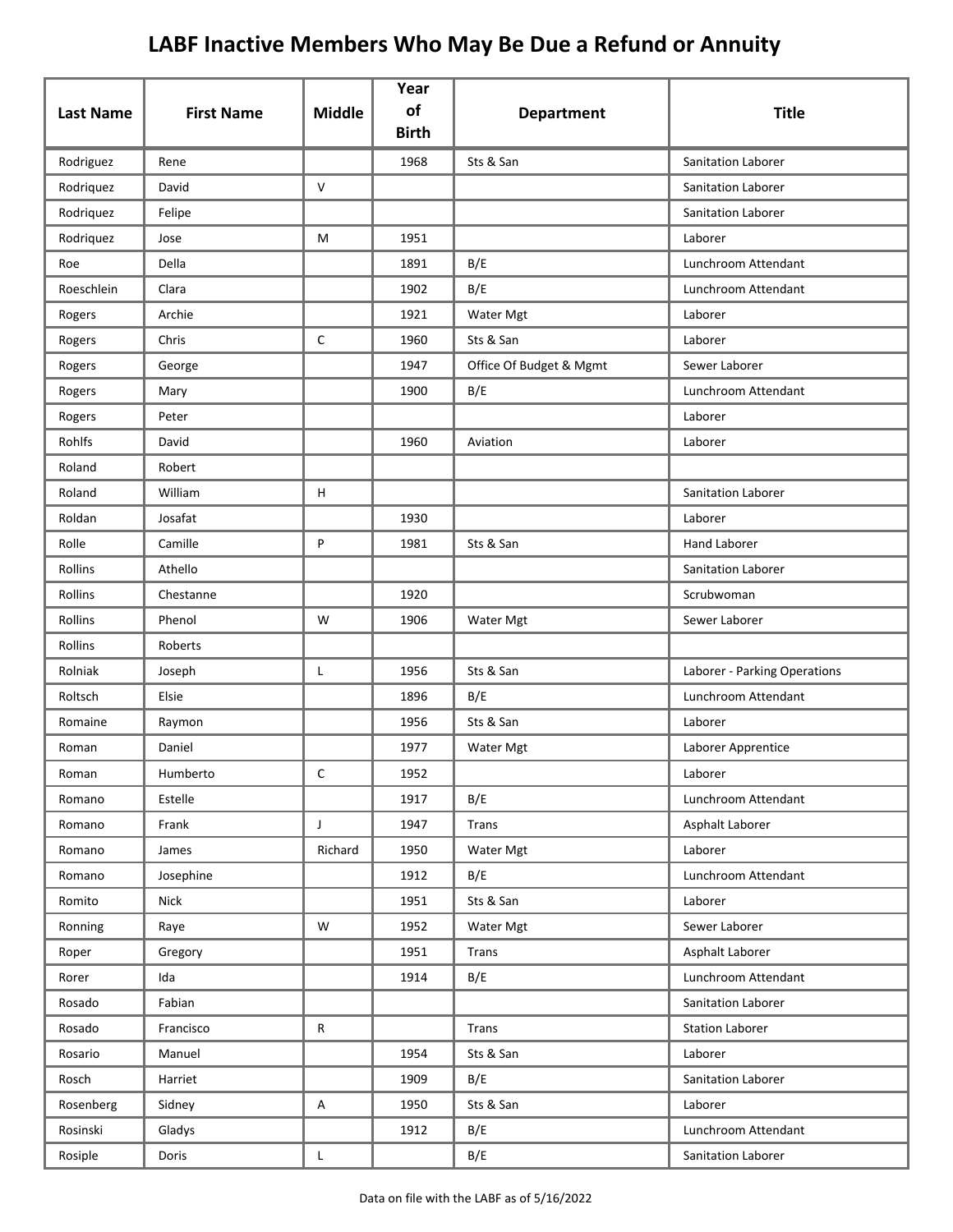| <b>Last Name</b> | <b>First Name</b> | <b>Middle</b> | Year<br>of<br><b>Birth</b> | <b>Department</b>       | <b>Title</b>              |
|------------------|-------------------|---------------|----------------------------|-------------------------|---------------------------|
| Ross             | Andrew            |               |                            |                         | <b>Sanitation Laborer</b> |
| Ross             | Benjamin          |               | 1975                       | Fleet                   | Garage Attendant          |
| Ross             | Egeane            |               | 1944                       | B/E                     | Lunchroom Attendant       |
| Ross             | Florence          |               | 1912                       | B/E                     | Lunchroom Attendant       |
| Ross             | Reginald          |               | 1945                       |                         | Laborer                   |
| Ross             | Willie            | Α             | 1943                       | Sts & San               | Laborer                   |
| Rossi            | Joseph            |               | 1945                       | Trans                   | Asphalt Laborer           |
| Rossler          | Michele           | К             | 1980                       | Water Mgt               | <b>District Clerk</b>     |
| Rotella          | Peter             |               | 1940                       |                         | Concrete Laborer          |
| Roth             | Otto              |               | 1908                       |                         | Laborer                   |
| Roti             | <b>Bruno</b>      | J             | 1947                       | Office Of Budget & Mgmt | Clerk                     |
| Roti             | Edward            | B             | 1974                       | Trans                   | Asphalt Laborer           |
| Rottman          | John              | X             | 1948                       | Water Mgt               | Water and Sewers Laborer  |
| Rottman          | Mark              | W             | 1949                       | Sts & San               | Laborer                   |
| Routhe           | Rocco             |               |                            |                         | Sanitation Laborer        |
| Rowan            | Jos               |               | 1890                       |                         | Laborer                   |
| Rowe             | Ruby              |               | 1915                       | B/E                     | Lunchroom Attendant       |
| Royston          | Aaron             |               | 1978                       | Sts & San               | General Laborer           |
| Rozak            | Virginia          |               | 1917                       | B/E                     | Lunchroom Attendant       |
| Rozdilsky        | Pauline           |               | 1903                       | B/E                     | Sanitation Laborer        |
| <b>Ruback</b>    | Libbie            |               | 1900                       | <b>B/E 52B</b>          | Sanitation Laborer        |
| Rudd             | Rodney            |               | 1959                       |                         | Laborer                   |
| Rudden           | Kathleen          |               |                            |                         | Sanitation Laborer        |
| Rudder           | Consuelo          |               | 1921                       | B/E                     | Lunchroom Attendant       |
| Rudick           | Stanley           | C             | 1939                       |                         | Laborer                   |
| Ruehl            | Lena              |               | 1903                       | B/E                     | Lunchroom Attendant       |
| Ruffin           | Corneliou         |               | 1926                       | Water Mgt               | Sewer Laborer             |
| Ruffolo          | Frank             |               |                            |                         | Sanitation Laborer        |
| Ruffolo          | Frank             |               | 1962                       | Fleet                   | <b>Stationary Fireman</b> |
| Ruggerio         | Robert            |               | 1940                       | Water Mgt               | Sewer Laborer             |
| Ruhrman          | Katherine         |               | 1907                       | B/E                     | Lunchroom Attendant       |
| Rule             | John              | $\mathsf{L}$  | 1929                       | <b>Trans</b>            | Asphalt Laborer           |
| Rule             | Lashaun           |               | 1971                       | Aviation                | Laborer                   |
| Rumpf            | Raymond           | Α             |                            |                         |                           |
| Ruscetti         | Philip            | J             | 1964                       | Water Mgt               | Laborer Apprentice        |
| Rushing          | Ray               |               | 1959                       | Sts & San               | Sanitation Laborer        |
| Russell          | Antonio           |               | 1891                       | 3900 Parks              | Laborer                   |
| Russell          | Inez              |               | 1923                       |                         | <b>Hospital Helper</b>    |
| Russell          | Robert            | W             | 1917                       | Sts & San               | Laborer                   |
| Russell          | Thomas            | $\mathsf C$   | 1953                       | Sts & San               | Laborer                   |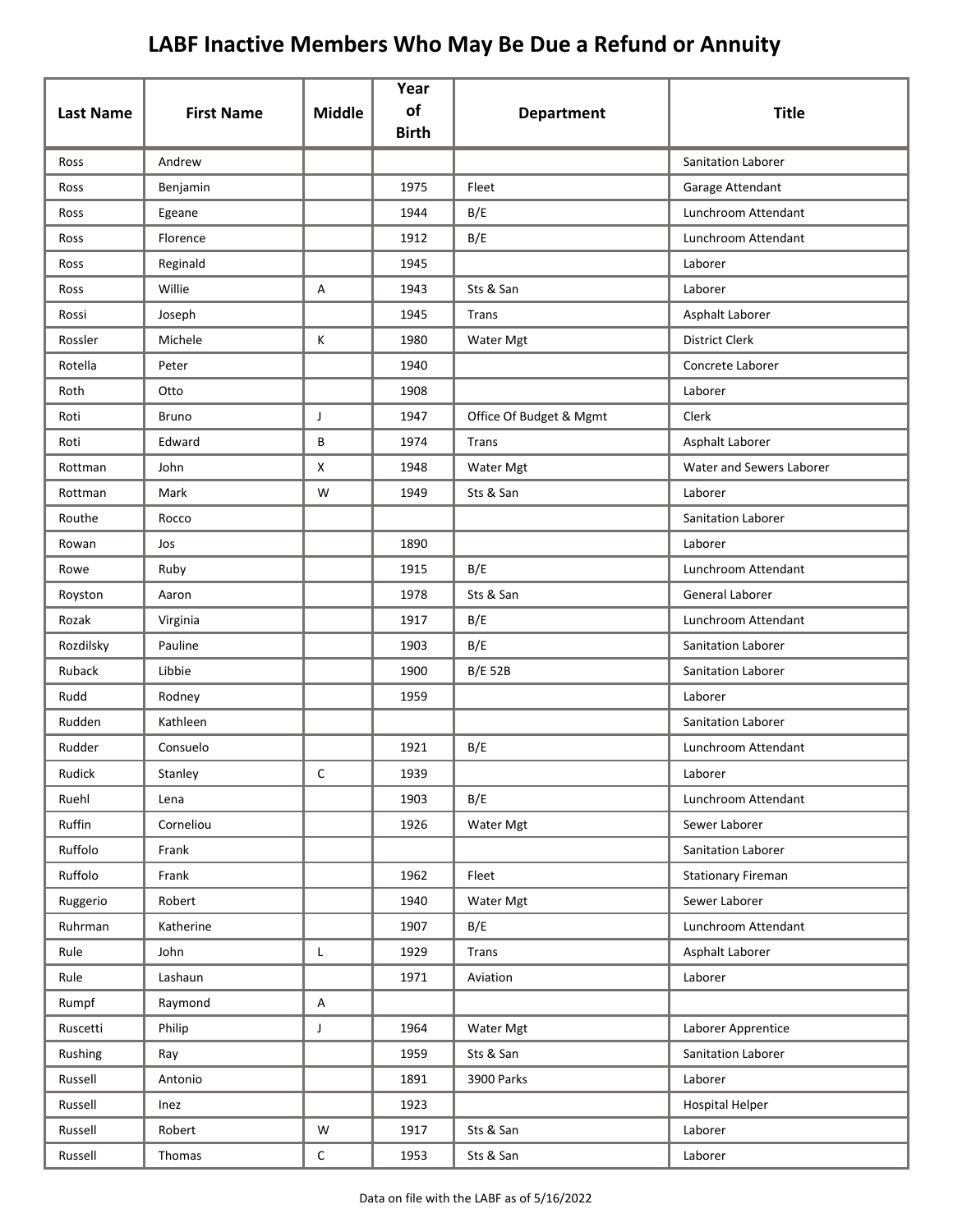|                  |                   |               | Year<br>of   |                   |                                   |
|------------------|-------------------|---------------|--------------|-------------------|-----------------------------------|
| <b>Last Name</b> | <b>First Name</b> | <b>Middle</b> | <b>Birth</b> | <b>Department</b> | <b>Title</b>                      |
| Russell          | William           |               | 1936         | 3439 Sts. And San | Laborer                           |
| Russo            | John              |               | 1919         |                   | Laborer                           |
| Russo            | John              | М             |              |                   | Laborer                           |
| Ruswick          | Theodore          | Α             | 1954         | Sts & San         | <b>Stationary Fireman</b>         |
| Rutherford       | Craig             | Α             | 1975         | Aviation          | Laborer                           |
| Rutili           | Virgil            |               | 1942         | Sts & San         | Laborer                           |
| Rutkowski        | Charles           | S             | 1953         | Water Mgt         | Sewer Laborer                     |
| Rutland          | Arthur            |               |              |                   | Sanitation Laborer                |
| Ryan             | Adrian            |               |              |                   | Sanitation Laborer                |
| Ryan             | Arthur            | J             | 1915         |                   | Laborer                           |
| Ryan             | James             |               |              |                   | Sanitation Laborer                |
| Ryan             | James             | E.            | 1919         |                   | Asphalt Laborer                   |
| Ryan             | Kathryn           |               | 1890         | B/E               | Lunchroom Attendant               |
| Ryan             | Kevin             | М             | 1951         | Trans             | Concrete Laborer                  |
| Ryan             | Martin            |               | 1914         | Water Mgt         | Sewer Laborer                     |
| Ryan             | Minerva           |               | 1929         | B/E               | Sanitation Laborer                |
| Ryan             | Patrick           | J             | 1932         | Water Mgt         | Sewer Laborer                     |
| Ryan             | Richard           | E             | 1931         |                   | Sanitation Laborer                |
| Ryan             | Rose              |               | 1900         | B/E               | Lunchroom Attendant               |
| Ryan             | Timothy           | М             | 1947         | Sts & San         | Laborer                           |
| Rybak            | George            |               | 1954         | Sts & San         | Laborer                           |
| Rybarczyk        | Phyllis           |               | 1924         | B/E               | Sanitation Laborer                |
| Rybicki          | Edward            | Α             | 1950         | Trans             | Asphalt Laborer                   |
| Rybicki          | Jean              |               | 1923         | B/E               | Lunchroom Attendant               |
| Rybinski         | Leon              | F             | 1939         | Sts & San         | Laborer                           |
| Rydwalski        | Casimer           |               | 1899         |                   | Busman                            |
| Sachs            | Ronald            |               | 1943         | Forestry 3807     | <b>Tree Trimmer</b>               |
| Sadowski         | Cecilia           |               | 1929         | B/E               | Lunchroom Attendant               |
| Sadowski         | Stanley           |               | 1896         |                   | C.S. Laborer                      |
| Saeli            | Charles           |               |              |                   | Sanitation Laborer                |
| Saggione         | James             | A             | 1947         |                   | Construction Laborer (Subforeman) |
| Salas            | Herman            |               | 1927         |                   | Porter                            |
| Salas            | Louis             | M             | 1964         | Trans             | Concrete Laborer                  |
| Saldana          | Armando           |               | 1952         | Sts & San         | Laborer                           |
| Salemi           | Gerald            | J             | 1951         | Water Mgt         | Laborer                           |
| Salemi           | Joseph            |               |              |                   | Sanitation Laborer                |
| Saletta          | Louis             |               | 1946         | Sts & San         | Laborer                           |
| Salgado          | Evaristo          |               | 1946         |                   | Laborer                           |
| Salinas          | Arthur            | P             | 1961         |                   | Laborer                           |
| Salinas          | John              | J             | 1989         | Sts & San         | General Laborer                   |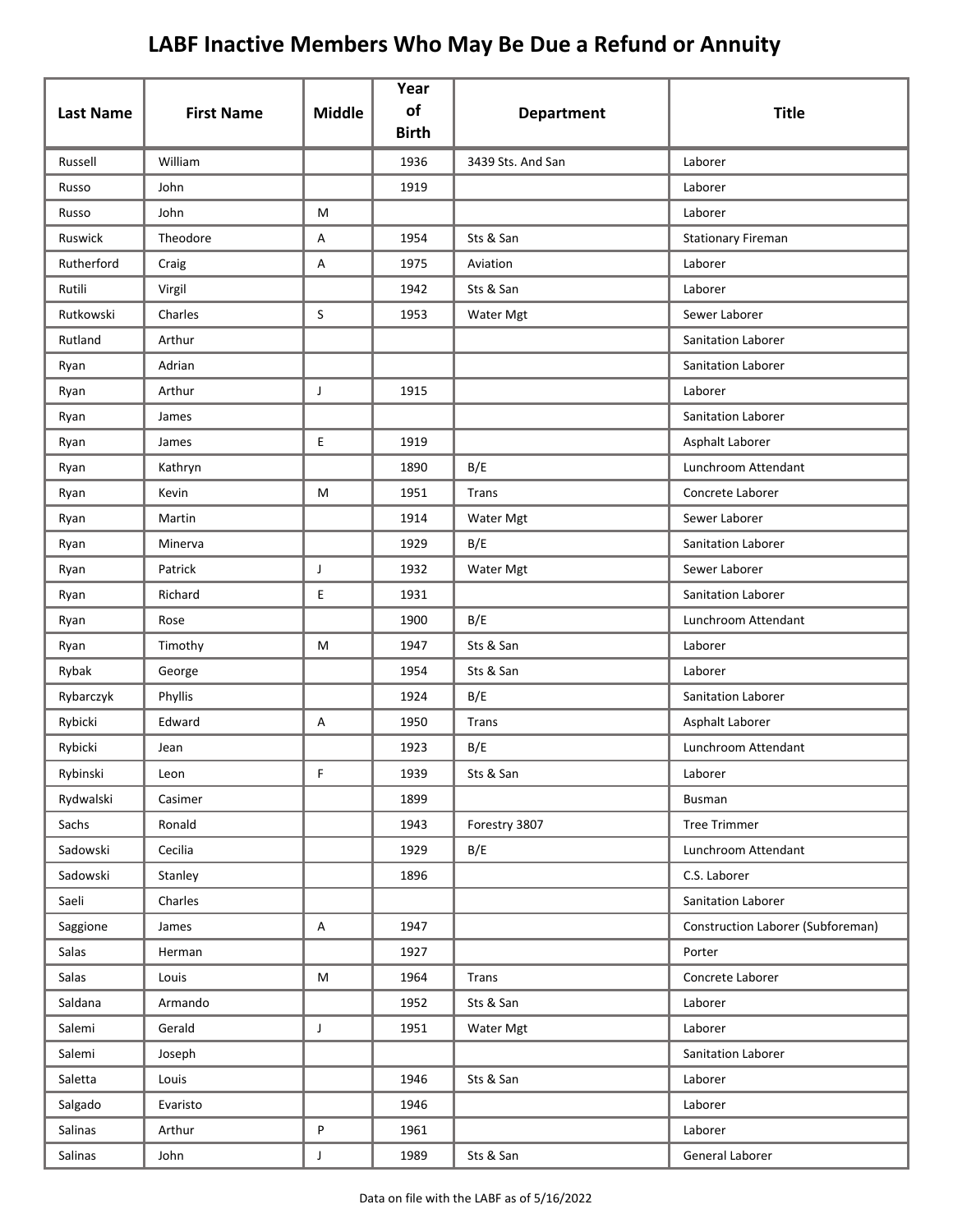| <b>Last Name</b> | <b>First Name</b> | <b>Middle</b> | Year<br>of   | <b>Department</b>      | <b>Title</b>                      |
|------------------|-------------------|---------------|--------------|------------------------|-----------------------------------|
|                  |                   |               | <b>Birth</b> |                        |                                   |
| Sallis Jr        | James Jr.         |               | 1948         | Sts & San              | Laborer - Parking Operations      |
| Salmassi         | John              |               | 1941         | Sts & San              | Laborer                           |
| Salvato          | Joseph            |               |              |                        | Sanitation Laborer                |
| Samples          | Alice             | W             | 1904         | B/E                    | Lunchroom Attendant               |
| Samples          | <b>Bret</b>       |               | 1960         | Sts & San              | Laborer                           |
| Sampract         | Gene              |               | 1935         | B/E                    | Sanitation Laborer                |
| Samuel           | Ananias           |               | 1938         | Forestry 3801          | Park Laborer                      |
| Sanabria         | Carlos            |               | 1953         | Sts & San              | Laborer                           |
| Sanchez          | Frank             |               | 1965         | Sts & San              |                                   |
| Sanchez          | Jose              | C             | 1965         | Sts & San              | Sanitation Laborer                |
| Sanders          | Anthony           |               | 1960         | Sts & San              | Laborer                           |
| Sanders          | Dexter            |               | 1961         | Sts & San              | <b>Sanitation Laborer</b>         |
| Sanders          | Rayfield          |               | 1917         |                        | Construction Laborer (Subforeman) |
| Sanders          | Sammie            |               | 1933         |                        | <b>Tree Trimmer</b>               |
| Sanders          | Theodore          |               | 1950         | Water Mgt              | Sewer Laborer                     |
| Sanders          | Virginia          |               | 1915         | B/E                    | Lunchroom Attendant               |
| Sandine          | Leroy             |               |              |                        |                                   |
| Sandowski        | Eugene            |               |              |                        | Field Vehicle Investigator        |
| Sanfilip         | Frances           |               | 1924         | B/E                    | Sanitation Laborer                |
| Sangster         | Donnell           | J             | 1958         |                        | Laborer                           |
| Sansone          | Charles           | J             | 1932         | division of recreation | playground attendant              |
| Santacaterina    | Mario             | P             | 1948         | Water Mgt              | Laborer                           |
| Santacatir       | Donald            |               | 1945         | Water Mgt              | Laborer                           |
| Santella         | Thomas            |               | 1980         | Fleet                  | Garage Attendant                  |
| Santiago         | Angel             |               | 1956         | Sts & San              | Laborer                           |
| Santiago         | Jose              | A             | 1959         | Trans                  | Concrete Laborer                  |
| Santoria         | Anthony           | L             | 1937         |                        | <b>Streets Laborer</b>            |
| Santoria         | Joseph            |               | 1917         | 3482 Sewer             | Sewer Laborer                     |
| Santorsiero      | D.                |               |              |                        |                                   |
| Sappleton        | Wayne             | B             | 1960         | Sts & San              | Laborer                           |
| Saracco          | Patrick           |               | 1947         | Water Mgt              | Sewer Laborer                     |
| Sarandah         | Ishaq             | F             | 1968         | Fleet                  | Garage Attendant                  |
| Sarata           | Roman             |               | 1912         | 3332 Streets           | Laborer                           |
| Sarna            | Christopher       | M             | 1946         | Sts & San              | Laborer                           |
| Sarna            | John              | E             | 1949         | Sts & San              | Laborer                           |
| Sartini          | Joseph            | J             | 1880         | B/E HSL Steinmetz      | Porter                            |
| Satala           | Adolph            | J             | 1921         | Sts & San              | Laborer                           |
| Satunas          | Nellie            |               | 1907         | B/E                    | Asphalt Laborer                   |
| Savage           | Ruby              |               | 1913         | B/E                    | Lunchroom Attendant               |
| Saviano          | Nick              |               | 1969         |                        |                                   |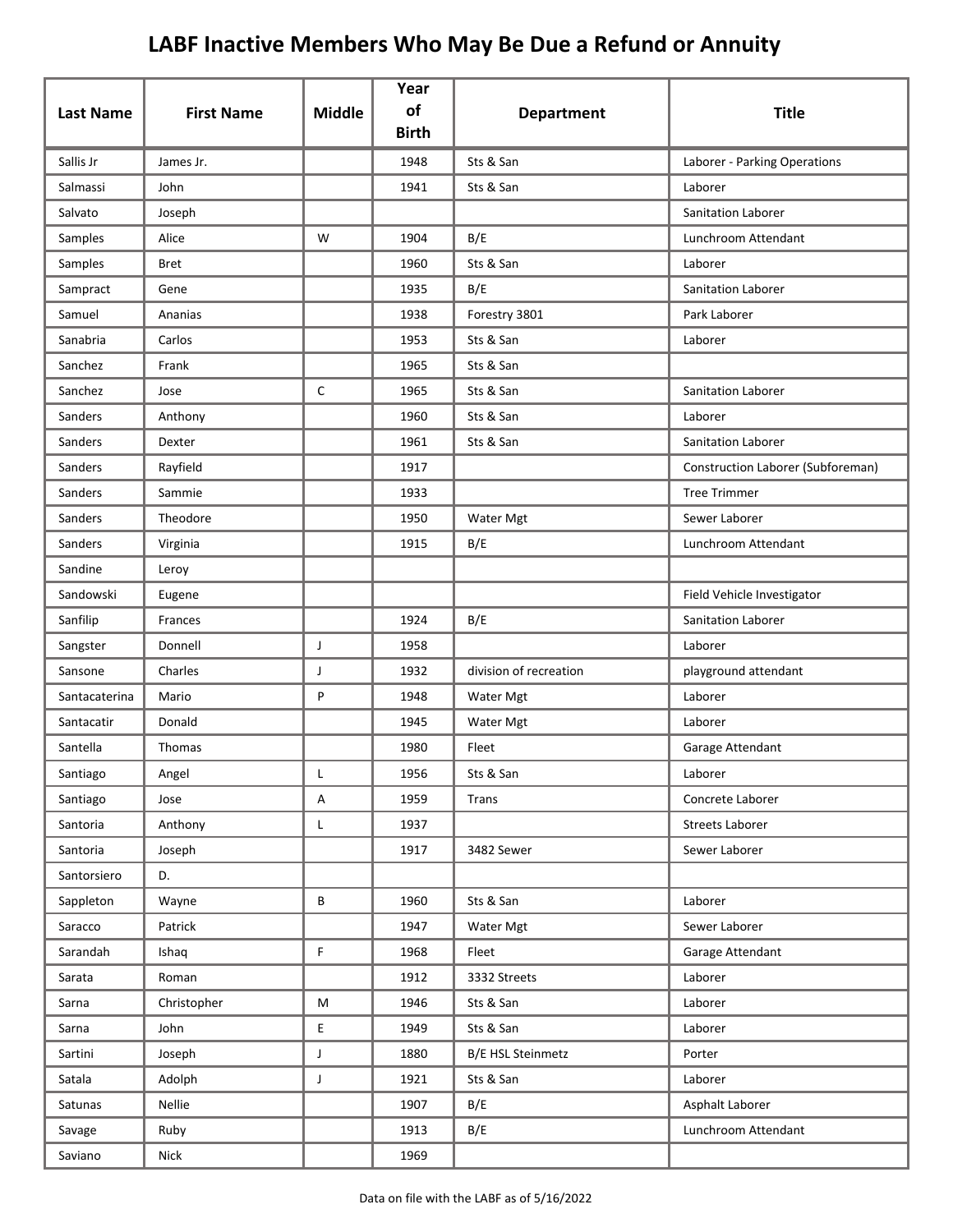| <b>Last Name</b> | <b>First Name</b> | <b>Middle</b> | Year<br>of<br><b>Birth</b> | <b>Department</b> | <b>Title</b>                     |
|------------------|-------------------|---------------|----------------------------|-------------------|----------------------------------|
| Savino           | James             | A             | 1948                       | Trans             | Asphalt Laborer                  |
| Savoia           | Tony              |               |                            |                   | Sanitation Laborer               |
| Sawicki          | Leonard           |               | 1941                       | Water Mgt         | <b>Truck Driver</b>              |
| Sawyer           | Shedrick          | E             | 1956                       | Police            | Laborer                          |
| Scahill          | Katie             | Α             |                            | B/E HSL           | Lunchroom Attendant              |
| Scala            | Carmen            |               | 1943                       | Water Mgt         | Laborer                          |
| Scala            | Vito              |               |                            |                   | Sanitation Laborer               |
| Scalice          | Peter             |               | 1959                       | Trans             | Asphalt Laborer                  |
| Scandiff         | Dan               |               | 1935                       |                   | Concrete Laborer                 |
| Scaniffe         | William           | J             | 1936                       | Sts & San         | <b>Tree Trimmer</b>              |
| Scanlon          | Ethel             |               | 1897                       | B/E               | Lunchroom Attendant              |
| Scanlon          | George            | P             | 1956                       | Sts & San         | Steam Roller Engineer            |
| Scanlon          | John              | F             | 1928                       | 3323 Streets      | Laborer                          |
| Scanlon          | Loretta           |               | 1910                       | B/E               | Lunchroom Attendant              |
| Scarlata         | Leo               |               |                            |                   | Sanitation Laborer               |
| Scarlata         | Vita              | L             | 1921                       | B/E               | Lunchroom Attendant              |
| Scavone          | Angelo            | $\mathsf C$   | 1972                       | Trans             | Concrete Laborer                 |
| Scavone          | Robert            | J             | 1967                       | Sts & San         | Sanitation Laborer               |
| Schade           | Kalbe             | $\mathsf E$   |                            |                   |                                  |
| Schaefer         | Paul              |               | 1899                       |                   | Laborer                          |
| Schaeffer        | Ralph             | E             | 1960                       | Sts & San         | Sanitation Laborer               |
| Schallmose       | Joseph            |               | 1948                       | Sts & San         | <b>Tree Trimmer</b>              |
| Scharff          | William           |               | 1918                       | 3329 Sanitation   | Laborer                          |
| Schaults         | Russell           |               | 1947                       |                   | <b>Emergency Crew Dispatcher</b> |
| Schayer          | William           |               |                            |                   | Sanitation Laborer               |
| Scheidt          | William           |               | 1906                       |                   |                                  |
| Scheuerman       | Erwin             |               |                            |                   | Sanitation Laborer               |
| Schickel         | Emily             |               | 1899                       | B/E               | Lunchroom Attendant              |
| Schienberg       | David             | L             | 1954                       | Trans             | Concrete Laborer                 |
| Schiller         | Thomas            | J             | 1934                       | Gen Ser           | Stores Laborer                   |
| Schinker         | <b>Brian</b>      | D             | 1972                       | <b>Trans</b>      | Asphalt Laborer                  |
| Schiro           | John              |               | 1893                       |                   | Laborer                          |
| Schlesinger      | Stephen           |               | 1947                       | Forestry 3801     | Forestry Laborer                 |
| Schlosser        | Jerry             |               | 1960                       |                   | Laborer                          |
| Schlueter        | Mildred           |               | 1899                       | B/E               | Attendant                        |
| Schmalz          | Frank             |               |                            |                   | Sanitation Laborer               |
| Schmidt          | Kenneth           |               | 1920                       |                   | Sanitation Laborer               |
| Schmitigal       | Blanche           |               | 1897                       |                   | <b>Hospital Helper</b>           |
| Schnabl          | Theresa           |               | 1907                       |                   | <b>Hospital Helper</b>           |
| Schneider        | Chas              |               | 1915                       |                   | Sanitation Laborer               |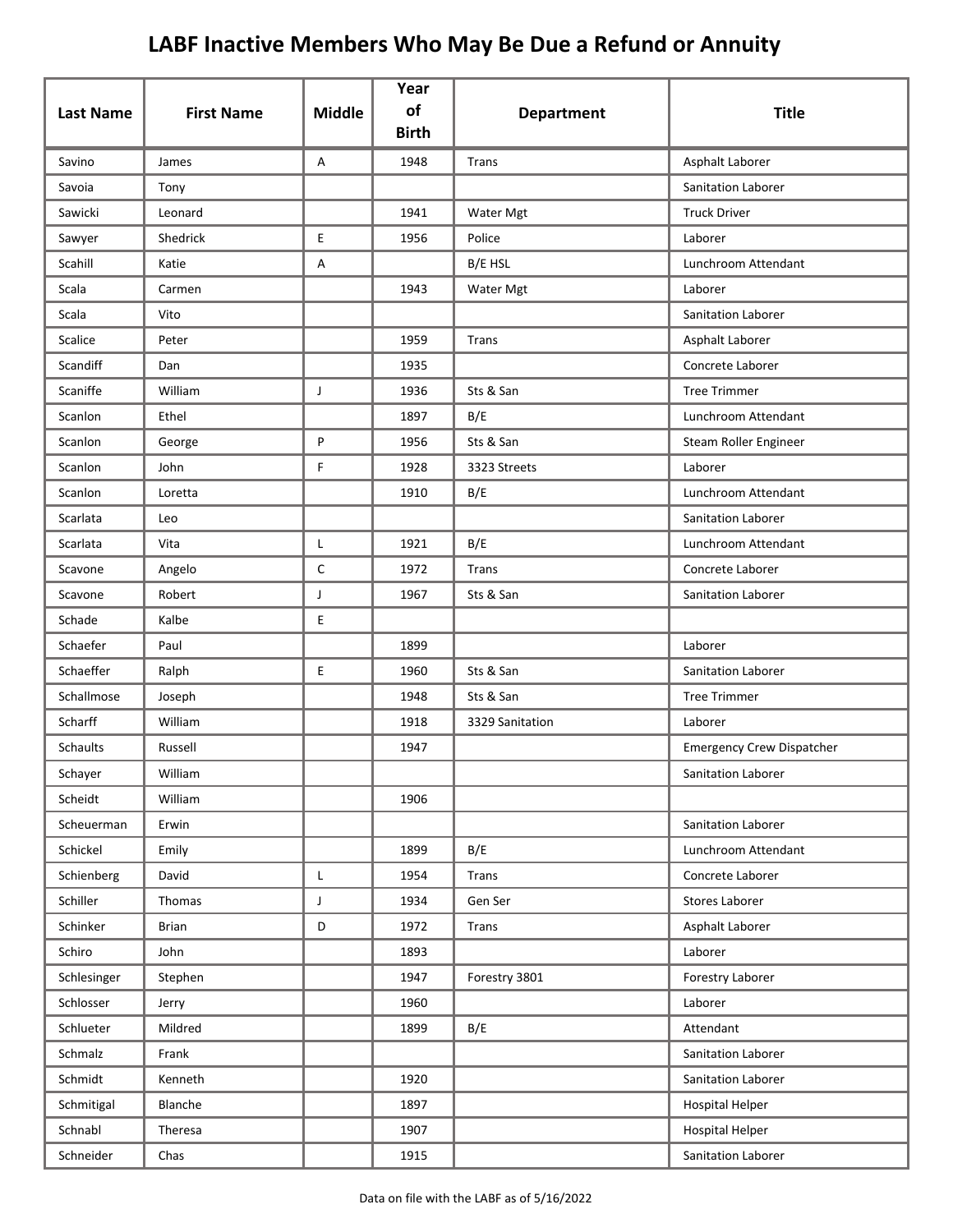| <b>Last Name</b> | <b>First Name</b> | <b>Middle</b> | Year<br>of   | <b>Department</b> | <b>Title</b>                 |
|------------------|-------------------|---------------|--------------|-------------------|------------------------------|
|                  |                   |               | <b>Birth</b> |                   |                              |
| Schneider        | Frank             |               |              |                   | Sanitation Laborer           |
| Schneider        | Helen             |               | 1904         | B/E               | School Attendant             |
| Schneider        | Violet            |               | 1895         |                   | Kitchen Maid                 |
| Schouten         | Stephan           |               | 1963         |                   | Laborer                      |
| Schrage          | Margaret          |               |              |                   | Sanitation Laborer           |
| Schroeder        | Mary              |               | 1910         |                   | Assistant Manager Skyway     |
| Schuberth        | Paul              |               | 1932         | Sts & San         | Laborer                      |
| Schuettler       | Fred              | Α             | 1922         | Sts & San         | Laborer                      |
| Schullo          | Alexis            |               | 1920         |                   | Park Laborer                 |
| Schultz          | Robert            | W             | 1945         |                   | Asphalt Laborer              |
| Schultze         | Max               |               | 1908         |                   | Chauffeur                    |
| Schuten          | George            |               | 1928         | Trans             | Asphalt Laborer              |
| Schwab           | George            | J             | 1928         | <b>MTS</b>        | Laborer                      |
| Schwager         | Michael           |               |              | B/E               | Sanitation Laborer           |
| Schwartz         | Michael           |               |              |                   | Sanitation Laborer           |
| Schweitzer       | Gabor             |               | 1963         | Trans             | Concrete Laborer             |
| Schwertfeger     | Marie             |               |              |                   | Sanitation Laborer           |
| Sciaccotta       | John              |               | 1962         | Sts & San         | Laborer                      |
| Scianna          | Michael           |               |              |                   | Sanitation Laborer           |
| Sciarra          | Louis             |               | 1945         |                   | Foreman of Cement Finishers  |
| Scott            | Calvin            |               | 1937         |                   | Sanitation Laborer           |
| Scott            | Dorothy           | В             | 1926         | B/E               | Lunchroom Attendant          |
| Scott            | <b>Eddie Mae</b>  | M             | 1920         | B/E               | <b>Sanitation Laborer</b>    |
| Scott            | Frederick         |               | 1940         | Sts & San         | Laborer - Parking Operations |
| Scott            | Harold            |               | 1942         |                   | Tree Trimmer                 |
| Scott            | Harry             |               | 1926         |                   | Maintanence Man              |
| Scott            | Lakeyda           | M             | 1980         | Sts & San         | Hand Laborer                 |
| Scott            | Lance             | $\mathsf C$   | 1957         | Water Mgt         | <b>Station Laborer</b>       |
| Scott            | Michael           | James         | 1949         |                   | Sanitation Laborer           |
| Scott            | Ralph             | Sheldon       | 1946         | B/E               | Lunchroom Attendant          |
| Scott            | Ray               |               |              |                   | Sanitation Laborer           |
| Scramuzzo        | Craig             |               | 1950         | <b>Trans</b>      | Asphalt Tamper               |
| Scudieri         | John              | J             | 1953         | Sts & San         | Laborer                      |
| Scully           | Lon               |               |              |                   | Sanitation Laborer           |
| Scurlock         | Edward            |               |              |                   | Sanitation Laborer           |
| Seaberry         | Emily             |               | 1959         | Sts & San         | Laborer                      |
| Seaholm          | Ariel             | E             | 1886         | <b>BOE</b>        | Laborer                      |
| Sealis           | Charlene          |               | 1950         | Trans             | Asphalt Laborer              |
| Sebastian        | Phillip           | F             | 1952         | Sts & San         | Laborer                      |
| Sebben           | Victoria          |               | 1918         | B/E               | Lunchroom Attendant          |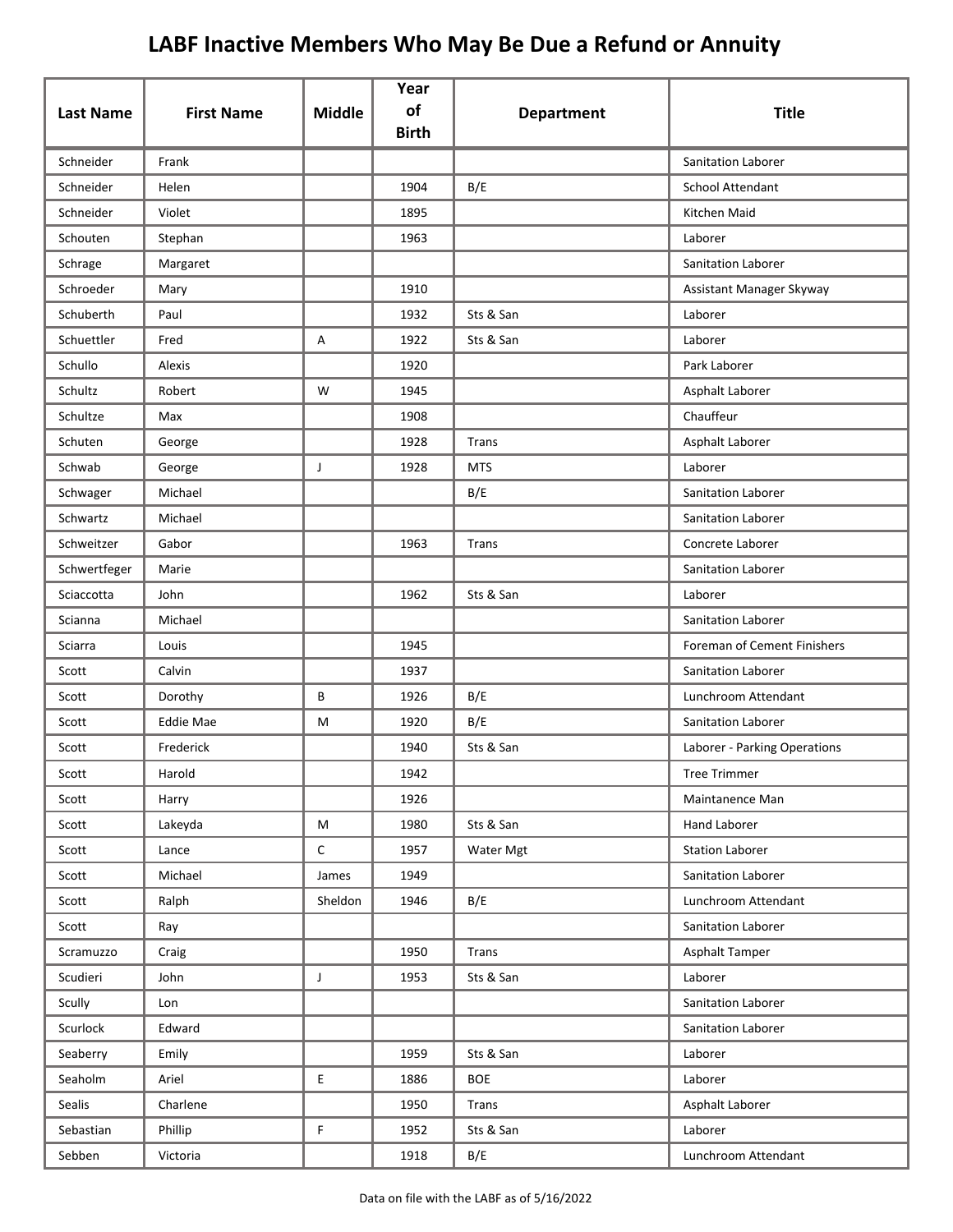|                  |                   |                           | Year<br>of   |                         |                             |
|------------------|-------------------|---------------------------|--------------|-------------------------|-----------------------------|
| <b>Last Name</b> | <b>First Name</b> | <b>Middle</b>             | <b>Birth</b> | <b>Department</b>       | <b>Title</b>                |
| Sebinski         | Theodore          |                           | 1910         |                         | Laborer                     |
| Sedzik           | Nandely           |                           | 1918         | B/E                     | Lunchroom Attendant         |
| Seeburg          | James             |                           |              |                         | Sanitation Laborer          |
| Segal            | Mark              | E                         | 1963         | Water Mgt               | Sewer Laborer               |
| Segura-Cabuto    | Claro             |                           | 1964         | Sts & San               | <b>Hand Laborer</b>         |
| Seifert          | Richard           | J                         | 1915         |                         | Watchman                    |
| Sejba            | Otto              |                           | 1911         |                         | <b>Tree Trimmer</b>         |
| Sekal            | Victoria          |                           | 1911         | B/E                     | Lunchroom Attendant         |
| Selcke           | Thomas            | R                         | 1951         | Sts & San               | Laborer                     |
| Selimas          | Tom               |                           | 1922         |                         | Laborer                     |
| Sellers          | Keith             |                           | 1943         | Sts & San               | Laborer                     |
| Selvaggio        | Nello             |                           |              |                         | Sanitation Laborer          |
| Semerling        | Angeline          |                           | 1916         |                         |                             |
| Sendek           | Kathrine          |                           | 1926         | B/E                     | Lunchroom Attendant         |
| Senese           | Anthony           | R                         | 1939         | Sts & San               | Laborer                     |
| Senese           | Robert            | Α                         | 1924         |                         | Laborer                     |
| Senka            | Robert            |                           |              |                         |                             |
| Serocke          | Lillian           |                           | 1894         | B/E                     | Lunchroom Attendant         |
| Serota           | Abe               |                           | 1890         |                         | Laborer                     |
| Serrano          | Nelson            |                           | 1929         | Sts & San               | Laborer                     |
| Serritella       | Anthony           |                           | 1913         |                         | <b>RCC</b>                  |
| Serviss          | Robert            |                           | 1932         | 3280 Public Works       | <b>Construction Laborer</b> |
| Sevier           | Harold            |                           |              |                         | Sanitation Laborer          |
| Sewell           | Charles           |                           | 1938         | Water Mgt               | Sewer Laborer               |
| Sexton           | Patrick           | F                         | 1944         | Office Of Budget & Mgmt | Sewer Laborer               |
| Sexton           | William           | G                         | 1945         |                         | Watchman                    |
| Shader           | James             | ${\sf M}$                 | 1947         | Forestry 3801           | Park Laborer                |
| Shaffer          | Clyde             |                           |              |                         |                             |
| Shaffer          | Daryl             |                           | 1953         |                         | Laborer                     |
| Shalloo          | Patrick           |                           |              |                         | Sanitation Laborer          |
| Shanahan         | Michael           | $\mathsf T$               | 1956         |                         | <b>Station Laborer</b>      |
| Shanahan         | Richard           | $\mathsf E$               | 1913         | 3449/4201/3440          | Sanitation Laborer          |
| Shannon          | Thomas            | J                         | 1942         |                         | Laborer                     |
| Sharkey          | <b>Bridget</b>    |                           | 1914         | B/E                     | Lunchroom Attendant         |
| Sharpe           | Louis             | $\boldsymbol{\mathsf{H}}$ | 1954         | Water Mgt               | Sewer Laborer               |
| Sharpe           | Van               | К                         | 1956         | Water Mgt               | Sewer Laborer               |
| Shavers          | Lorenzo           |                           | 1957         | Sts & San               | Sanitation Laborer          |
| Shaw             | Alice             |                           | 1919         | B/E                     | Lunchroom Attendant         |
| Shaw             | Clarence          |                           | 1942         |                         | Asphalt Laborer             |
| Shaw             | Ella              |                           | 1932         |                         | Laborer                     |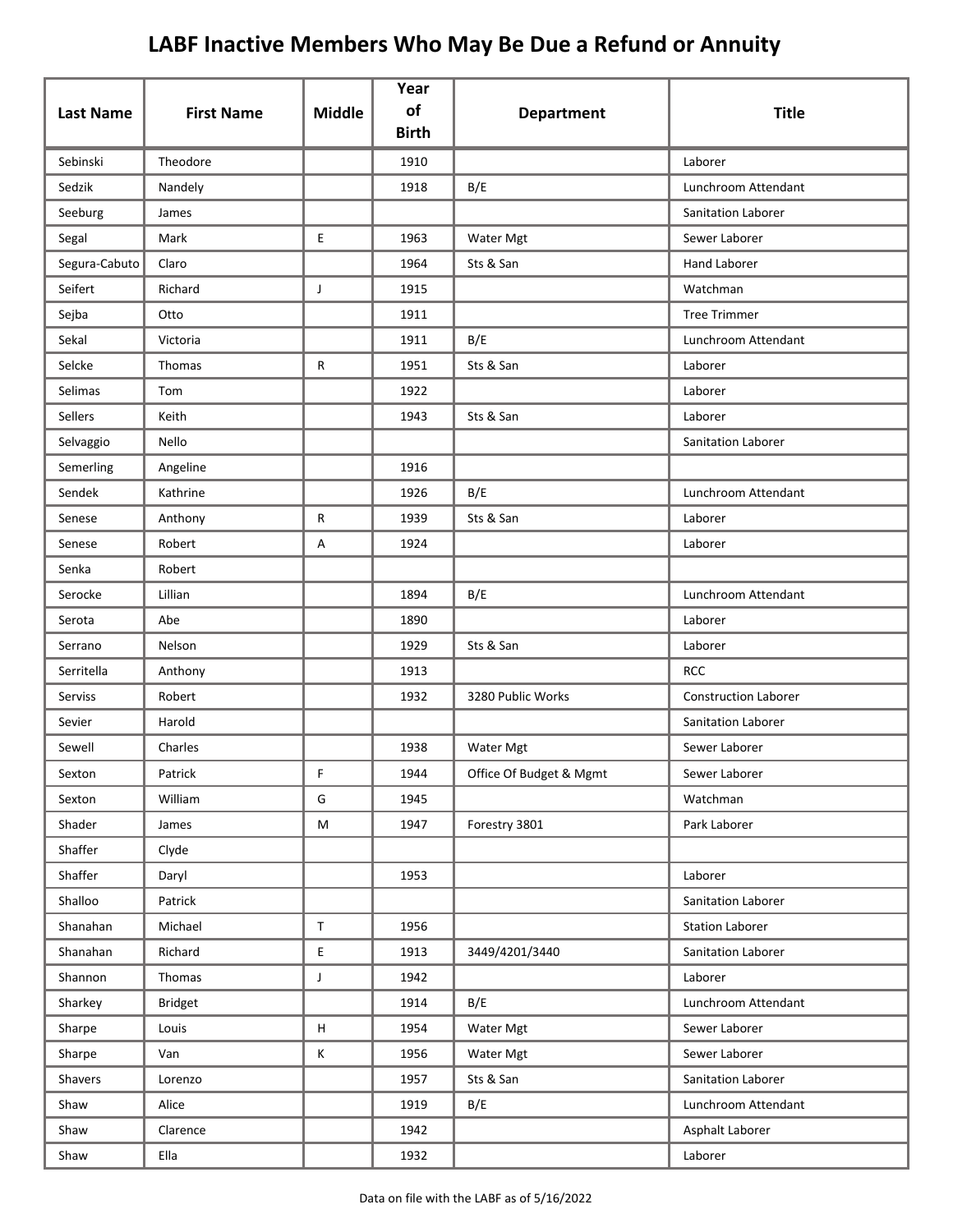| <b>Last Name</b> | <b>First Name</b> | <b>Middle</b> | Year<br>of<br><b>Birth</b> | <b>Department</b> | <b>Title</b>                             |
|------------------|-------------------|---------------|----------------------------|-------------------|------------------------------------------|
| Shaw             | Henry             |               |                            |                   | Laborer                                  |
| Shaw             | Janice            |               | 1974                       | Sts & San         | <b>Hand Laborer</b>                      |
| Shea             | Agnes             |               | 1886                       | B/E               | Lunchroom Attendant                      |
| Shea             | Catherine         |               | 1912                       | B/E               | Lunchroom Attendant                      |
| Shea             | Edward            | W             | 1921                       | Sts & San         | Laborer                                  |
| Shea             | Gladys            |               | 1899                       | B/E               | Lunchroom Attendant                      |
| Shea             | John              |               | 1899                       |                   | Laborer                                  |
| Sheahan          | <b>Bridget</b>    | E             | 1980                       | Trans             | Concrete Laborer                         |
| Sheahan          | Margaret          |               | 1976                       | Trans             | Concrete Laborer                         |
| Sheehan          | Ann               | M             | 1911                       |                   | <b>Hand Laborer</b>                      |
| Sheehan          | Anna              | E             | 1920                       | B/E               | Lunchroom Attendant                      |
| Sheehan          | Dennis            | J             | 1934                       | Sts & San         | <b>Tree Trimmer</b>                      |
| Sheehan          | Mary              | G             |                            | B/E HSL Senn      | <b>Sanitation Laborer</b>                |
| Shefka           | Walter            | F             | 1953                       | Trans             | Concrete Laborer                         |
| Shelby           | Samuel            | N             | 1934                       |                   | Sanitation Laborer                       |
| Sheldon          | Sidney            |               | 1893                       |                   | Laborer                                  |
| Shelhamer        | David             | P             | 1884                       | Sts & San         | Forestry Laborer                         |
| Shelton          | James             |               |                            | B/E HSL           |                                          |
| Shelton          | Robert            |               | 1907                       | 4203/3302         | Laborer                                  |
| Shepard          | Carl              | F             | 1943                       | Sts & San         | Laborer                                  |
| Shepherd         | Josephine         |               | 1924                       | B/E               | Lunchroom Attendant                      |
| Sheppard         | Ivery             |               |                            |                   |                                          |
| Sheppard         | Linda             | D             | 1953                       | B/E               | Asst Dir - Library Programs And Exhibits |
| Sheppard         | Sheila            |               | 1974                       | Sts & San         | <b>Hand Laborer</b>                      |
| Shere            | Barry             | M             | 1963                       | Sts & San         | Laborer                                  |
| Sherfield        | Michael           |               | 1942                       | Sts & San         | Laborer                                  |
| Sherman          | Irving            |               | 1929                       |                   | Laborer                                  |
| Sherry           | Peter             |               |                            |                   | Sanitation Laborer                       |
| Shervino         | John              | $\mathsf J$   | 1936                       | Trans             | Asphalt Raker                            |
| Shevlin          | Thomas            | J             |                            |                   | Sanitation Laborer                       |
| Shillis          | Joseph            | G             | 1946                       |                   | Sewer Laborer                            |
| Shimkus          | Anthony           |               |                            | Also PR 3312      | Sanitation Laborer                       |
| Shine            | Elizabeth         |               | 1978                       | Trans             | Concrete Laborer                         |
| Shinn            | Celestino         |               | 1941                       | Sts & San         | Laborer - Parking Operations             |
| Shortall         | Margaret          |               | 1889                       | B/E               | Lunchroom Attendant                      |
| Shufford         | Freddie           |               | 1958                       | Sts & San         | Laborer                                  |
| Shupert          | Grace             |               | 1903                       | B/E               | Lunchroom Attendant                      |
| Shurpiet         | Theresa           |               | 1912                       | B/E               | Lunchroom Attendant                      |
| Shymkus          | Jessie            |               | 1931                       |                   | Sanitation Laborer                       |
| Siatkowski       | Richard           |               | 1944                       |                   | Sanitation Laborer                       |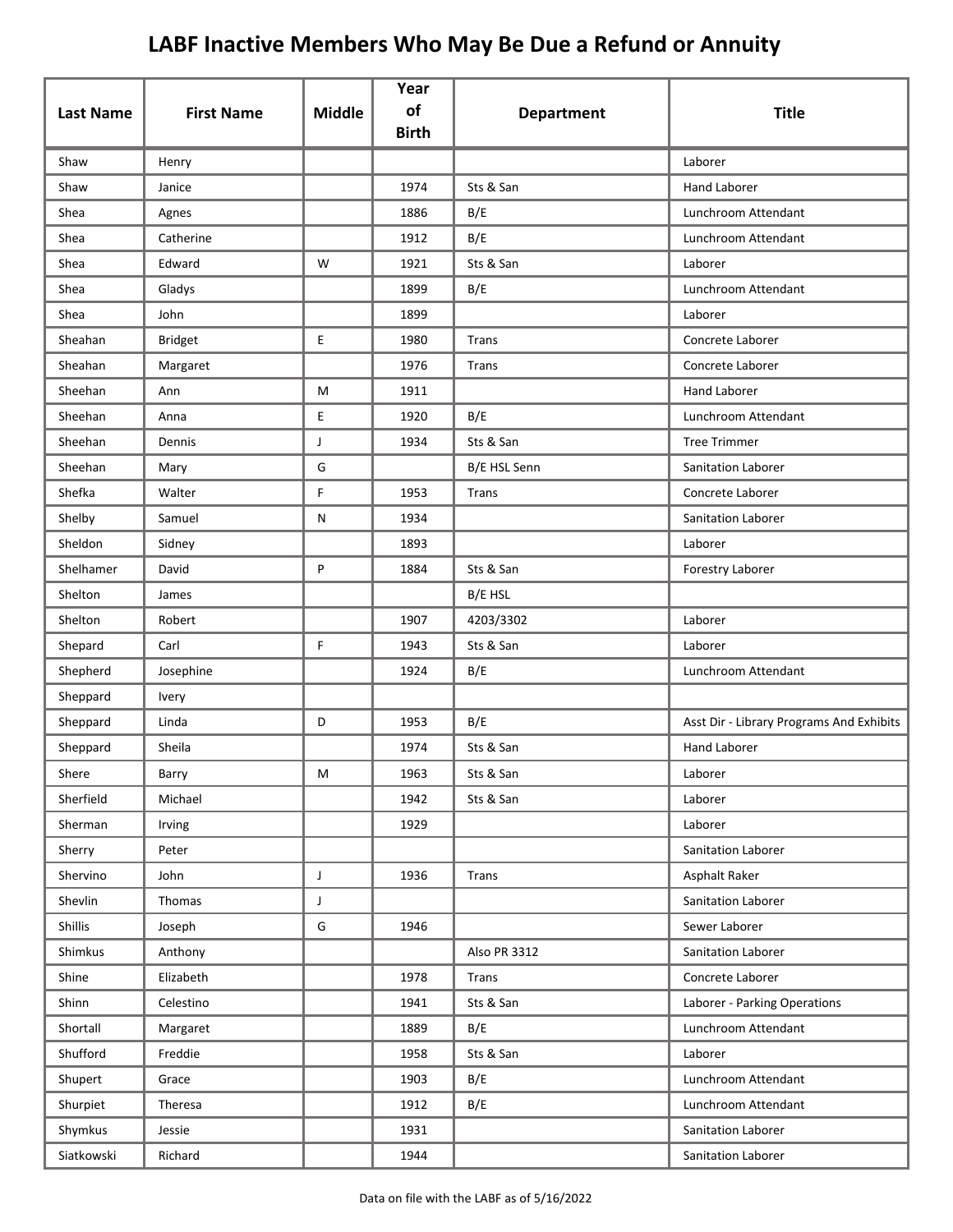|                  |                   |               | Year<br>of   |                         |                                  |
|------------------|-------------------|---------------|--------------|-------------------------|----------------------------------|
| <b>Last Name</b> | <b>First Name</b> | <b>Middle</b> | <b>Birth</b> | <b>Department</b>       | <b>Title</b>                     |
| Sichz            | George            | W             | 1918         | Sts & San               | Laborer                          |
| Sicurello        | Frank             |               | 1931         | Sts & San               | Laborer                          |
| Sida             | Edelmino          | М             | 1937         | B/E                     | Sewer Bricklayer                 |
| Sideikas         | Albert            | Α             | 1913         | 4201 Water and Sewers   | Laborer                          |
| Sidwell          | Lewis             |               | 1915         | Water Mgt               | Sewer Laborer                    |
| Siemienkow       | Richard           |               | 1946         | Aviation                | Laborer                          |
| Silas            | Dorothy           | М             | 1923         | B/E                     | Lunchroom Attendant              |
| <b>Silas</b>     | James             | C             | 1914         |                         | <b>B/E</b> Employee              |
| Sileikis         | Casey             |               | 1919         | Sts & San               | Laborer                          |
| Siler            | Tesola            |               | 1913         | B/E                     | Lunchroom Attendant              |
| Silva            | Benjamin          |               | 1901         |                         | Laborer                          |
| Silver Jr        | Henry Jr          |               | 1914         |                         | Sanitation Laborer               |
| Silvio           | Alfred            |               | 1957         | Sts & San               | <b>Tree Trimmer</b>              |
| Simmons          | Alfred            | Joseph        | 1934         | Trans                   | Concrete Laborer                 |
| Simmons          | Freida            |               | 1925         | B/E                     | Sanitation Laborer               |
| Simmons          | Henry             | R             | 1955         | Office Of Budget & Mgmt | Sewer Laborer                    |
| Simmons          | Tyrone            | Г             | 1962         | Sts & San               | Sanitation Laborer               |
| Simmons          | Van Earl          |               | 1952         |                         | <b>Tree Trimmer</b>              |
| Simms            | Dan               |               | 1902         | Sanitation              | Sanitation Laborer               |
| Simon            | John              |               |              |                         | Sanitation Laborer               |
| Simon            | Kenneth           | W             | 1951         | Trans                   | Asphalt Laborer                  |
| Simon            | Matthew           | G             | 1960         | Water Mgt               | Sewer Laborer                    |
| Simonelis        | Philip            |               | 1950         | Aviation                | Laborer                          |
| Simonetti        | Julia             |               | 1923         | B/E                     | <b>Sanitation Laborer</b>        |
| Simons           | Edward            |               | 1890         |                         | Maintenance Man                  |
| Simpkins         | John              | D             | 1889         |                         | Laborer                          |
| Simpson          | Barbara           | А             | 1936         | B/E                     | Lunchroom Attendant              |
| Simpson          | Drunell           |               | 1935         | B/E                     | Lunchroom Attendant              |
| Simpson          | Vonnetta          |               | 1973         | Sts & San               | Sanitation Laborer               |
| Sims             | Ann               |               | 1926         | B/E                     | Sanitation Laborer               |
| Sims             | Harold            | M             | 1961         | Sts & San               | Sanitation Laborer               |
| Sims             | Lillian           |               | 1917         | B/E                     | Lunchroom Attendant              |
| Sims             | Mary              |               | 1934         | B/E                     | Lunchroom Attendant              |
| Sinderman        | Elizabeth         |               | 1911         | B/E                     | Lunchroom Attendant              |
| Singer           | Richard           | J             | 1955         | Sts & San               | Laborer                          |
| Singh            | Rudolph           |               | 1947         | Water Mgt               | Neighbohood Assistant            |
| Singleton        | Joseph            | M             | 1936         | Sts & San               | <b>Sanitation Worker Trainee</b> |
| Sinkeus          | Anthony           |               |              |                         |                                  |
| Sisco            | Guy               | T             | 1952         | Sts & San               | <b>MTD</b>                       |
| Sitarz           | Ann Victoria      | V             | 1916         | B/E                     | Sanitation Laborer               |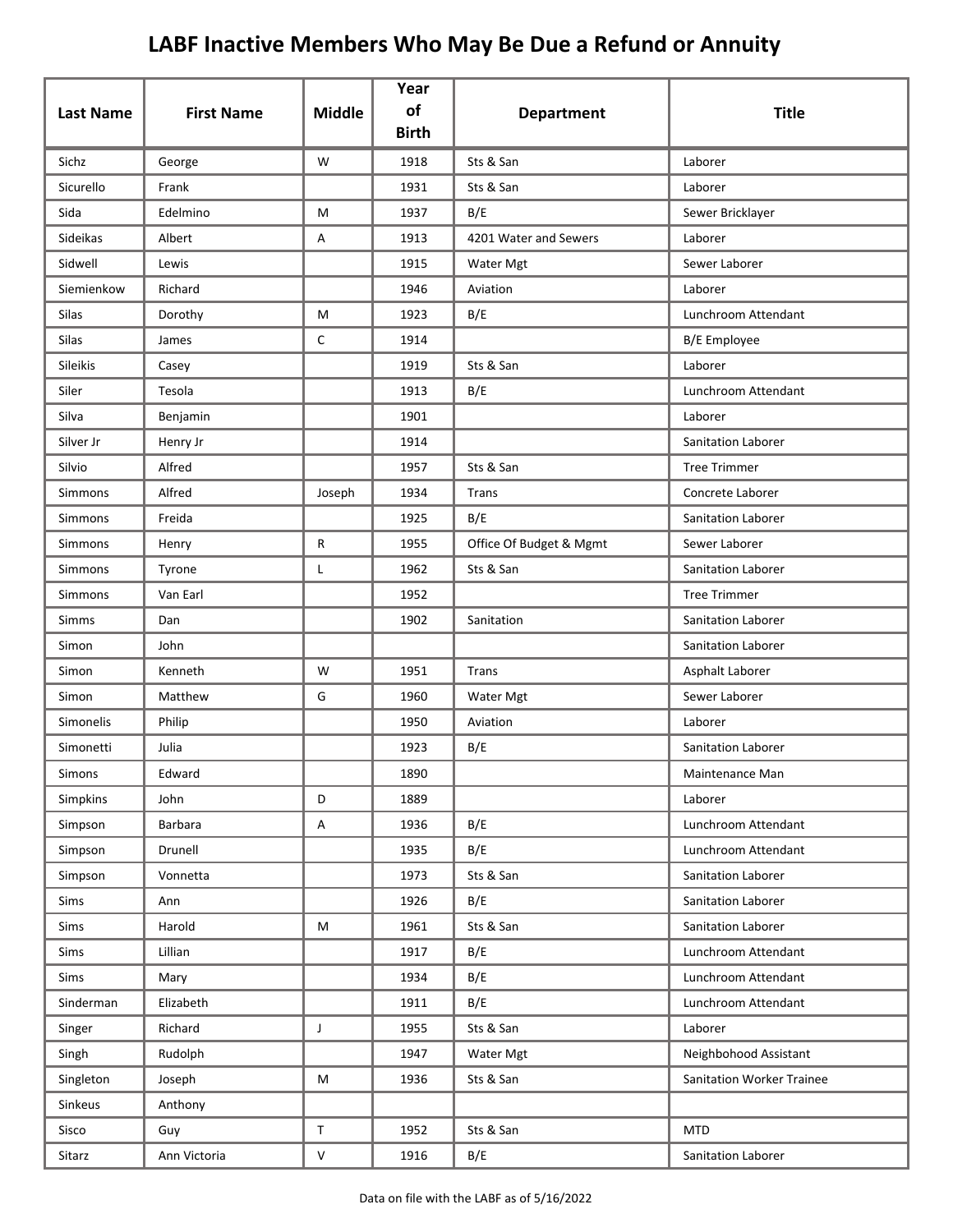| <b>Last Name</b> | <b>First Name</b> | <b>Middle</b> | Year<br>of   | <b>Department</b> | <b>Title</b>                |
|------------------|-------------------|---------------|--------------|-------------------|-----------------------------|
|                  |                   |               | <b>Birth</b> |                   |                             |
| Sitter           | Lois              | M             | 1921         | B/E               | Lunchroom Attendant         |
| Siwek            | Raymond           |               | 1922         |                   | Bridgetender                |
| Skarplio         | Peter             |               |              |                   |                             |
| Skelnik          | August            |               | 1933         |                   |                             |
| Skelton          | Robert            | S             | 1963         | Trans             | Asphalt Laborer             |
| Skidmore         | Edward            |               |              |                   | Sanitation Laborer          |
| Skipper          | Mark              | Α             | 1976         | <b>Trans</b>      | Concrete Laborer            |
| Skoglund         | Michael           | W             | 1954         | Trans             | Concrete Laborer            |
| Skolozynski      | Norman            |               | 1951         | Sts & San         | Sanitation Laborer          |
| Skop             | Peter             |               | 1881         |                   | Laborer                     |
| Skoraczews       | Theodore          |               |              |                   | Sanitation Laborer          |
| Skovran          | Helen             |               | 1918         | B/E               | Lunchroom Attendant         |
| Skyles           | Mildred           |               | 1905         | 3033/3023         | <b>Sanitation Laborer</b>   |
| Slater           | William           |               | 1911         |                   | Sanitation Laborer          |
| Slattery         | Lillian           |               | 1898         | B/E               | Lunchroom Attendant         |
| Slattery         | Martin            | F             | 1915         | Sts & San         | Steam Roller Engineer       |
| Sliwa            | Daniel            | Α             | 1961         | Sts & San         | Laborer                     |
| Sloan            | Andrew            |               |              |                   | Sanitation Laborer          |
| Sloan            | Thomas            | James         | 1931         | 3804 Parks        | Sanitation Laborer          |
| Slovey           | John              |               | 1896         |                   | Laborer                     |
| Slowik           | Cecilia           |               | 1920         |                   | <b>Hospital Helper</b>      |
| Slowinski        | Bernice           | B             | 1910         | B/E               | Lunchroom Attendant         |
| Slue             | Latrina           | S             | 1978         | Sts & San         | Hand Laborer                |
| Slutsky          | Steven            |               | 1948         |                   | Machinist (Sub-Foreman)     |
| Sluzas           | James             |               | 1948         | Aviation          | Laborer                     |
| Small            | Rita              | Α             | 1964         | Sts & San         | Sanitation Laborer          |
| Small            | Wardell           |               | 1942         | Sts & San         | Laborer                     |
| Smalley          | Lela              |               | 1916         |                   | Scrubwoman                  |
| Smanski          | Philip            | $\mathsf{J}$  | 1956         | Sts & San         | Laborer                     |
| Smenteri         | Irene             |               | 1927         | B/E               | Lunchroom Attendant         |
| Smiraldo         | Lucas             |               | 1961         | Fleet             | <b>Custodial Worker</b>     |
| Smith            | Albert            |               |              |                   | Sanitation Laborer          |
| Smith            | Arnold            | H             | 1931         | Trans             | Concrete Laborer            |
| Smith            | Arthur            |               | 1885         |                   | Laborer                     |
| Smith            | Asa               | D             | 1980         | Water Mgt         | <b>Construction Laborer</b> |
| Smith            | Ben               | W             | 1929         | Trans             | <b>Station Laborer</b>      |
| Smith            | Clifton           |               | 1956         | Sts & San         | Laborer                     |
| Smith            | Constance         |               |              |                   | Sanitation Laborer          |
| Smith            | Don               |               | 1959         | Fleet             | <b>Station Laborer</b>      |
| Smith            | Dora              |               | 1923         | B/E               | Sanitation Laborer          |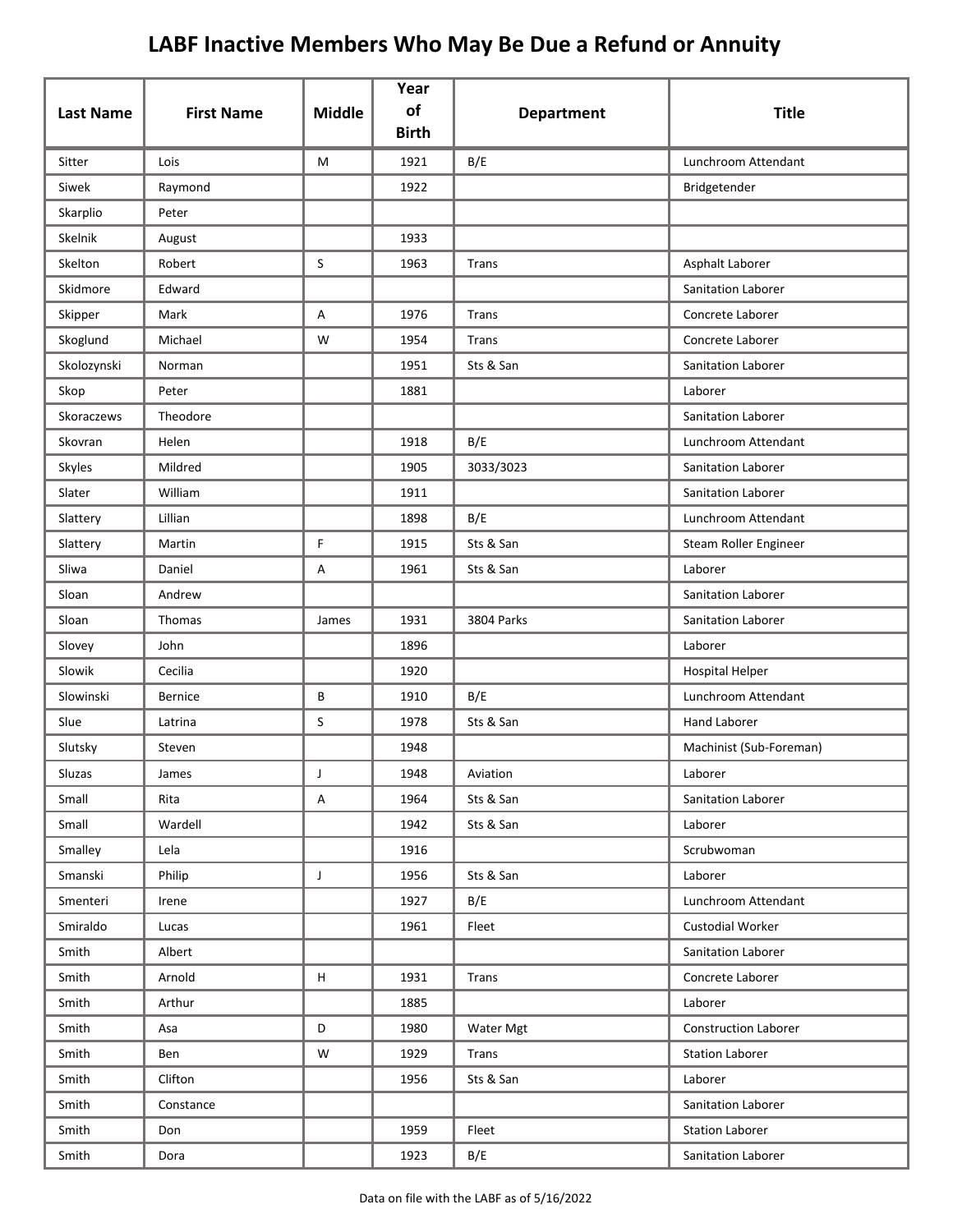| <b>Last Name</b> | <b>First Name</b> | <b>Middle</b>                                                   | Year<br>of<br><b>Birth</b> | <b>Department</b>                    | <b>Title</b>           |
|------------------|-------------------|-----------------------------------------------------------------|----------------------------|--------------------------------------|------------------------|
| Smith            | Eddie             |                                                                 | 1902                       |                                      | Sanitation Laborer     |
| Smith            | Ernest            |                                                                 |                            |                                      |                        |
| Smith            | Frances           |                                                                 | 1920                       | B/E                                  | Board of Ed.           |
| Smith            | George            | W                                                               | 1916                       | Sts & San                            | Laborer                |
| Smith            | Georgia           | L                                                               | 1907                       | B/E                                  | Sanitation Laborer     |
| Smith            | Hazel             |                                                                 | 1926                       | B/E                                  | Child Attendant        |
| Smith            | Helen             | S                                                               | 1919                       | B/E                                  | Sanitation Laborer     |
| Smith            | Ivory             | D                                                               | 1978                       | Aviation                             | <b>MTD</b>             |
| Smith            | James             |                                                                 |                            |                                      |                        |
| Smith            | James             |                                                                 |                            |                                      | Sanitation Laborer     |
| Smith            | Janie             |                                                                 | 1902                       | B/E                                  | Lunchroom Attendant    |
| Smith            | Jessie            |                                                                 | 1927                       |                                      | Park Laborer           |
| Smith            | John              |                                                                 |                            |                                      | Sanitation Laborer     |
| Smith            | John              | H                                                               | 1909                       | 3309 Streets                         | Laborer                |
| Smith            | Kenneth           |                                                                 | 1919                       | Sts & San                            | Laborer                |
| Smith            | Melvin            |                                                                 | 1983                       | Aviation                             | General Laborer        |
| Smith            | Michael           |                                                                 | 1953                       | Sts & San                            | Laborer                |
| Smith            | Naomi             |                                                                 | 1915                       | B/E                                  | Lunchroom Attendant    |
| Smith            | <b>Nellie</b>     |                                                                 |                            |                                      | Sanitation Laborer     |
| Smith            | Palmer            |                                                                 | 1935                       |                                      | Sewer Laborer          |
| Smith            | Paul              |                                                                 | 1917                       | 3022 Municipal Tuberculosis Sanitari | <b>Hospital Helper</b> |
| Smith            | Peter             | D                                                               | 1944                       | Water Mgt                            | Sewer Laborer          |
| Smith            | Ralph             |                                                                 | 1932                       | Office Of Budget & Mgmt              | Sewer Laborer          |
| Smith            | Robert            |                                                                 |                            |                                      | Sanitation Laborer     |
| Smith            | Robert            |                                                                 | 1923                       | Sts & San                            | Laborer                |
| Smith            | Roman             | H                                                               |                            | B/E                                  | Sanitation Laborer     |
| Smith            | Ronald            |                                                                 | 1943                       | Sts & San                            | Laborer                |
| Smith            | Sheila            | $\mathsf{P}% _{T}=\mathsf{P}_{T}\!\left( \mathsf{P}_{T}\right)$ | 1969                       |                                      |                        |
| Smith            | Stanley           | L                                                               | 1960                       | Sts & San                            | Laborer                |
| Smith            | Sterling          |                                                                 |                            |                                      | Sanitation Laborer     |
| Smith            | Tauheedah         |                                                                 | 1978                       | Sts & San                            | Hand Laborer           |
| Smith            | Valera            |                                                                 | 1909                       | B/E                                  | Lunchroom Attendant    |
| Smith            | Wardell           | L                                                               | 1942                       | Trans                                | Asphalt Laborer        |
| Smith            | William           |                                                                 | 1902                       | Sts & San                            | Laborer                |
| Smith            | William           | W                                                               |                            | B/E                                  | Lunchroom Attendant    |
| Smith Jr         | Benjamin Jr       |                                                                 | 1941                       | Sts & San                            | Laborer                |
| Smuskewicz       | Catherine         |                                                                 | 1907                       | B/E                                  | Lunchroom Attendant    |
| Smuskiewicz      | Frances           |                                                                 | 1903                       | B/E                                  | Lunchroom Attendant    |
| Snipes           | John              | A                                                               | 1926                       | Sts & San                            | Laborer                |
| Sobkowiak        | David             |                                                                 | 1945                       | Sts & San                            | Laborer                |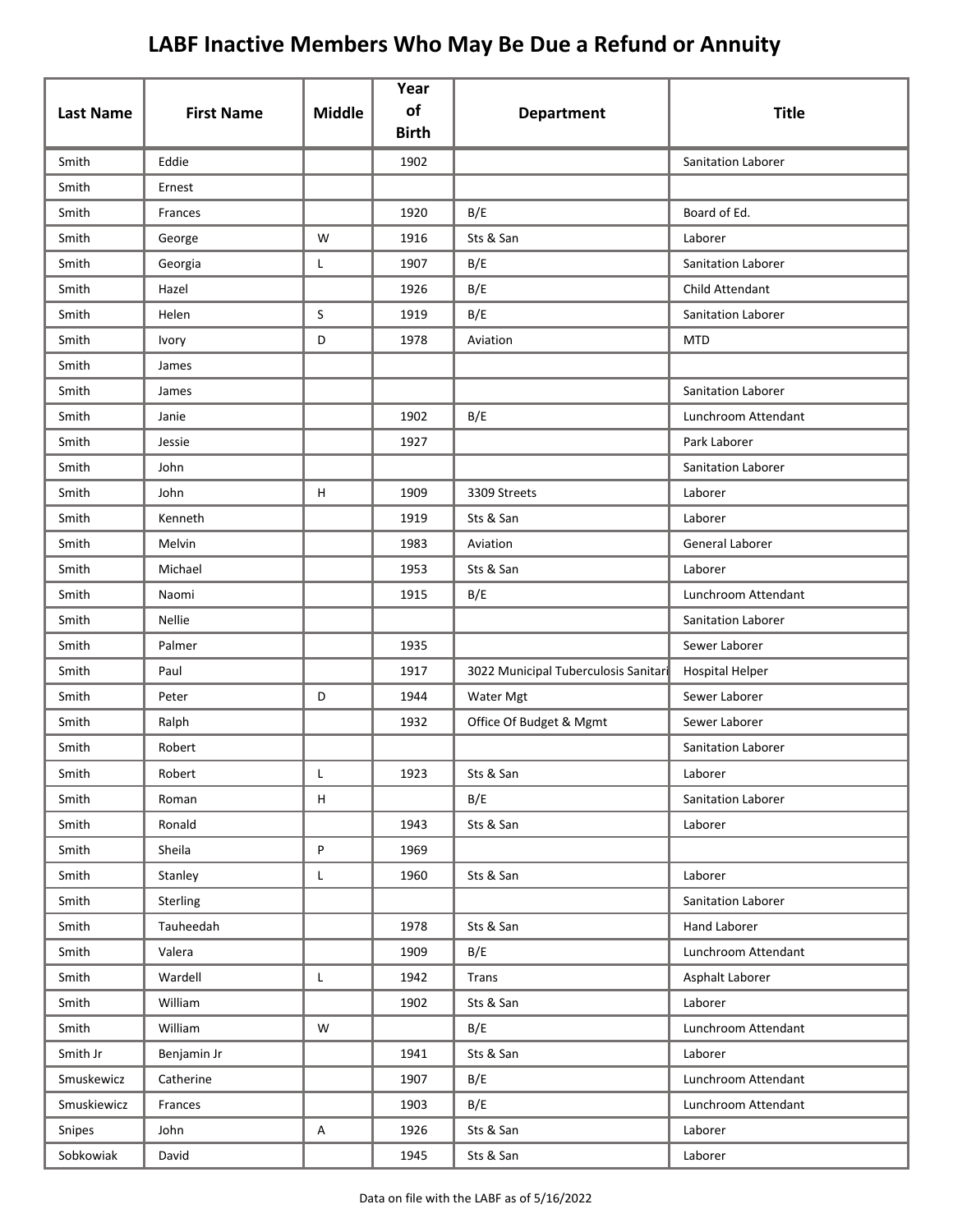| <b>Last Name</b> | <b>First Name</b> | <b>Middle</b>             | Year<br>of   |                   | <b>Title</b>                    |
|------------------|-------------------|---------------------------|--------------|-------------------|---------------------------------|
|                  |                   |                           | <b>Birth</b> | <b>Department</b> |                                 |
| Soffee           | Stanley           |                           | 1903         |                   | Laborer                         |
| Soich            | Thomas            |                           | 1940         | <b>Water Mgt</b>  | Sewer Laborer                   |
| Sojka            | Jeffrey           | F                         | 1959         | Sts & San         | Laborer                         |
| Sokolnicki       | Zygmunt           |                           | 1904         |                   | Sewer Laborer                   |
| Solano           | Dario             |                           | 1960         | Trans             | Asphalt Laborer                 |
| Solare           | Louis             |                           | 1946         | Trans             | Asphalt Tamper                  |
| Soldato          | Frank             |                           | 1954         | Sts & San         | Laborer                         |
| Soller           | Ann               |                           | 1909         | B/E               | Lunchroom Attendant             |
| Solmo            | Peter             | ${\sf N}$                 | 1961         | Sts & San         | Laborer                         |
| Solomon          | Mock              |                           |              | B/E HSL           |                                 |
| Sommerfeld       | Max               |                           |              |                   | Sanitation Laborer              |
| Sontag           | Leroy             |                           |              |                   | Sanitation Laborer              |
| Sopkowicz        | Lawrence          | M                         | 1941         | Sts & San         | Laborer                         |
| Soracka          | Mitsuko           | D                         | 1928         | B/E               | Lunchroom Attendant             |
| Sorci            | Joseph            |                           |              |                   | <b>Sanitation Laborer</b>       |
| Sorenson         | Walter            | W                         |              |                   | Sanitation Laborer              |
| Sorfleet         | William           | D                         | 1957         | Sts & San         | Laborer                         |
| Sosnowski        | <b>Bernice</b>    |                           | 1906         | B/E               | Lunchroom Attendant             |
| Sostak           | Raymond           | E                         | 1939         | Sts & San         | Laborer                         |
| Soteras          | George            |                           | 1931         |                   | Laborer                         |
| Soto             | Jacob             |                           | 1981         | Trans             | Asphalt Laborer                 |
| Sotting          | Alvina            |                           | 1901         | B/E               | Lunchroom Attendant             |
| Soutar           | Dan               |                           | 1935         | Sts & San         | Laborer                         |
| Southward        | Anastasia         |                           | 1987         | Sts & San         | <b>Hand Laborer</b>             |
| Spajda           | Esther            |                           | 1919         | B/E               | Lunchroom Attendant             |
| Spangelo         | Anthony           |                           | 1978         | Water Mgt         | <b>Construction Laborer</b>     |
| Spano            | Mark              | $\boldsymbol{\mathsf{A}}$ | 1957         | Trans             | Asphalt Laborer                 |
| Sparacino        | Dorothy           |                           | 1926         | B/E               | Sanitation Laborer              |
| Sparacino        | Joseph            |                           |              |                   | Sanitation Laborer              |
| Spates           | Mose              |                           |              | B/E               | Asphalt Laborer                 |
| Spear            | Estella           |                           | 1917         | B/E               | Lunchroom Attendant             |
| Spears           | Dexter            |                           | 1936         | Sts & San         | Laborer (Bureau of Electricity) |
| Spell            | Edward            | L                         | 1927         | Sts & San         | Laborer                         |
| Spencer          | Phillip           |                           |              |                   | <b>RCC</b>                      |
| Spera            | Vivian            |                           | 1920         |                   | Sanitation Laborer              |
| Spidale          | James             | P                         | 1948         | Trans             | Asphalt Laborer                 |
| Spierowski       | John              |                           | 1897         |                   | Laborer                         |
| Spierowski       | Lilian            |                           | 1923         | B/E               | Sanitation Laborer              |
| Spilotro         | Mark              | $\boldsymbol{\mathsf{A}}$ | 1962         | Trans             | Asphalt Laborer                 |
| Spilotro         | Patrick           | $\mathsf A$               | 1963         | Trans             | Asphalt Laborer                 |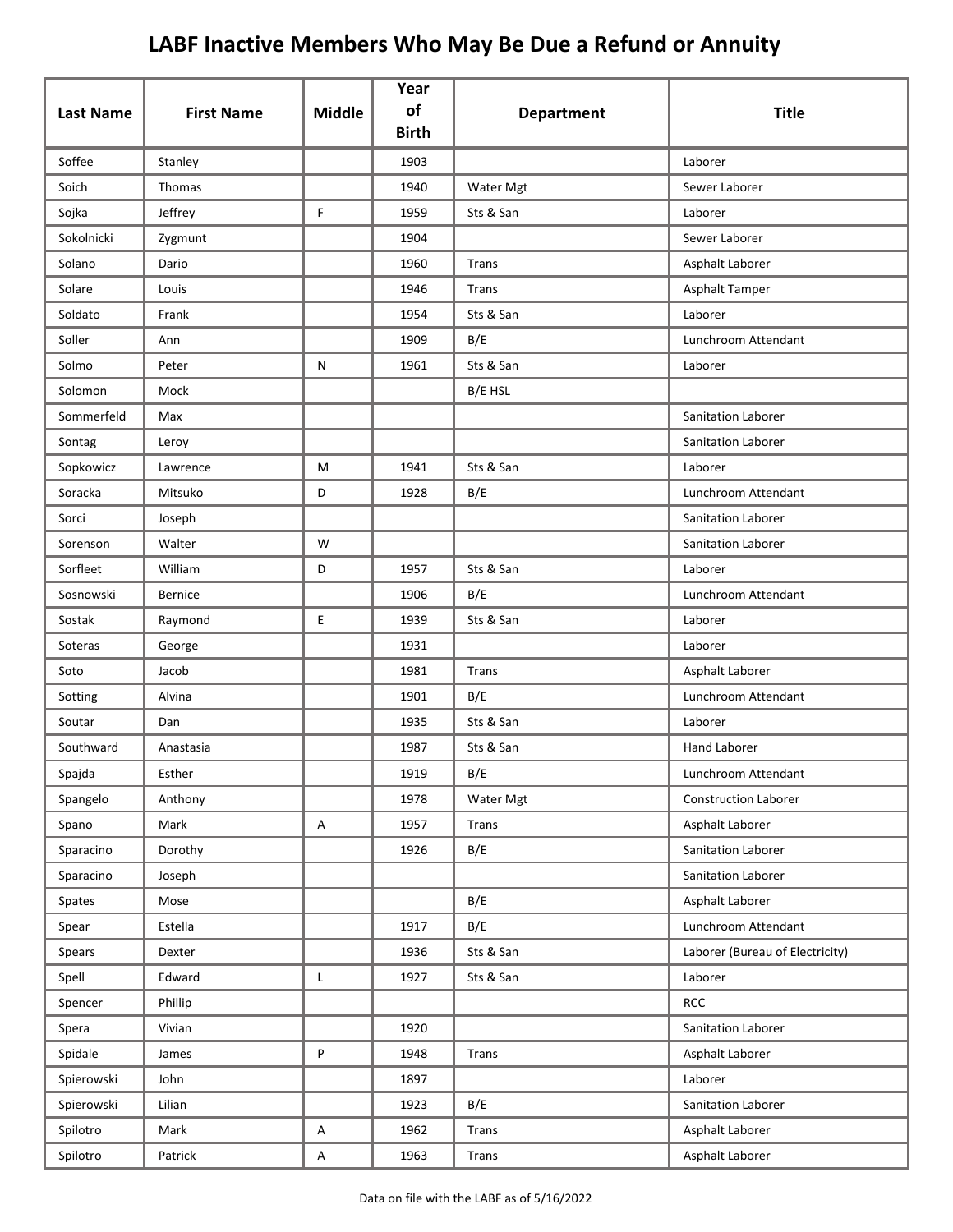|                  |                   |                                            | Year<br>of   |                   |                           |
|------------------|-------------------|--------------------------------------------|--------------|-------------------|---------------------------|
| <b>Last Name</b> | <b>First Name</b> | <b>Middle</b>                              | <b>Birth</b> | <b>Department</b> | <b>Title</b>              |
| Spina            | Russell           |                                            | 1930         |                   | Park Laborer              |
| Spinella         | Jeanne            |                                            | 1909         | B/E               | Lunchroom Attendant       |
| Spirala          | John              |                                            | 1922         | Water Mgt         | Laborer                   |
| Spirito          | Alfred            |                                            | 1931         | <b>Water Mgt</b>  | Sewer Laborer             |
| Spizzirri        | John              | R                                          | 1938         | Fire              | Fire Laborer              |
| Sprags           | Yvonne            |                                            |              |                   | Sanitation Laborer        |
| Sprang           | Hazel             | L                                          | 1893         | B/E               | Lunchroom Attendant       |
| Springer         | Florence          |                                            | 1908         | B/E               | Lunchroom Attendant       |
| Springer         | Sam               |                                            |              |                   |                           |
| Spuehler         | Antoinett         | Κ                                          | 1924         |                   | <b>Tree Trimmer</b>       |
| Squalls          | Louis             |                                            | 1926         | B/E               | Lunchroom Attendant       |
| Sreniawski       | Joseph            | F                                          | 1924         | 4202 Water Dept   | Laborer                   |
| Stachell         | Nat               |                                            |              |                   | Sanitation Laborer        |
| Stachura         | Stanley           |                                            | 1881         |                   | Laborer                   |
| Stachura         | Stella            | A                                          |              | B/E               | Lunchroom Attendant       |
| Stacy            | Anthony           | J                                          | 1942         | Sts & San         | <b>Tree Trimmer</b>       |
| Stafford         | Charles           |                                            | 1947         | Sts & San         | Laborer                   |
| Stafford         | Lela              |                                            | 1924         | B/E               | Sanitation Laborer        |
| Stagowski        | Raymond           |                                            | 1938         |                   | Sanitation Laborer        |
| Stahulak         | William           |                                            | 1957         | Sts & San         | Laborer                   |
| Stallone         | Giovanni          |                                            |              |                   | Sanitation Laborer        |
| Stampley         | Timothy           |                                            | 1959         | Trans             | Asphalt Laborer           |
| Stamps           | Larry             | D                                          | 1957         | Trans             | <b>Station Laborer</b>    |
| Stanczyk         | Edward            |                                            |              |                   | Sanitation Laborer        |
| Standish         | Pauline           |                                            | 1908         | B/E               | Lunchroom Attendant       |
| Stanford         | Richard           |                                            | 1944         | B/E               | Lunchroom Attendant       |
| Stangl           | Donald            | $\mathsf{E}$                               | 1934         |                   | <b>Hospitality Worker</b> |
| Stankus          | Robert            | Lawrence                                   | 1954         | Sts & San         | Laborer                   |
| Stanley          | Philip            | J                                          | 1941         | Forestry 3801     | Laborer                   |
| Stansbury        | Roosevelt         |                                            | 1945         | Sts & San         | Sanitation Laborer        |
| Stanton          | Charles           |                                            | 1937         |                   | Laborer                   |
| Stanton          | Michael           | $\mathsf T$                                | 1970         | Sts & San         | Sanitation Laborer        |
| Stanton          | Patrick           | Kevin                                      | 1959         | Sts & San         | Laborer                   |
| Stanwick         | Stephen           | H                                          | 1961         | Trans             | Concrete Laborer          |
| Stapleton        | Martha            |                                            | 1894         | B/E               | Lunchroom Attendant       |
| Stark            | F.                |                                            |              |                   | Sanitation Laborer        |
| Stark            | George            |                                            | 1949         | Public Works      | Laborer                   |
| Stark            | Marion            |                                            | 1909         | B/E               | Lunchroom Attendant       |
| Starks           | Frances           |                                            | 1900         |                   | Sanitation Laborer        |
| Stawicki         | Norma             | $\mathsf{E}% _{0}\left( \mathsf{E}\right)$ | 1924         | B/E               | Lunchroom Attendant       |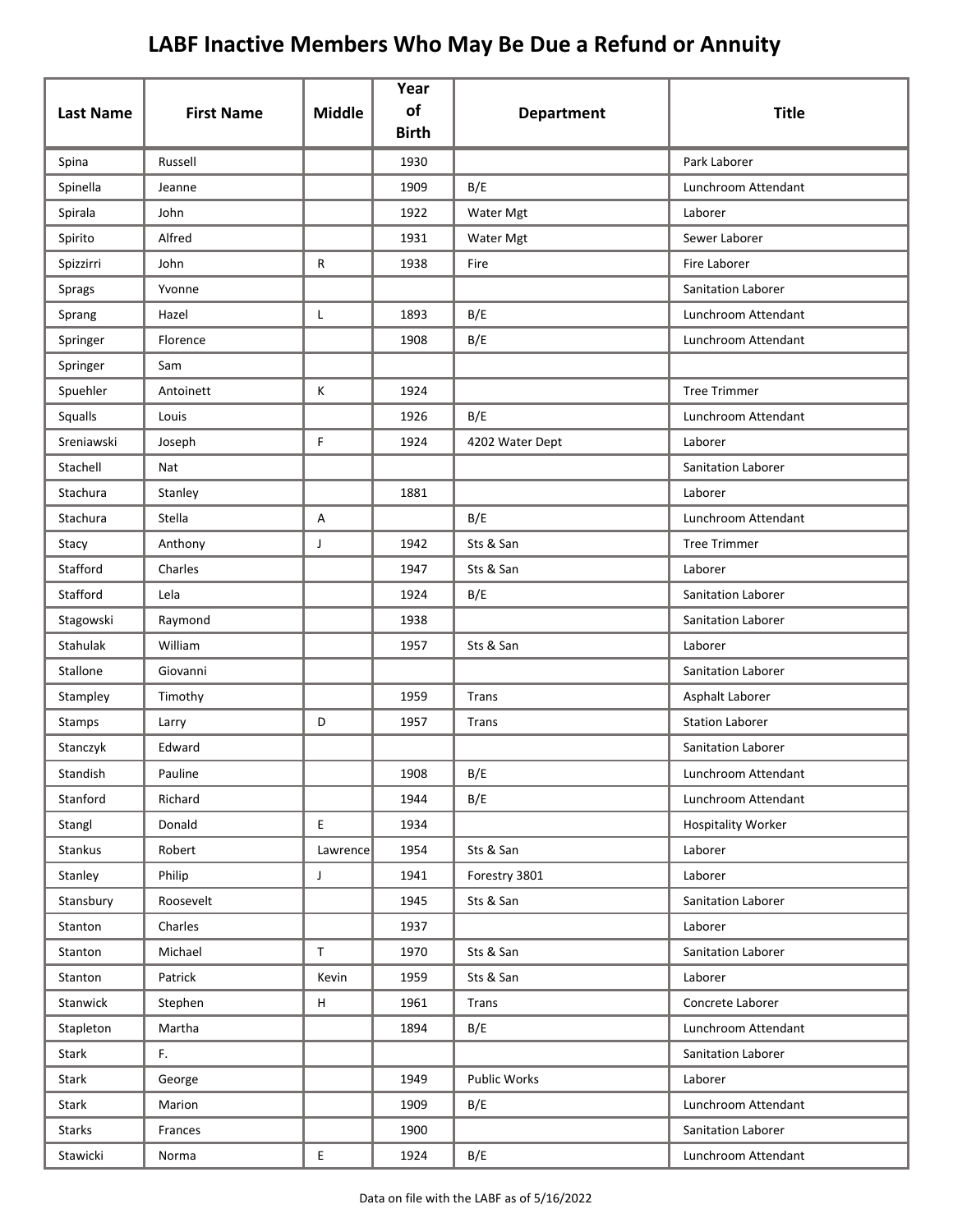| <b>Last Name</b> | <b>First Name</b> | <b>Middle</b>  | Year<br>of<br><b>Birth</b> | <b>Department</b>       | <b>Title</b>        |
|------------------|-------------------|----------------|----------------------------|-------------------------|---------------------|
| Steel            | James             | R              | 1946                       |                         | Laborer             |
| Steele           | <b>Bernice</b>    |                | 1912                       |                         | Scrubwoman          |
| Steele           | Clara             |                | 1920                       | B/E                     | Lunchroom Attendant |
| Steele           | Mary              |                | 1909                       | B/E                     | Lunchroom Attendant |
| Stefan           | <b>Bruce</b>      | J              | 1948                       | Sts & San               | Laborer             |
| Stefanski        | Edwin             | F.             | 1953                       | Sts & San               | Laborer             |
| Stefansko        | Joseph            | Α              |                            |                         | Sanitation Laborer  |
| Stein            | Raymond           |                |                            |                         | Sanitation Laborer  |
| Stein            | Richard           | J              | 1950                       | Water Mgt               | Laborer             |
| Steinbach        | Donald            |                |                            |                         | Sanitation Laborer  |
| Steinberg        | Lewis             | Edward         | 1925                       | B/E                     | Sanitation Laborer  |
| Steinmetz        | Agnes             |                | 1906                       | B/E                     | Lunchroom Attendant |
| Stella           | James             | D              | 1943                       |                         | Sanitation Laborer  |
| Stella           | Louis             | Edward         | 1954                       | Trans                   | Asphalt Laborer     |
| Stella           | Thomas            |                | 1959                       | Sts & San               | Laborer             |
| Stello           | Kate              |                | 1894                       | B/E                     | Lunchroom Attendant |
| Stelmaszek       | Harry             |                |                            |                         | Sanitation Laborer  |
| Stennis          | Jerry             |                | 1948                       | Sts & San               | Laborer             |
| Stepney          | Rubie             |                | 1938                       | B/E                     | Lunchroom Attendant |
| Stepney          | Sterling          |                | 1932                       | B/E                     | Lunchroom Attendant |
| Sterling         | Timothy           |                | 1920                       |                         | <b>Ward Clerk</b>   |
| Sternberg        | Harold            |                |                            |                         | Sanitation Laborer  |
| Stevens          | Jeffrey           | Г              | 1966                       | Sts & San               | <b>Tree Trimmer</b> |
| Stevens          | Neil              |                | 1909                       | Water Mgt               | Sewer Laborer       |
| Stevens          | Willie            |                |                            | $\mathsf{B}/\mathsf{E}$ | Sanitation Laborer  |
| Stevenson        | Maurice           | W              | 1941                       | B/E                     | Lunchroom Attendant |
| Stevenson        | Monroe            |                | 1931                       | Trans                   | Asphalt Laborer     |
| Stevenson        | Willie            | A              | 1934                       | Trans                   | Concrete Laborer    |
| Stewart          | <b>Barbara</b>    | $\mathsf{J}$   | 1954                       | Police                  |                     |
| Stewart          | Eric              | Daniel         | 1957                       | Trans                   | Asphalt Laborer     |
| Stewart          | Ervin             |                | 1934                       | B/E                     | Lunchroom Attendant |
| Stewart          | George            | $\mathsf F$    |                            | Aviation                | Laborer             |
| Stewart          | Henry             | L              | 1938                       |                         |                     |
| Stewart          | James             | $\mathsf{R}$   | 1946                       | Sts & San               | Laborer             |
| Stewart          | Robert            |                | 1945                       | B/E                     | Porter              |
| Stewart          | Ruby              | $\mathsf{J}^-$ | 1926                       | B/E                     | Lunchroom Attendant |
| Stifter          | Anna              |                | 1898                       | B/E                     | Lunchroom Attendant |
| Stigler          | Alfy              | B              | 1965                       | Water Mgt               | Laborer             |
| Stillwell        | Jeffery           | В              | 1960                       | Water Mgt               | Sewer Laborer       |
| Stillwell        | Melvin            |                | 1963                       |                         | Laborer             |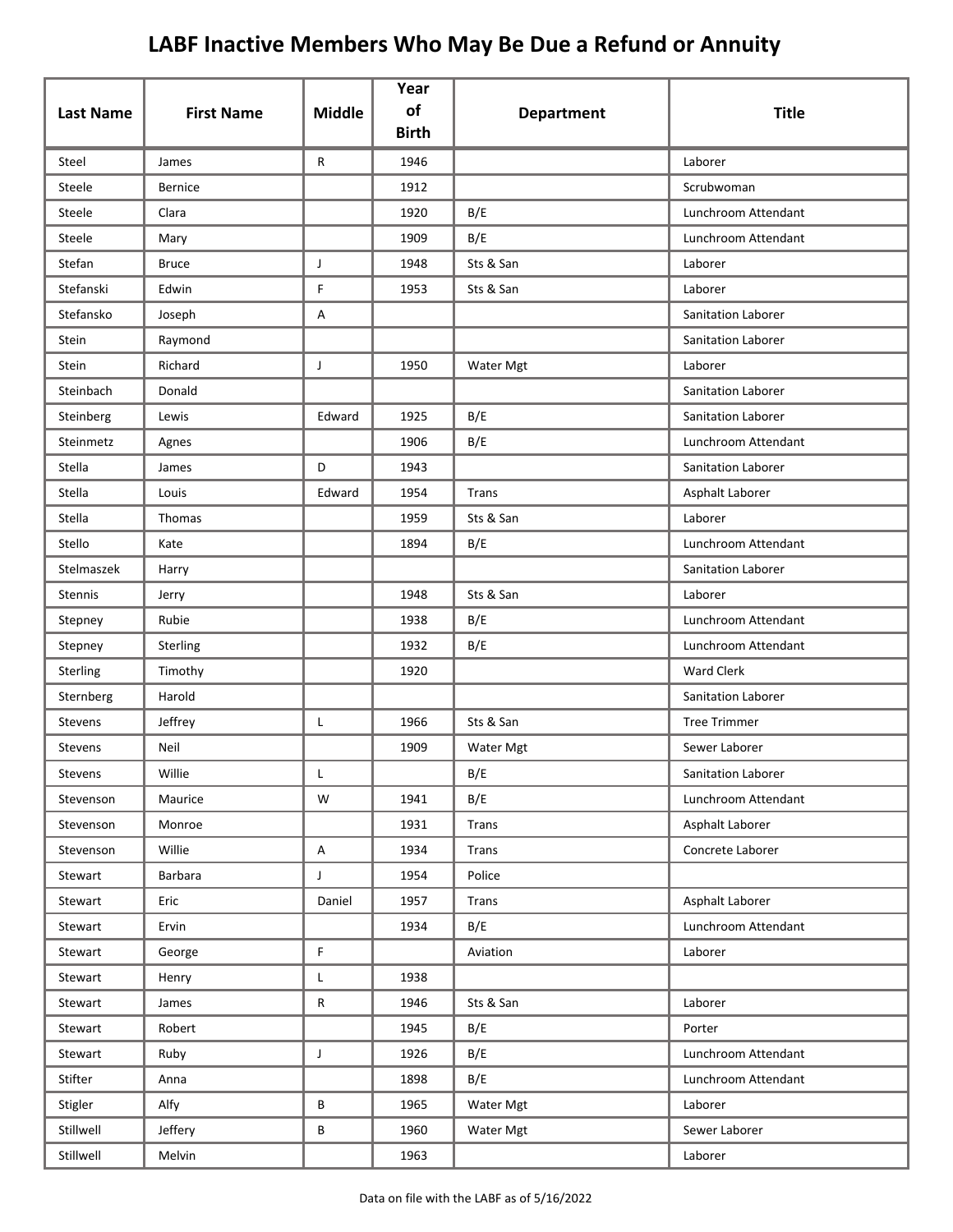| <b>Last Name</b> | <b>First Name</b> | <b>Middle</b>  | Year<br>of<br><b>Birth</b> | <b>Department</b> | <b>Title</b>              |
|------------------|-------------------|----------------|----------------------------|-------------------|---------------------------|
| Stilwell         | Marie             |                | 1896                       | B/E               | Lunchroom Attendant       |
| Stinson          | John              |                | 1918                       | Sts & San         | Laborer                   |
| Stinson          | Leo               |                | 1946                       | Sts & San         | Laborer                   |
| <b>Stitts</b>    | Willie            | В              | 1953                       | Sts & San         |                           |
| Stock            | Robert            |                | 1951                       |                   | Laborer                   |
| Stoffregen       | Ronald            | E              | 1953                       | <b>Streets</b>    | Laborer                   |
| Stokes           | Albert            |                | 1977                       | Sts & San         | Sanitation Laborer        |
| Stolfa           | Joseph            |                | 1918                       |                   | <b>Tree Trimmer</b>       |
| Stomczewsk       | <b>Barbara</b>    | M              | 1924                       | B/E               | Lunchroom Attendant       |
| Stone            | Delivia           | W              | 1916                       | B/E               | Lunchroom Attendant       |
| Stone            | Jay               | J              | 1957                       | Water Mgt         | Sewer Laborer             |
| Stoner           | Edith             | $\mathbf{I}$   |                            | B/E               | Lunchroom Attendant       |
| Stopka           | Agnes             |                | 1896                       | B/E               | Sanitation Laborer        |
| Stout            | Charles           | R              | 1924                       | B/E               | Cem. Fin Foreman          |
| Stout            | Michael           | Α              | 1948                       | Trans             | Concrete Laborer          |
| Stralka          | Daniel            |                | 1958                       |                   | Laborer                   |
| Stramaglio       | Anthony           | R              | 1964                       | Water Mgt         | Watchman                  |
| Strange          | Ruby              |                | 1928                       | B/E               | Lunchroom Attendant       |
| Strasser         | John              | J              | 1927                       |                   | Sanitation Laborer        |
| Stratton         | Steve             | W              | 1958                       | Sts & San         |                           |
| <b>Strauss</b>   | Irene             |                | 1900                       | B/E               | Lunchroom Attendant       |
| Streeter         | Larry             |                | 1963                       | Sts & San         | Laborer                   |
| Streicher        | Joseph            |                |                            |                   | Sanitation Laborer        |
| Stritch          | Michael           | P              | 1947                       | Water Mgt         | Laborer                   |
| Stritzal         | Cecelia           |                | 1895                       | B/E               | Lunchroom Attendant       |
| Strobehn         | John              |                | 1901                       | 3345 Sanitation   | Sanitation Laborer        |
| Strocchio        | Martin            | ${\sf W}$      | 1948                       | Trans             | Concrete Laborer          |
| Strocchio        | Ralph             |                | 1882                       |                   | Sanitation Laborer        |
| Strojny          | August            |                |                            |                   | Sanitation Laborer        |
| Strover          | Clara             |                | 1893                       | B/E               | Penny Lunchroom Attendant |
| Strubin          | William           |                | 1924                       |                   | Park Laborer              |
| Stubbs           | Robert            |                | 1902                       | B/E               | Porter                    |
| Sturch           | Edward            |                |                            |                   | Sanitation Laborer        |
| Sturdivant       | Julius            |                | 1921                       |                   | Sanitation Laborer        |
| Suarez           | Miguel            |                | 1968                       | Sts & San         | Sanitation Laborer        |
| Subaric          | Slavko            |                | 1938                       | unknown           |                           |
| Suchecki         | Gerald            | ${\sf R}$      | 1953                       | Water Mgt         |                           |
| Suchor           | Juliet            | M              | 1903                       | B/E               | Lunchroom Attendant       |
| Suckach          | William           |                |                            | Water Mgt         | <b>Station Laborer</b>    |
| Suffern          | Michael           | $\mathsf{J}^-$ | 1962                       | Sts & San         | Laborer                   |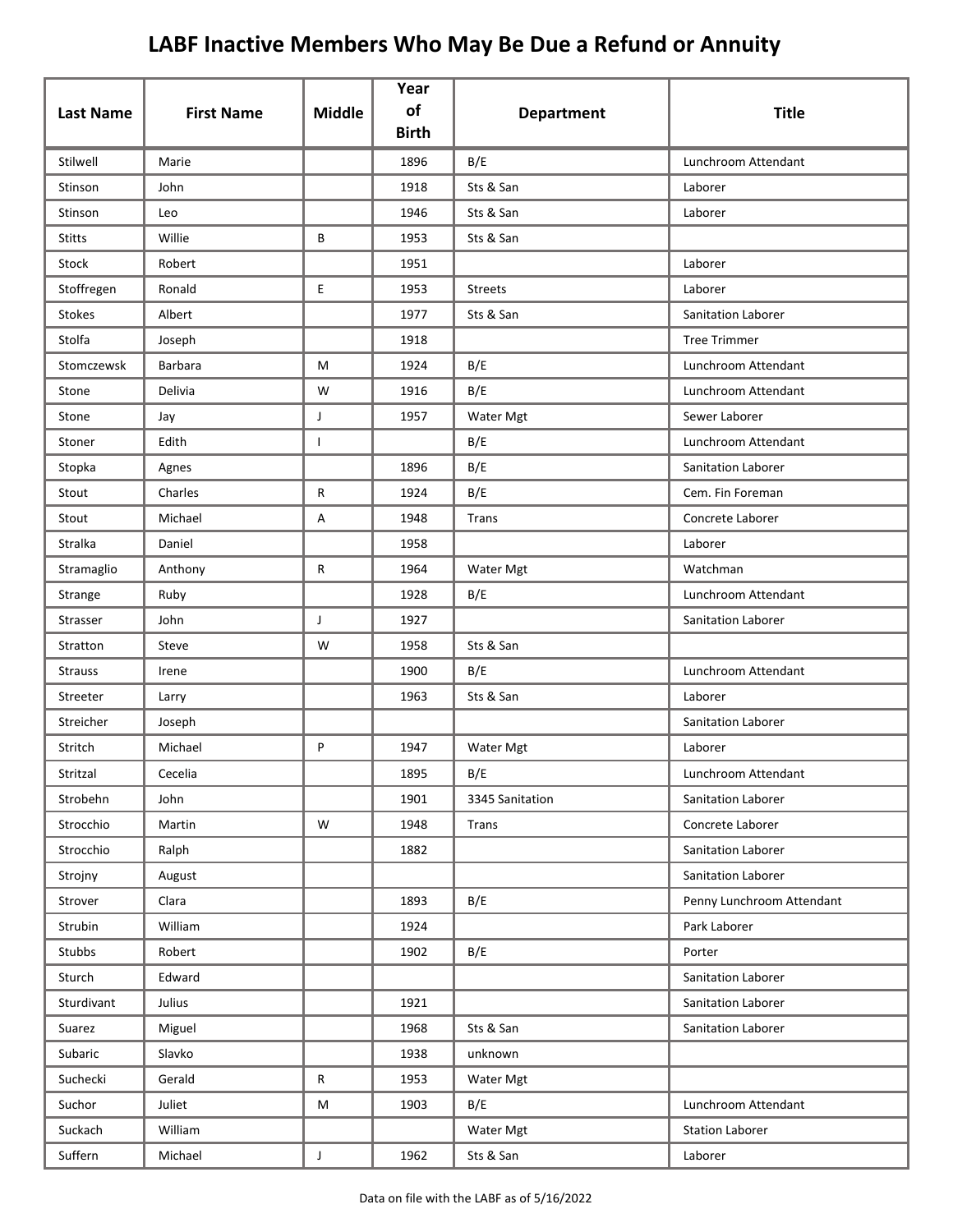| <b>Last Name</b> | <b>First Name</b> | <b>Middle</b> | Year<br>of   | <b>Department</b>         | <b>Title</b>                    |
|------------------|-------------------|---------------|--------------|---------------------------|---------------------------------|
|                  |                   |               | <b>Birth</b> |                           |                                 |
| Suggs            | Harvester         |               | 1928         | Sts & San                 | Laborer                         |
| <b>Suggs</b>     | Vannie            | М             | 1940         | B/E                       | Lunchroom Attendant             |
| Sukzda           | Anthony           |               |              | Also 3900                 | Sanitation Laborer              |
| Sulka Jr         | Joseph            |               |              |                           | Sanitation Laborer              |
| Sullivan         | Daniel            | A             | 1943         |                           | Laborer                         |
| Sullivan         | Daniel            | James         | 1968         | <b>Trans</b>              | Concrete Laborer                |
| Sullivan         | David             |               | 1964         | Sts & San                 | Laborer                         |
| Sullivan         | Elizabeth         |               | 1900         | B/E                       | Lunchroom Attendant             |
| Sullivan         | John              | P             | 1963         | Sts & San                 | Laborer                         |
| Sullivan         | Zerlene           |               | 1916         | B/E                       | Lunchroom Attendant             |
| Sundeen          | Ellen             | R             | 1889         | B/E                       | Lunchroom Attendant             |
| Surace           | John              | Α             | 1948         | Sts & San                 | Laborer (Bureau of Electricity) |
| Surane           | Margaret          |               | 1917         | B/E                       | Lunchroom Attendant             |
| Surge            | Lewis             |               | 1950         | Sts & San                 | Laborer                         |
| Surma            | John              | Α             | 1929         | 3645 Sts. And Electricity | Laborer                         |
| Surowka          | Stanley           | $\mathsf{C}$  |              | Water Mgt                 | <b>Station Laborer</b>          |
| Sussman          | Gary              |               |              |                           |                                 |
| Sutton           | Dennis            | E             | 1947         | Sts & San                 | Laborer                         |
| Sutton           | Diane             | D             | 1964         | Sts & San                 | Sanitation Laborer              |
| Sutton           | James             |               | 1920         |                           | Sanitation Laborer              |
| Suvada           | John              |               | 1910         |                           | <b>Tree Trimmer</b>             |
| Suvada           | Suzanne           |               | 1895         | B/E                       | Lunchroom Attendant             |
| Swafford         | Clifford          |               | 1931         | Sts & San                 | Laborer                         |
| Swahistedt       | Edith             |               | 1897         | B/E                       | Lunchroom Attendant             |
| Swaine           | Margaret          |               | 1908         | B/E                       | Sanitation Laborer              |
| Swallwell        | John              | L             |              |                           | Sanitation Laborer              |
| Swalwell         | Margaret          |               | 1887         | B/E                       | Sanitation Laborer              |
| Swanson          | John              |               | 1907         |                           | Laborer                         |
| Swanson          | Larry             | ${\sf N}$     | 1951         | Water Mgt                 | <b>Station Laborer</b>          |
| Swanstrom        | Elizabeth         | ${\sf N}$     | 1908         | B/E                       | Lunchroom Attendant             |
| Swiatkowsk       | Joseph            | M             | 1921         | 3318, 3311                | Garage Attendant                |
| Swider           | <b>Bernice</b>    |               | 1913         | B/E                       | <b>Head Attendant</b>           |
| Sydney           | Della             |               | 1889         | B/E                       | Lunchroom Attendant             |
| Sykes            | Kenneth           | L             | 1955         | Sts & San                 | Sanitation Laborer              |
| Sykes            | Perry             |               | 1961         | <b>Trans</b>              |                                 |
| Sykes            | Willie            |               | 1963         | Trans                     | Concrete Laborer                |
| Sylak            | Joyce             | P             | 1917         | B/E                       | Lunchroom Attendant             |
| Szafarczyk       | Norma             |               | 1925         | B/E                       | Sanitation Laborer              |
| Szatkowski       | Paul              |               |              |                           | Sanitation Laborer              |
| Szatkowski       | Walter            |               |              |                           | Sanitation Laborer              |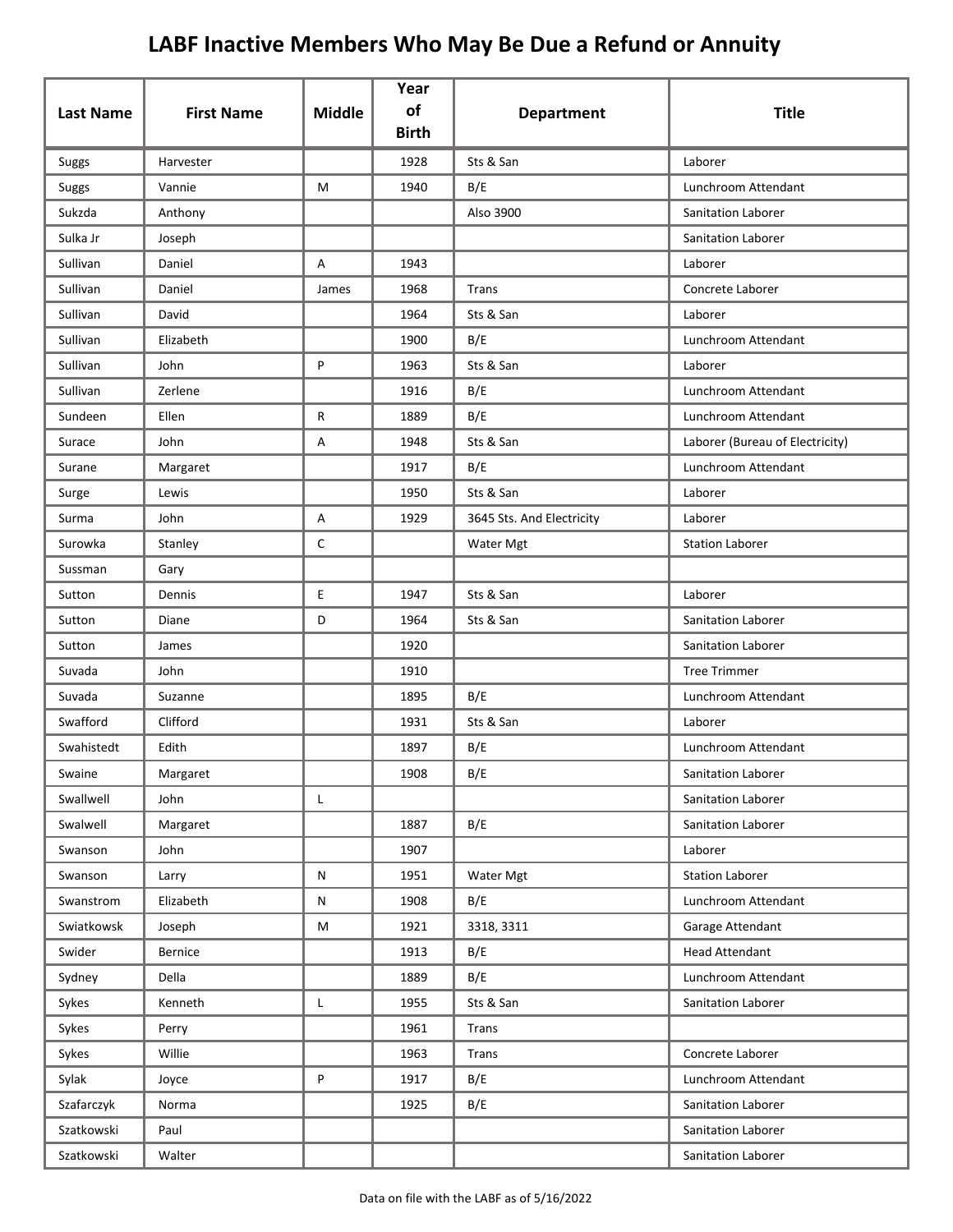| <b>Last Name</b> | <b>First Name</b> | <b>Middle</b> | Year<br>of<br><b>Birth</b> | <b>Department</b> | <b>Title</b>                    |
|------------------|-------------------|---------------|----------------------------|-------------------|---------------------------------|
| Szewczyk         | Michael           | $\mathsf J$   | 1956                       | <b>Trans</b>      | <b>Construction Laborer</b>     |
| Szukala          | Thomas            | J             | 1950                       | Sts & San         | <b>Tree Trimmer</b>             |
| Szwed            | Paul              |               | 1947                       | Sts & San         | Laborer - Parking Operations    |
| Szwedo           | Frank             |               | 1935                       | 3804 Parks        | <b>Tree Trimmer</b>             |
| Szymankows       | Eugene            | J             | 1934                       | Water Mgt         | Laborer                         |
| Szymanski        | Edward            |               |                            |                   | Sanitation Laborer              |
| Szymborski       | Rosalyn           | J             | 1921                       | B/E               | Lunchroom Attendant             |
| Szypelbaum       | Ruth              |               | 1918                       | B/E               | Lunchroom Attendant             |
| Tabel            | Otto              |               |                            |                   | <b>Sanitation Laborer</b>       |
| Tadelman         | Jeffrey           | Α             | 1977                       | Trans             | Concrete Laborer                |
| Tadevich         | Walter            |               | 1923                       |                   | Laborer                         |
| Taeterow         | Anna              |               | 1911                       | B/E               | <b>Sanitation Laborer</b>       |
| Tagler           | Michael           |               | 1976                       | Fleet             | Garage Attendant                |
| Taiym            | Danial            |               | 1965                       | Sts & San         | Laborer (Bureau of Electricity) |
| Takiguchi        | Robert            | Α             | 1948                       | Aviation          | Laborer                         |
| Talty            | Catherine         |               | 1896                       | B/E               | Lunchroom Attendant             |
| Tamburello       | Sam               |               | 1893                       | W.P.X 4203        | Laborer                         |
| Tamillo          | George            |               | 1911                       |                   | Sanitation Laborer              |
| Tamulis          | Lorraine          | M             | 1920                       | B/E               | Sanitation Laborer              |
| Tanke            | Joseph            | M             | 1961                       | Sts & San         | <b>Hand Laborer</b>             |
| Tanner           | Jessie            | М             | 1922                       | B/E               | Lunchroom Attendant             |
| Tantillo         | Ann               |               | 1914                       | B/E               | Lunchroom Attendant             |
| Taormino         | Lawrence          |               | 1916                       | Sts & San         | Laborer                         |
| Tarara           | Joseph            |               | 1943                       |                   | <b>Sanitation Laborer</b>       |
| Targosz          | Lawrence          |               |                            |                   | Sanitation Laborer              |
| Tario            | Victor            |               | 1950                       | Sts & San         | Laborer                         |
| Tarka            | Wayne             |               |                            | Sts & San         | Laborer                         |
| Tarr             | Irene             | $\mathsf{T}$  | 1923                       | B/E               | Lunchroom Attendant             |
| Tarzan           | John              |               |                            |                   | Sanitation Laborer              |
| Tassone          | Kenneth           |               | 1977                       | Fleet             | <b>Construction Laborer</b>     |
| Tate             | Charles           |               | 1929                       |                   | Sanitation Laborer              |
| Tate             | James             |               | 1935                       | Sts & San         |                                 |
| Tate             | Shelly            |               | 1934                       | <b>Trans</b>      | Concrete Laborer                |
| Tatro            | Alviara           |               |                            | $B/E$ 12          | Sanitation Laborer              |
| Tatro            | Clarence          |               | 1892                       |                   | Park Laborer                    |
| Taylor           | Annie             | P             | 1913                       | B/E 235-E         | Sanitation Laborer              |
| Taylor           | Carrie            |               | 1914                       | B/E               | Lunchroom Attendant             |
| Taylor           | Charles           |               | 1967                       |                   |                                 |
| Taylor           | Dan               | E.            |                            |                   | Sanitation Laborer              |
| Taylor           | George            |               | 1934                       | Sts & San         | Laborer                         |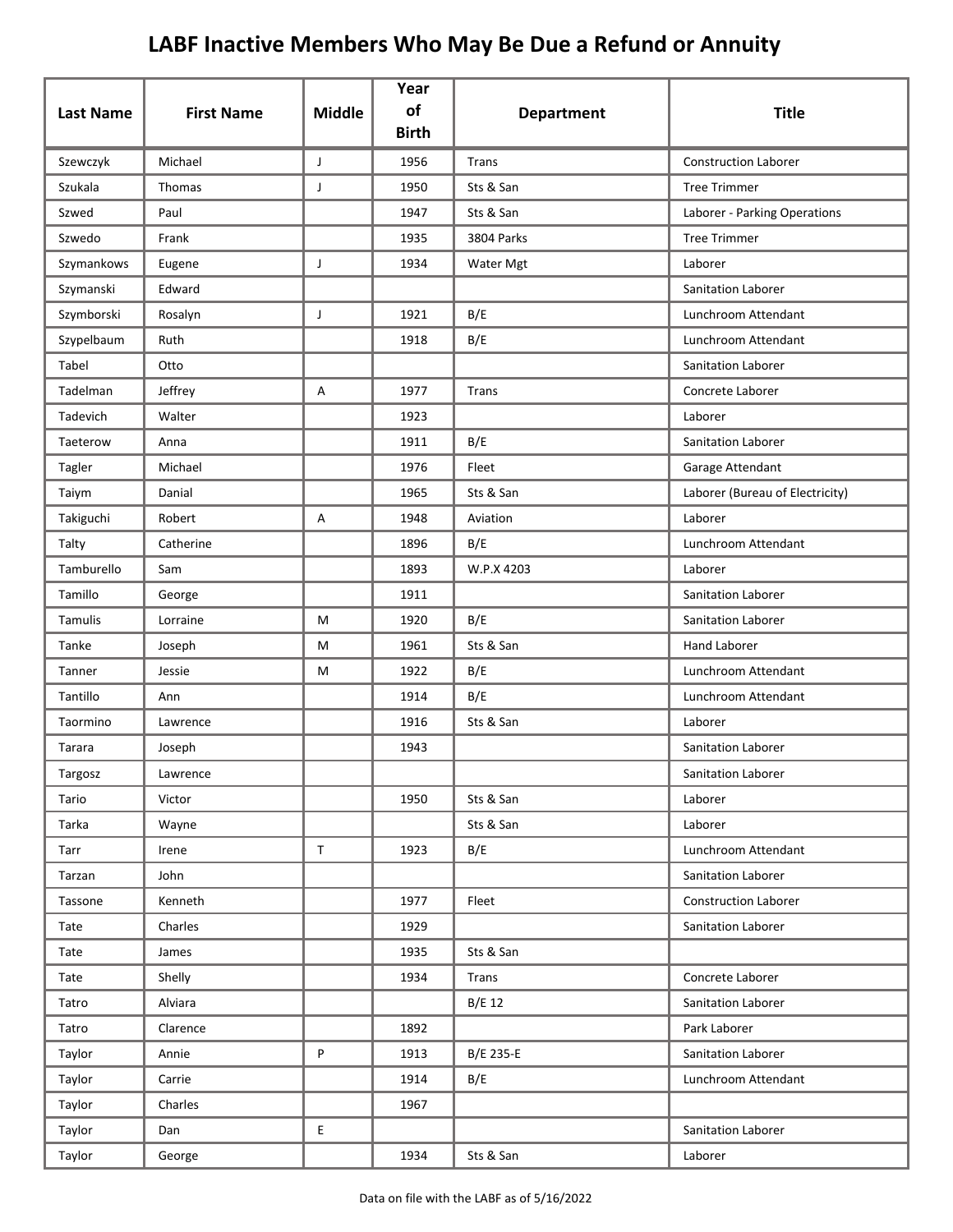|                  |                   | <b>Middle</b> | Year<br>of   |                               | <b>Title</b>                |
|------------------|-------------------|---------------|--------------|-------------------------------|-----------------------------|
| <b>Last Name</b> | <b>First Name</b> |               | <b>Birth</b> | <b>Department</b>             |                             |
| Taylor           | Hattie            |               | 1928         |                               | Asst Chief Op Eng           |
| Taylor           | Jeffery           | J             | 1956         | Water Mgt                     | <b>Construction Laborer</b> |
| Taylor           | John              |               | 1928         | B/E                           | Porter                      |
| Taylor           | Lee               |               | 1935         |                               | Sewer Bricklayer            |
| Taylor           | Melvin            | E             | 1918         | Sts & San                     | Laborer                     |
| Taylor           | Robert            |               | 1932         | Sts & San                     | Laborer                     |
| Taylor           | Robert            | L             | 1961         | Trans                         | Concrete Laborer            |
| Teague           | Sudie             | E             | 1916         |                               | B/E Employee                |
| Teamer           | Howard            | В             | 1918         | B/E                           | Porter                      |
| Tebelak          | Ethel             |               | 1921         | B/E                           | Lunchroom Attendant         |
| Teevin           | Helen             |               | 1910         | B/E                           | Lunchroom Attendant         |
| Terleke          | Helen             |               | 1898         | B/E                           | Lunchroom Attendant         |
| Terraccian       | Ignazzio          |               |              | 3439, 3429, 3639              |                             |
| Terrell          | Ora               | B             | 1952         | Sts & San                     | Laborer                     |
| Terrell          | Sue               |               |              | B/E                           | Sanitation Laborer          |
| Terrelli         | Myrtle            |               | 1915         | B/E                           | Sanitation Laborer          |
| Terry            | Elvis             | R             |              | Sts & San                     | Sanitation Laborer          |
| Terry            | Paul              |               | 1937         | Sts & San                     | <b>Tree Trimmer</b>         |
| Terry            | Reginald          |               |              | Sts & San                     | Laborer                     |
| Testa            | Theodore          |               | 1949         | Office Of Budget & Mgmt       | Sewer Laborer               |
| Tetlow           | Joseph            |               | 1984         |                               | Sanitation Laborer          |
| Thatcher         | Harold            |               | 1945         | Sts & San                     | Laborer                     |
| Theis            | Katherine         |               | 1916         | B/E                           | Lunchroom Attendant         |
| Thelen           | Theodore          |               | 1931         | Office Of Budget & Mgmt       | Sewer Laborer               |
| Thelin           | Harriet           |               |              |                               | Sanitation Laborer          |
| Theobald         | Gerald            |               |              |                               | Sanitation Laborer          |
| Theodoropoulo    | George            |               | 1964         | Sts & San                     | Laborer                     |
| Thiel            | William           |               |              |                               | Sanitation Laborer          |
| Thigpen          | Louise            |               | 1909         | B/E                           | Attendant                   |
| Thomas           | Albert            |               | 1907         | 3200?                         | Laborer                     |
| Thomas           | Albert            |               | 1944         | B/E HSL                       | LR Attendant                |
| Thomas           | Alfred            |               | 1918         | B/E HSL                       | LR Attendant                |
| Thomas           | Bertha            |               | 1914         | B/E HSL                       | LR Attendant                |
| Thomas           | Cecil             |               | 1954         | Water Mgt                     | Sewer Laborer               |
| Thomas           | Charles           | E             | 1926         | B/E HSL                       | LR Attendant                |
| Thomas           | Eddie             | L             | 1946         | Sts & San                     | <b>Tree Trimmer</b>         |
| Thomas           | Edward            |               | 1911         | <b>Streets and Sanitation</b> | <b>Cement Mixer</b>         |
| Thomas           | Eric              | F             | 1967         | Sts & San                     | Sanitation Laborer          |
| Thomas           | Eric              | L             | 1958         | Sts & San                     | Hand Laborer                |
| Thomas           | Florence          |               |              |                               | Sanitation Laborer          |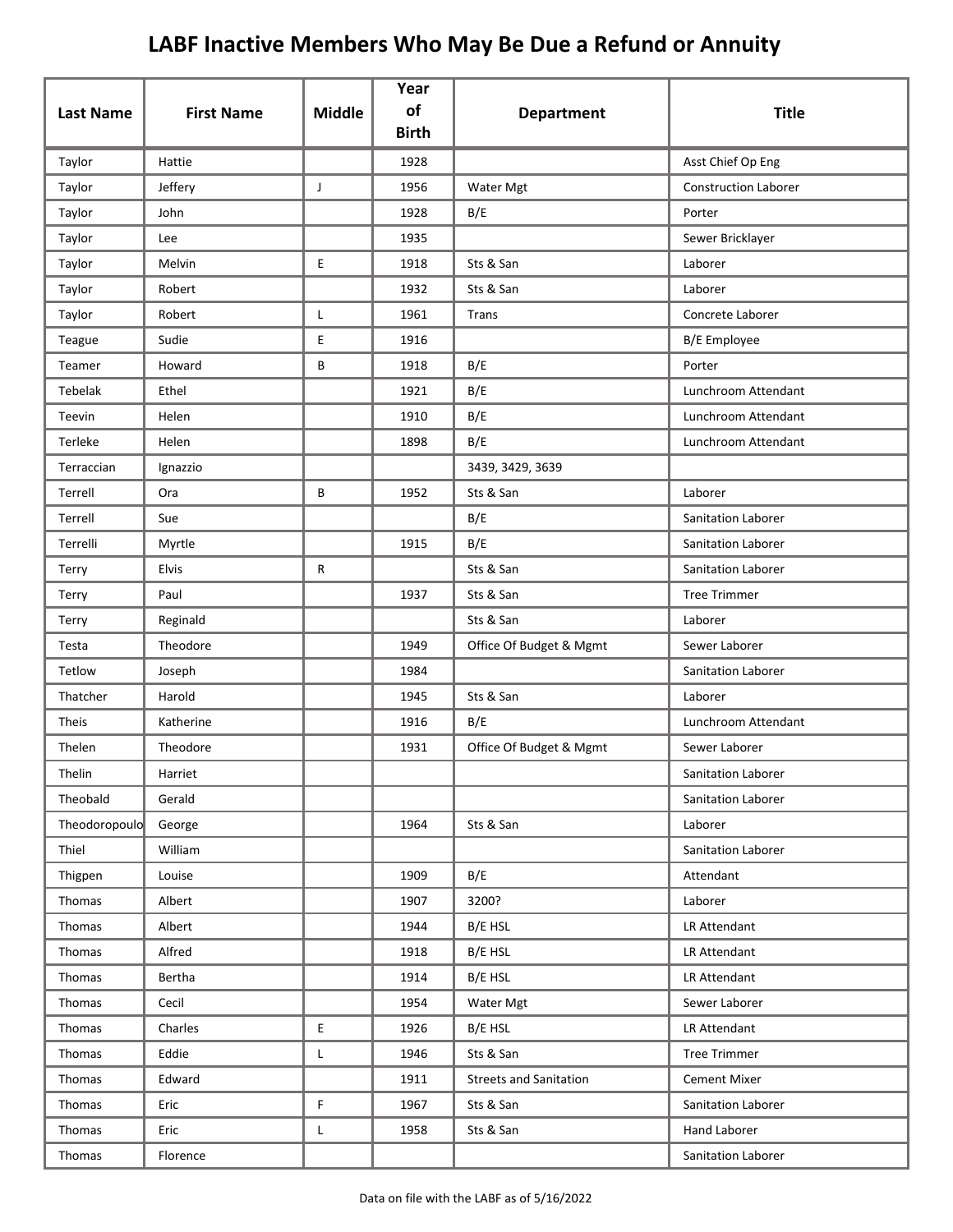|                  |                   |               | Year<br>of   |                   |                                 |
|------------------|-------------------|---------------|--------------|-------------------|---------------------------------|
| <b>Last Name</b> | <b>First Name</b> | <b>Middle</b> | <b>Birth</b> | <b>Department</b> | <b>Title</b>                    |
| Thomas           | George            |               | 1921         | Water Mgt         | Laborer                         |
| Thomas           | Harry             |               |              |                   | <b>Sanitation Laborer</b>       |
| Thomas           | Helen             |               | 1901         | B/E               | Lunchroom Attendant             |
| <b>Thomas</b>    | James             |               |              |                   | <b>Sanitation Laborer</b>       |
| Thomas           | James             | $\mathsf{C}$  | 1936         | Sts & San         | Laborer                         |
| <b>Thomas</b>    | John              |               | 1950         | Aviation          | <b>MTD</b>                      |
| Thomas           | John              | W             | 1948         | Water Mgt         | <b>Hospital Helper</b>          |
| Thomas           | Julius            | M             | 1914         | Sts & San         | <b>MTD</b>                      |
| Thomas           | Leola             | В             | 1927         | B/E               | Lunchroom Attendant             |
| Thomas           | Lillian           |               | 1907         | B/E               | Lunchroom Attendant             |
| Thomas           | Lonnie            | L             | 1943         | B/E               | Lunchroom Attendant             |
| Thomas           | Marion            |               | 1899         | B/E               | Lunchroom Attendant             |
| Thomas           | Marlin            | D             | 1975         | Trans             | Concrete Laborer                |
| Thomas           | Michael           | W             | 1957         | Sts & San         | <b>Sanitation Laborer</b>       |
| Thomas           | Oceal             |               | 1916         | B/E               | Lunchroom Attendant             |
| Thomas           | Roosevelt         |               | 1908         | B/E               | Porter                          |
| Thomas           | Rudolph           |               | 1900         | 3439 Streets      | Laborer                         |
| Thomas           | Ulysses           | H             | 1953         | Sts & San         | Laborer                         |
| Thomas           | Willie            |               | 1905         |                   | Sanitation Laborer              |
| Thompson         | Austin            |               | 1891         | 3449 Streets      | Asphalt Helper                  |
| Thompson         | <b>Burt</b>       |               | 1914         | B/E               | Porter                          |
| Thompson         | Catherine         | A             |              | B/E HSL           | LR Attendant                    |
| Thompson         | Charles           | Α             | 1918         |                   | Sanitation Laborer              |
| Thompson         | Ellie             | В             | 1917         | B/E               | Lunchroom Attendant             |
| Thompson         | Everlena          |               | 1917         | B/E HSL           | LR Attendant                    |
| Thompson         | Harold            | A             | 1927         | Water Mgt         | Sewer Laborer                   |
| Thompson         | James             | T             | 1938         | B/E               | Lunchroom Attendant             |
| Thompson         | John              | L             | 1938         | Water Mgt         | Laborer                         |
| Thompson         | Katherine         |               | 1931         | B/E               | Sanitation Laborer              |
| Thompson         | Mattie            | M             | 1946         | B/E               | Lunchroom Attendant             |
| Thompson         | Myrtle            |               | 1928         | B/E               | Lunchroom Attendant             |
| Thompson         | Ola               | В             | 1925         | B/E               | Lunchroom Attendant             |
| Thompson         | Roger             |               | 1940         | Water Mgt         | Sewer Laborer                   |
| Thompson         | Theodore          |               |              |                   | Sanitation Laborer              |
| Thompson         | William           |               | 1918         |                   | Laborer                         |
| Thomsen          | Carl              |               |              |                   | Sanitation Laborer              |
| Thorn            | Agnes             |               | 1894         | B/E               | Lunchroom Attendant             |
| Thornton         | Harriet           |               | 1893         | B/E               | Lunchroom Attendant             |
| Thrum            | Robert            | н             | 1948         |                   | Laborer (Bureau of Electricity) |
| Thurman          | Gene              | E             | 1947         |                   |                                 |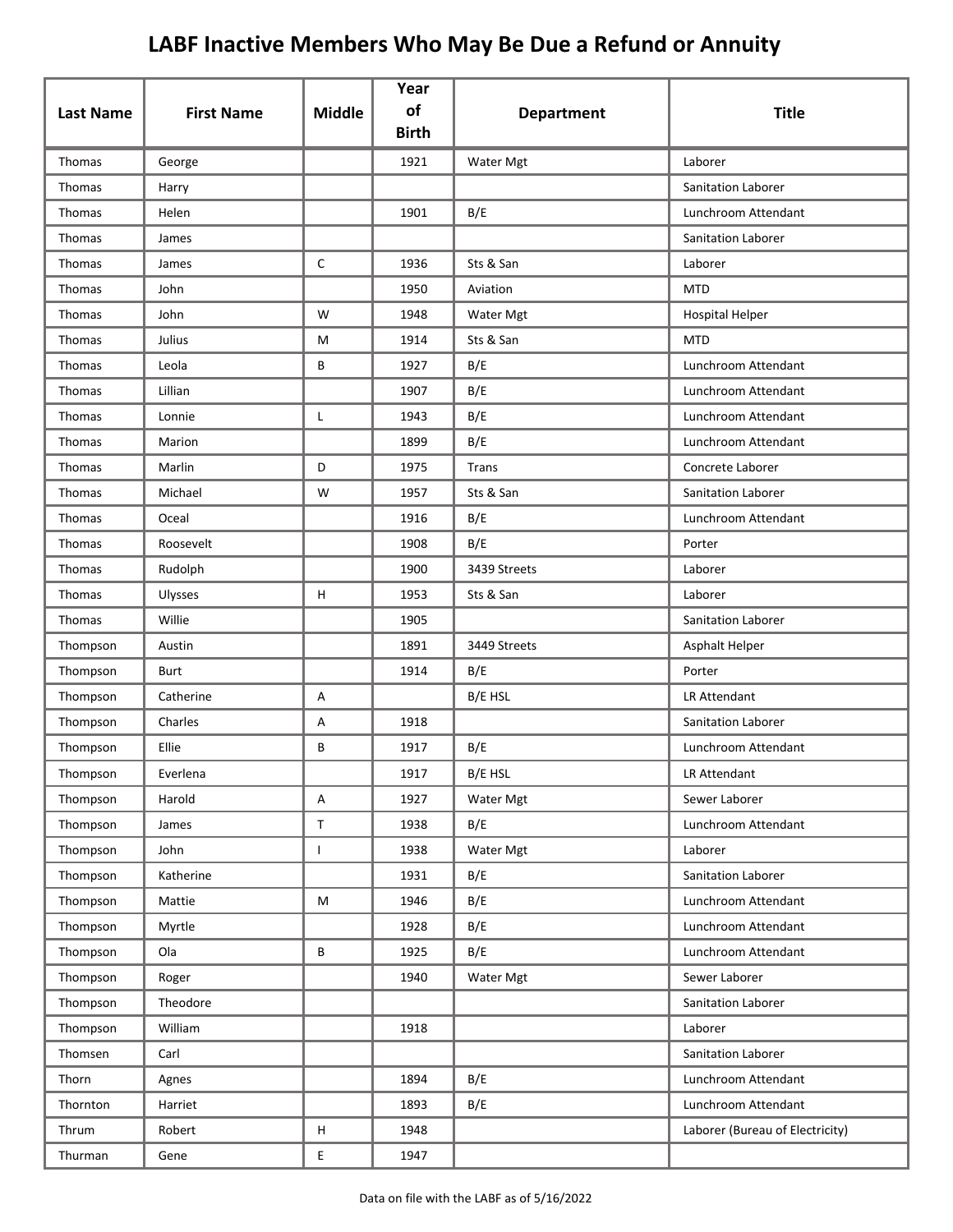| <b>Last Name</b> | <b>First Name</b> | <b>Middle</b>   | Year<br>of<br><b>Birth</b> | <b>Department</b>   | <b>Title</b>                |
|------------------|-------------------|-----------------|----------------------------|---------------------|-----------------------------|
| Thurmond         | Craig             | <b>Brantley</b> | 1947                       | <b>City Council</b> | Investigator                |
| Thweatt          | Pearline          | M               | 1919                       | B/E                 | Lunchroom Attendant         |
| Tibbs            | Delbert           | L               | 1939                       | Sts & San           | Sanitation Laborer          |
| Tibbs            | Raymond           |                 | 1910                       | Sts & San           | Laborer                     |
| Tiedemann        | Ernest            |                 | 1942                       |                     | Sanitation Laborer          |
| Tighe            | William           |                 |                            |                     | Sanitation Laborer          |
| Tillman          | Albert            |                 | 1910                       |                     | <b>Hospital Helper</b>      |
| Tinich           | Andrew            |                 | 1948                       | Sts & San           | Laborer                     |
| Tlanda           | Helen             |                 |                            | B/E                 | Board of Ed.                |
| Tobin            | Charles           |                 |                            |                     |                             |
| Tobin            | James             |                 |                            |                     | Sanitation Laborer          |
| Tobin            | Robert            |                 |                            |                     | <b>Sanitation Laborer</b>   |
| Tobman           | Robert            |                 | 1935                       |                     | Laborer                     |
| Todd             | James             | E               | 1983                       | Aviation            | General Laborer             |
| Toia             | Vincent           |                 | 1934                       | Sts & San           | Laborer                     |
| Tokarski         | Regina            |                 |                            | B/E 12              | Lunchroom Attendant         |
| Tolar            | John              |                 |                            |                     | Sanitation Laborer          |
| Tolbert          | Jerry             | F.              | 1931                       |                     |                             |
| Tolbert          | Rosebud           |                 | 1919                       | B/E                 | Lunchroom Attendant         |
| Toleikis         | Frank             |                 |                            |                     | Sanitation Laborer          |
| Toliver          | Eddie             | J               | 1933                       | Sts & San           | Laborer                     |
| Tolliver         | James             |                 | 1911                       |                     | Sanitation Laborer          |
| Tomal            | Mary              |                 | 1895                       | B/E                 | Lunchroom Attendant         |
| Tomaselli        | Ronald            |                 | 1946                       | Trans               | Asphalt Laborer             |
| Tompkins         | Angelo            |                 | 1961                       | Sts & San           | Laborer                     |
| Tomse            | Anthony           |                 | 1945                       | Sts & San           | Sanitation Laborer          |
| Tomsovic         | Anne              |                 | 1907                       | B/E                 | Lunchroom Attendant         |
| Toohey           | James             | Κ               |                            |                     | Watchman                    |
| Topel            | Ricky             |                 | 1948                       | Sts & San           | <b>Tree Trimmer</b>         |
| Tornabene        | Elizabeth         |                 | 1925                       | B/E                 | Lunchroom Attendant         |
| Tornabeni        | Joel              | F               | 1945                       |                     |                             |
| Torrenga         | Alice             |                 | 1914                       | B/E HSL             | LR Attendant                |
| Torres           | Gabriel           |                 | 1939                       |                     | General Laborer             |
| Torres           | John              |                 | 1926                       |                     | <b>Construction Laborer</b> |
| Torrez           | Vincent           | E               | 1951                       | Sts & San           | Hand Laborer                |
| Tough            | <b>Bessie</b>     |                 | 1916                       | B/E HSL             | LR Attendant                |
| Touhey           | Benj              |                 | 1918                       |                     | Sanitation Laborer          |
| Touhy            | Daniel            | K               | 1957                       | Sts & San           | Laborer                     |
| Touhy            | Joseph            | P               | 1918                       | City Clerk          | Record Clerk                |
| Toures           | James             |                 |                            | Sts & San           | Laborer                     |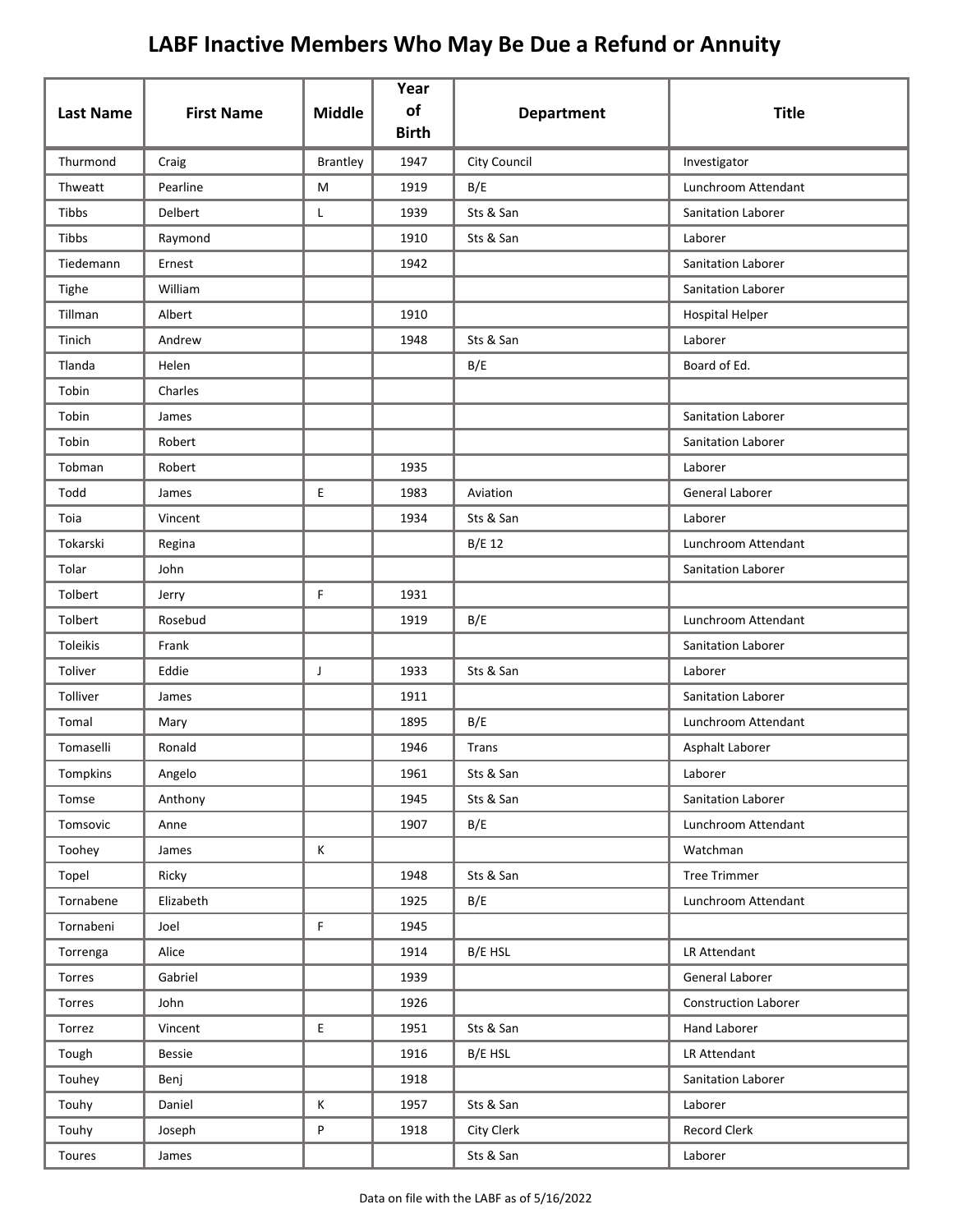| <b>Last Name</b> | <b>First Name</b> | <b>Middle</b> | Year<br>of   |                       | <b>Title</b>               |
|------------------|-------------------|---------------|--------------|-----------------------|----------------------------|
|                  |                   |               | <b>Birth</b> | <b>Department</b>     |                            |
| Towbridge        | Jerry             |               | 1965         | Trans                 | Asphalt Laborer            |
| Townsend         | Nelson            |               | 1927         | Sts & San             | Laborer                    |
| Townsend         | Reginald          |               | 1956         | 3314 Sanitation       | Laborer                    |
| Traina           | Angelo            |               |              |                       | <b>Sanitation Laborer</b>  |
| Trainor          | Rosemary          |               | 1926         | B/E HSL               | Sanitation Laborer         |
| Trask            | George            | H             | 1954         | Sts & San             | Laborer                    |
| Tratar           | Bonnie            | J             | 1927         |                       | <b>RCC</b>                 |
| Travis           | William           |               | 1926         |                       | Sewer Laborer              |
| Trelka           | John              | J             | 1908         | 3333 Sanitation       | Laborer                    |
| Tremper          | Marion            |               | 1891         | B/E                   | Lunchroom Attendant        |
| Trentacost       | John              |               |              |                       | Field Vehicle Investigator |
| Trevino          | Jerry             |               | 1961         | Sts & San             | Laborer                    |
| Trevino          | Paul              | D             | 1961         | Sts & San             | <b>Sanitation Laborer</b>  |
| Triantafillo     | George            | W             | 1958         | Sts & San             | Laborer                    |
| Tricario         | Frank             |               | 1891         | <b>WPX 4202</b>       | Laborer                    |
| Trimarco         | Gilardi           |               | 1908         | Trans                 | Asphalt Laborer            |
| Trimm            | Charlie           |               | 1921         |                       | Laborer                    |
| Tripamer         | Emma              |               | 1905         | B/E                   | Sanitation Laborer         |
| Triplett         | Mary              |               |              | <b>B/E 23 D&amp;E</b> | LR Attendant               |
| Tripplett        | Wade              |               | 1924         |                       | Laborer                    |
| Trischan         | Lance             |               |              |                       | Sanitation Laborer         |
| Trlak            | Michael           |               | 1914         |                       | Sanitation Laborer         |
| Trombello        | Joseph            | R             | 1947         | Sts & San             | Laborer                    |
| Trotta           | Michael           |               | 1921         |                       | Laborer                    |
| Troy             | John              | 0             | 1962         | Trans                 | Concrete Laborer           |
| Troy             | Mathew            | G             | 1961         | Sts & San             | Laborer                    |
| Trucina          | Ronald            | F             | 1957         | Sts & San             | Laborer                    |
| Trumph           | Henry             |               |              |                       | Sanitation Laborer         |
| Truppa           | Irwin             |               | 1906         |                       | Laborer                    |
| Truse            | Michael           |               | 1903         |                       | Sanitation Laborer         |
| Tryba            | Tekle             |               | 1890         | B/E                   | Lunchroom Attendant        |
| Trychta          | Keith             | W             | 1962         | Sts & San             | Laborer                    |
| Trylovich        | <b>Bessie</b>     |               | 1921         | B/E                   | Lunchroom Attendant        |
| Trzeciak         | Marion            | C             | 1915         | B/E                   | Lunchroom Attendant        |
| Tubbs            | Dennis            | Г             | 1966         | Sts & San             | Laborer                    |
| Tubbs            | Etna              |               | 1908         | B/E                   | Lunchroom Attendant        |
| Tubbs            | John              |               | 1919         | B/E                   | Lunchroom Attendant        |
| Tubbs            | Larry             | D             | 1965         | Trans                 | Concrete Laborer           |
| Tubbs            | Lee               | $\mathsf{J}$  | 1919         |                       |                            |
| Tuchow           | Robert            |               | 1943         |                       | Sanitation Laborer         |